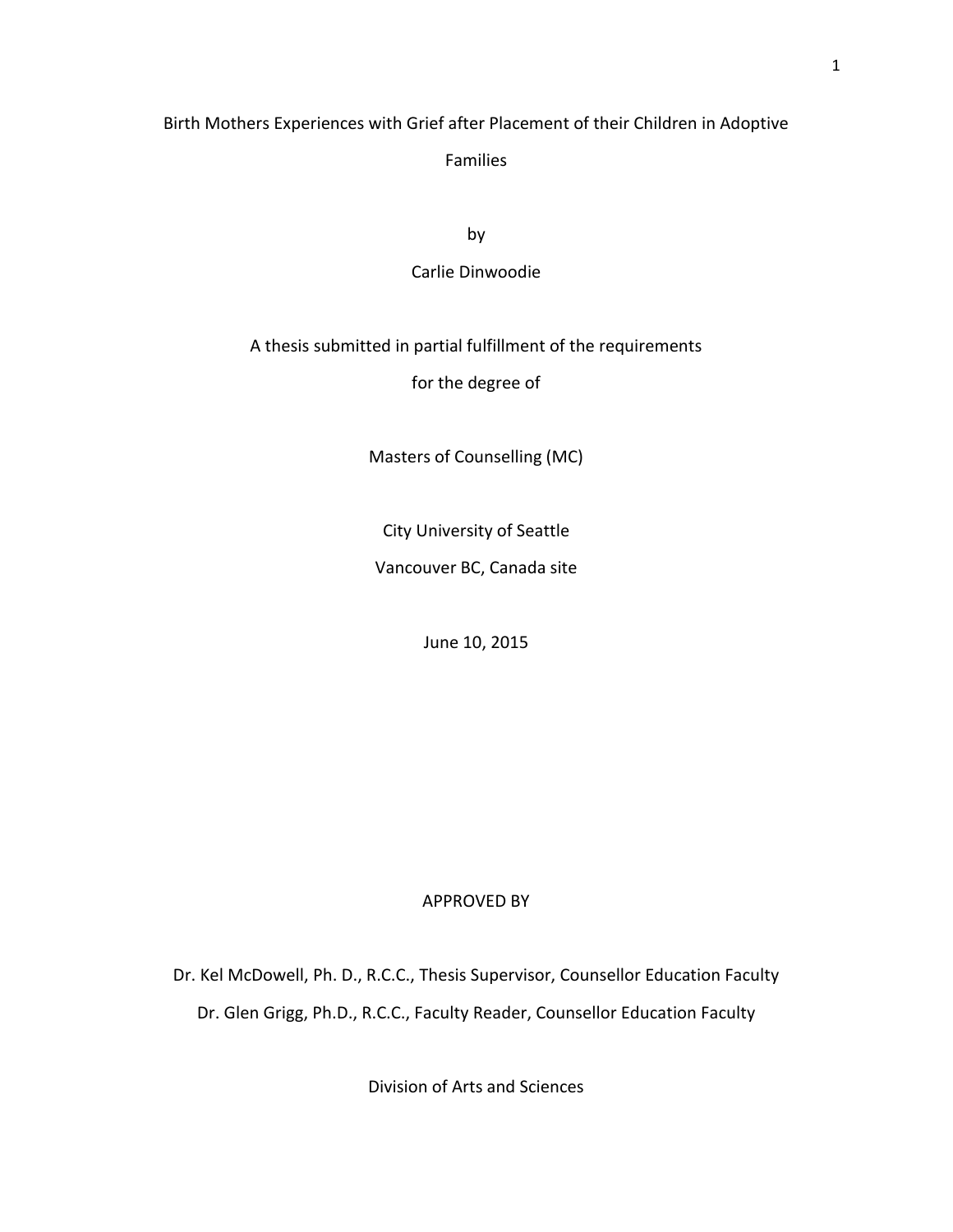### Abstract

Adoption has become a more openly discussed option for women who are unable to raise their children or who may choose not to parent their own. Choosing to place a child for adoption can be one of the most difficult decisions that a woman may ever have to make. Many people in North American society do not see reason for the birthmother to grieve as it is thought to be a decision the birthmother has made and because the child is still living it is not acknowledged as a loss. Because birthmothers' grief often becomes disenfranchised and the loss is an ambiguous loss, the grief experience for these women is often complicated. This paper includes an overview of recent literature on what is known about birthmothers' grieving experiences, followed by a discussion of the limitations of this literature, implications for counselling this population, and areas for future research in this field.

*Key Words:* birthmothers, adoption, disenfranchised grief, ambiguous loss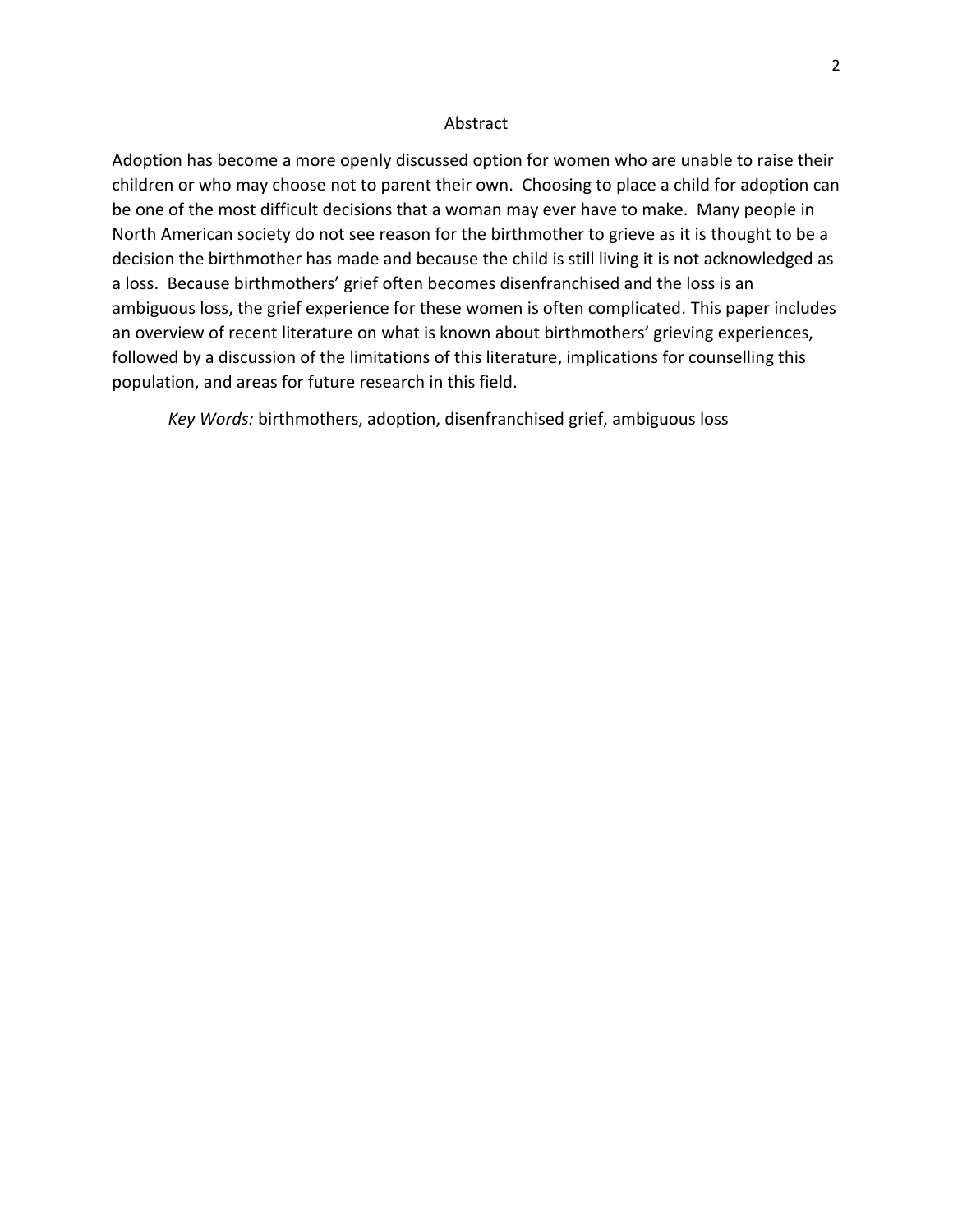## **Acknowledgements**

I would like to thank my thesis advisor, Dr. Kel McDowell, who has provided guidance and feedback that I needed to complete this paper.

I would like to thank my faculty reader, Dr. Glen Grigg, for further guidance and encouragement in the final stages of this paper.

I would also like to express my gratitude to my parents for instilling in me a value for higher education and academic achievement, and for always encouraging me to fulfill my full potential. I am grateful for the support that I have received in so many ways from them in the past as well as while completing this degree.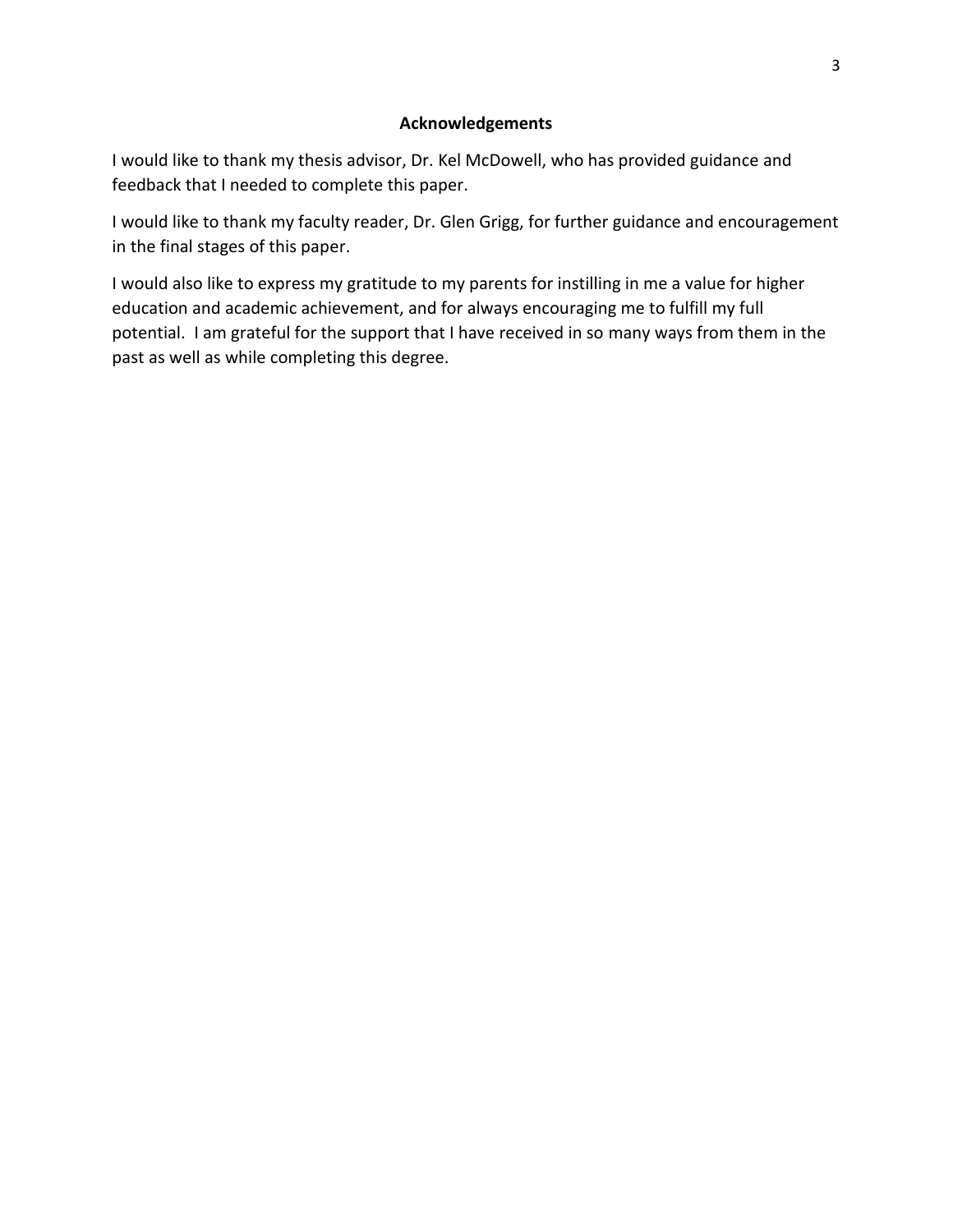# **Dedication**

This paper is dedicated to the many birth mothers who have made the difficult decision of placing their child for adoption.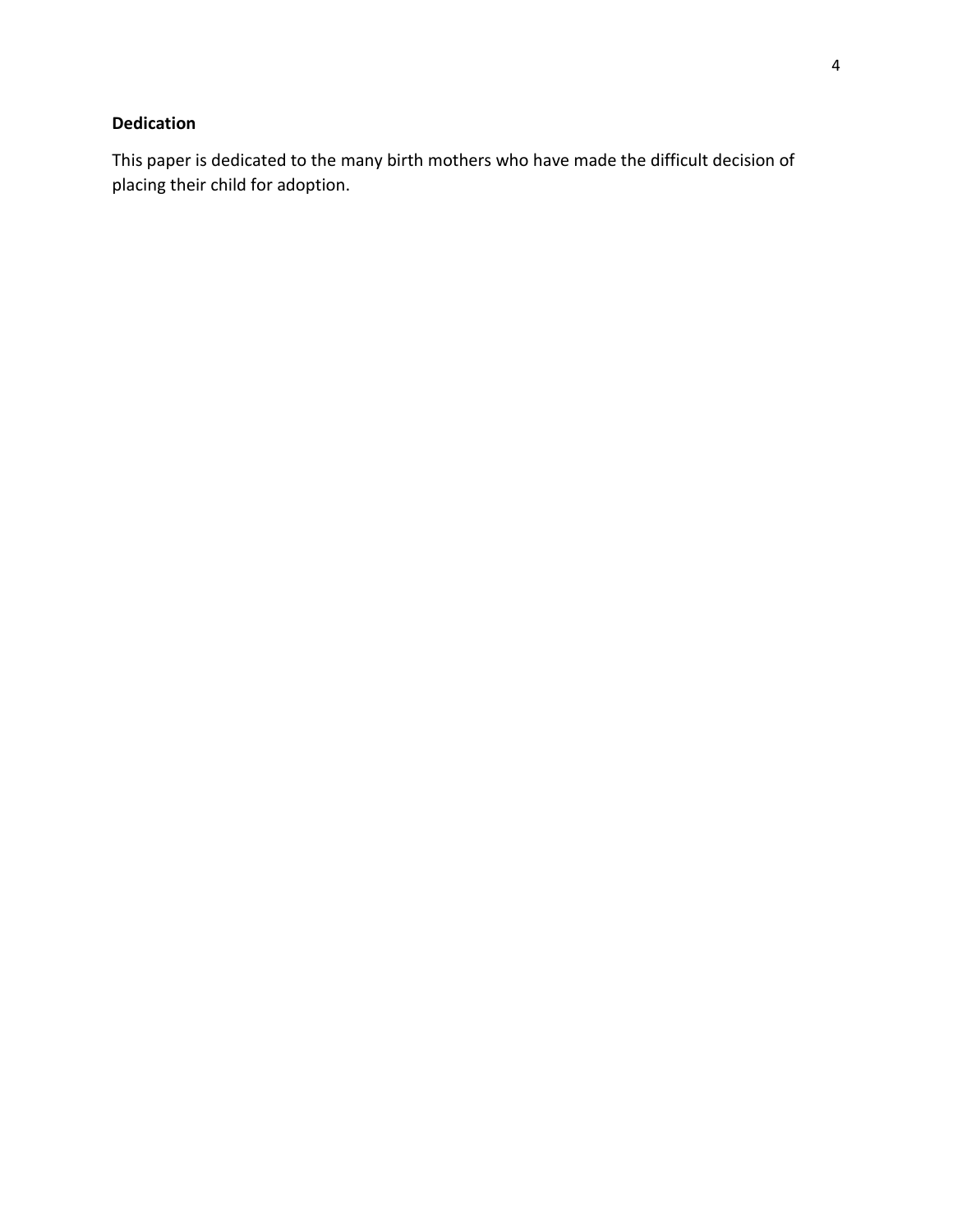## **Table of Contents**

| $\overline{2}$ |
|----------------|
|                |
|                |
|                |
|                |
|                |
| 19             |
| 31             |
| 39             |
| 43             |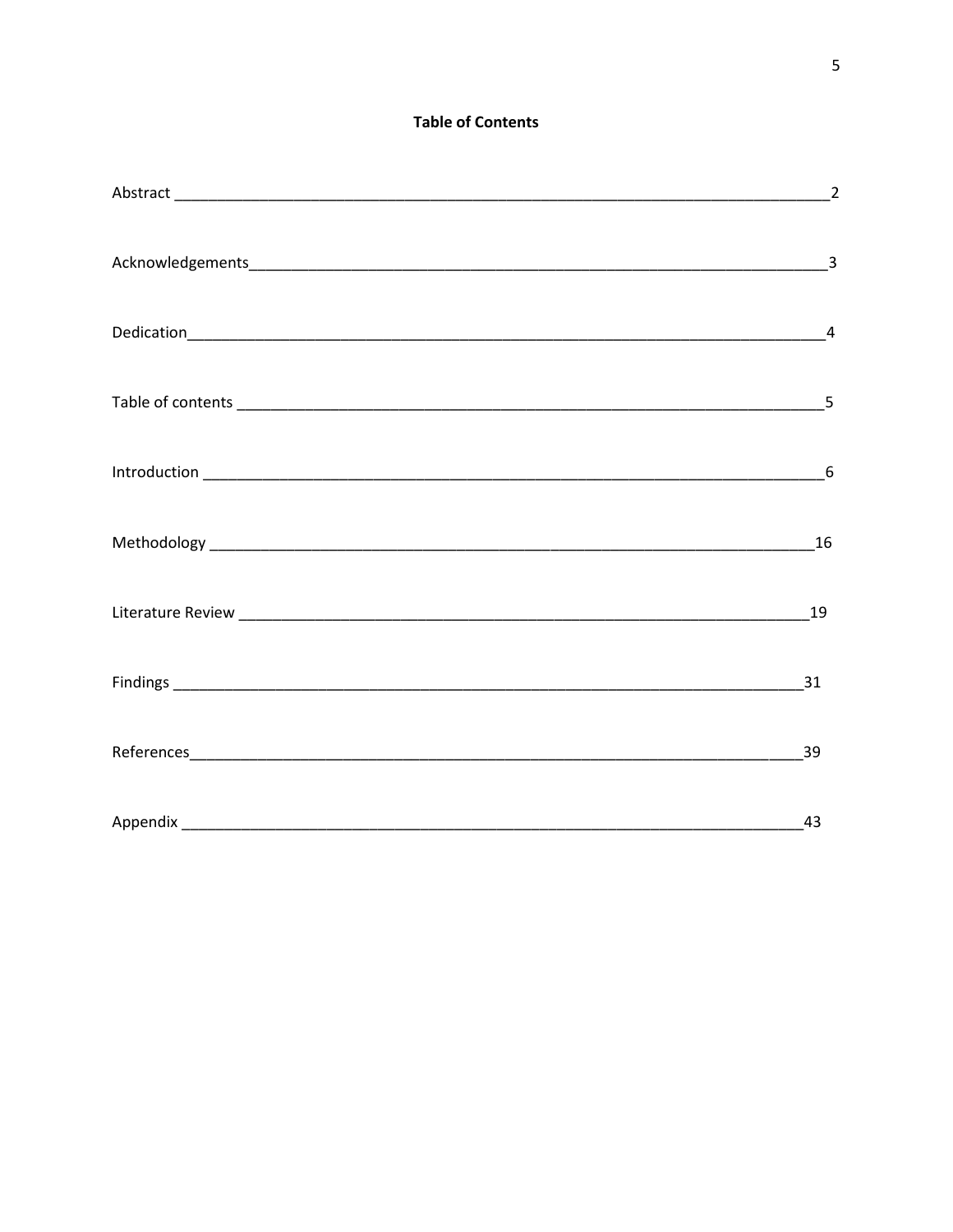#### **Introduction**

Even though adoption has become more socially acceptable over the years, a birth mother's grief is distinct from other forms of grief since giving up a baby is a physical loss, as well as a loss of relationship, and consequently grief is a theoretical expectation and a premise, even though it is still not always thought to be socially acceptable to discuss openly (Davidson, 2010; Counsel of Irish Adoption Agencies, 2012; Landino, Guerra, & Romer, 2014). According to Robinson (2003), "For many, the birth and subsequent adoption of their child has been a secret because of the shame and social stigma involved. Sometimes the secrecy has become a debilitating, entrenched factor in their lives" (p. 58). Since there is a stigma attached to expressing this disenfranchised grief for many of the birth mothers after the placement of their children for adoption, this research paper will explore the question of how some mothers who put their children up for adoption are affected by grief. Through an exploration of this type of grieving experience, information about the social and emotional implications this poses within birth mothers' lives will be addressed. This paper will provide information on what is known about the grief that birth mothers go through as well as provide a critique of the literature where weaknesses lie and what might best help those who are in the post-adoption stages. It will also provide counsellors with more knowledge about adoption and how to help birth mothers who may be experiencing grief after the adoption placement has taken place.

## **Generalities of Adoption**

One definition of adoption is "the process whereby a person assumes the parenting for another and, in doing so, permanently transfers all rights and responsibilities, along with filiation, from the biological parent or parents" (Adoption, n.d.). Nearly everyone has been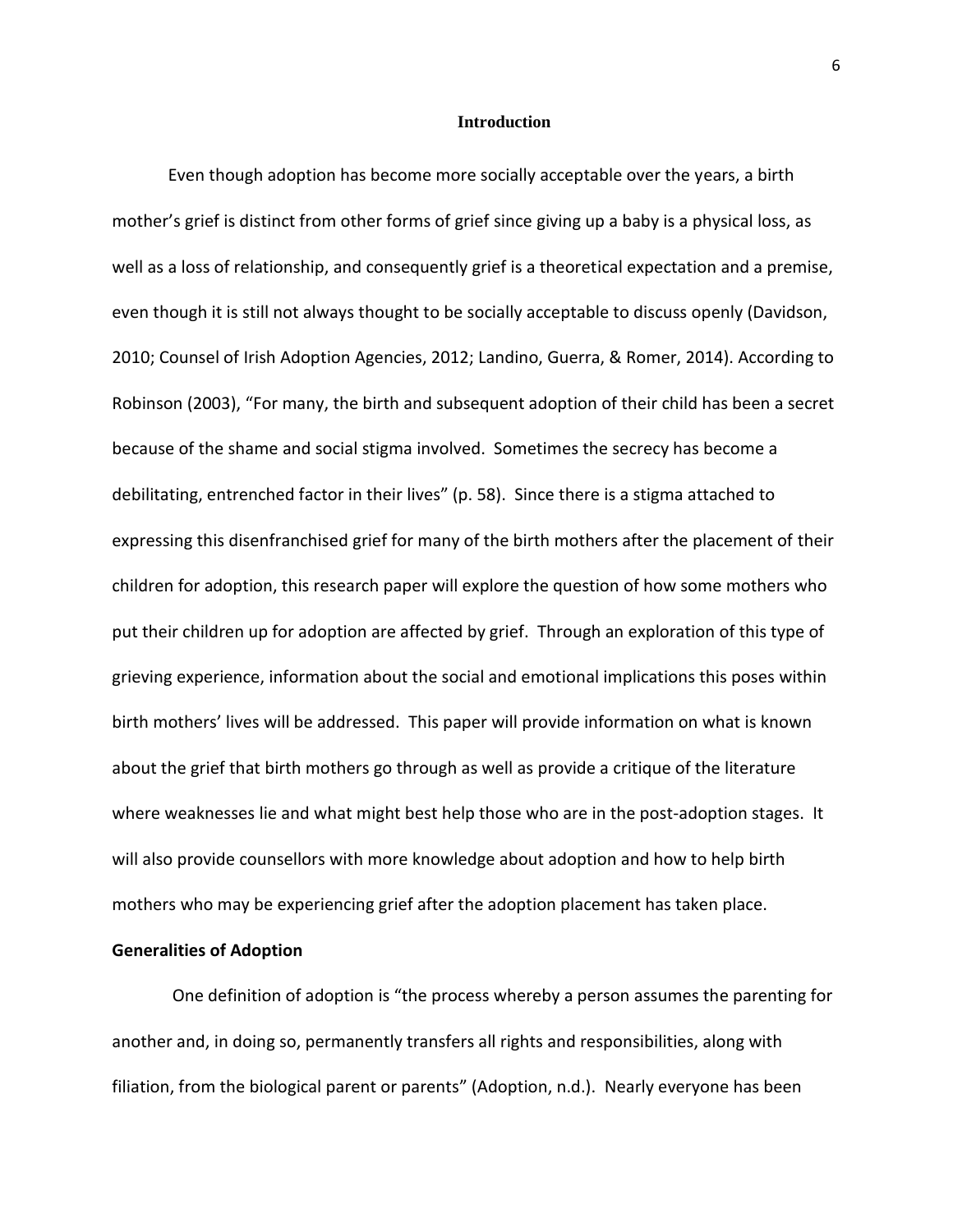exposed to adoption in some way whether it is knowing someone who has been adopted, who is in the process of adoption, who has given their child up for adoption, has been adopted themselves, or by simply being exposed to it through media. Since the end of World War II, interest in adopting children has been on the rise around the world (Child Welfare Information Gateway, 2013). With a peak in the 1970s, followed by a rapid decline in the 1980s, there has been a steady increase since then with another peak in 2004. Between the years of 1999 and 2011, there were 233,934 reported worldwide adoptions with 76 percent of these cases being children under the age of 2 (Adamopoulou, 2013). Although, there are a large number of children being adopted worldwide, there are still many children in foster care, many unreported abandoned children, and cases where family members have taken on the care of raising children which overall significantly increases the number of children who have been relinquished by their birth mothers annually. According to The Child Welfare Information Gateway (2013), "There is no straightforward way of determining the total number of adoptions as no single agency is charged with compiling this information, and agencies that do collect adoption-related data do so for their own purposes and count adoptions differently which makes aggregation difficult" (p. 5). There are many reasons that children are placed for adoption including the age of the birth parents, the birth mother was raped, mental illness, low income, health issues within birth family, or simply because birth parents feel it will give their child a better life, just to name a few (Wiley & Baden, 2005; Robinson, 2002; Patricelli, 2007).

## **Types of Adoptions**

 In North America alone, there are approximately 500,000 children who are in the foster care system but only 30 per cent of these children are up for adoption annually and often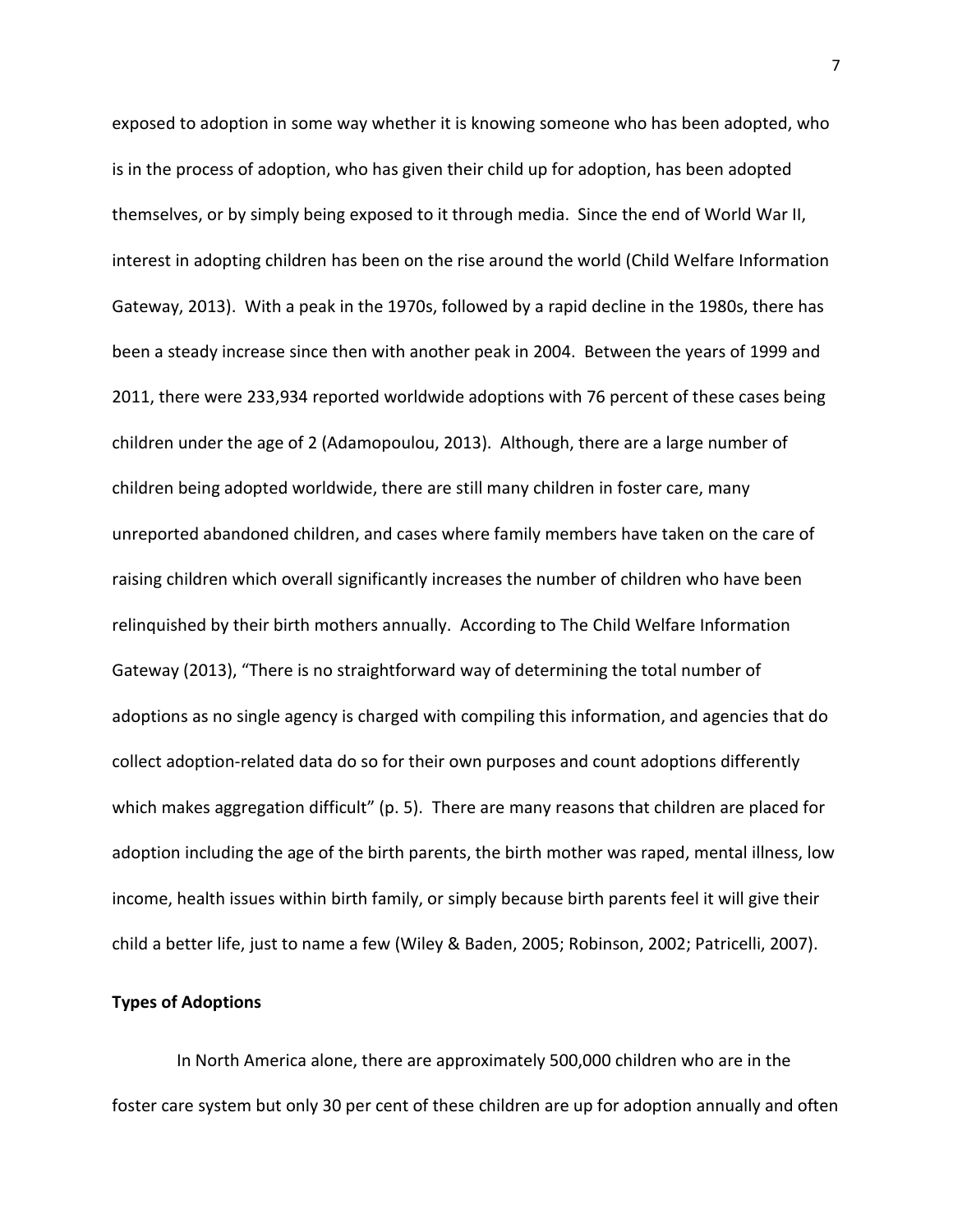they will be held in the system for up to three years (Adamopoulou, 2013; Adoption Council of Canada, 2014). Adoptions are characterized into three different types which are described in more detail later in this section. Approximately 2.5 per cent of all children in North America have been adopted and 38 per cent of adoptions are private domestic adoptions with another 37 per cent of adoptions being through the foster care system and the final 25 percent being international adoptions (U.S. Department of Health and Human Services, 2013). The percentage of women that have decided to put their children up for adoption has dramatically decreased over the last fifty years from 19.3 percent to approximately 1 percent of all unmarried women whom have become pregnant (Opper, 2010; Bachrach, Stolley, & London, 1992). The decline of women placing their children up for adoption is perhaps due to the declining stigma of unwed mothers, declining pregnancy rates in general, women aborting their unborn fetuses and an increase of birth control awareness and usage.

Approximately 20% of Canadians have been directly touched by adoption whether that is they are adopted themselves, have an adopted family member, have placed their child up for adoption, or are a relative of someone who has given up a child for adoption (Adoption Council of Canada, 2014). In 2010, a study conducted by the Dave Thomas Foundation for Adoption, revealed Canadian perceptions about adoption. Findings show that 60 percent of respondents believe that adoption of a child is done strictly because of infertility issues and "58 % believe that adoptions are becoming more socially acceptable and 43% would now consider adopting a child" (Zhu, 2010). Although many people are touched by the impact of adoption, less than 1 percent of the Canadian population has actually adopted a child even though there are close to 30,000 children available for adoption annually and the awareness of the need to place these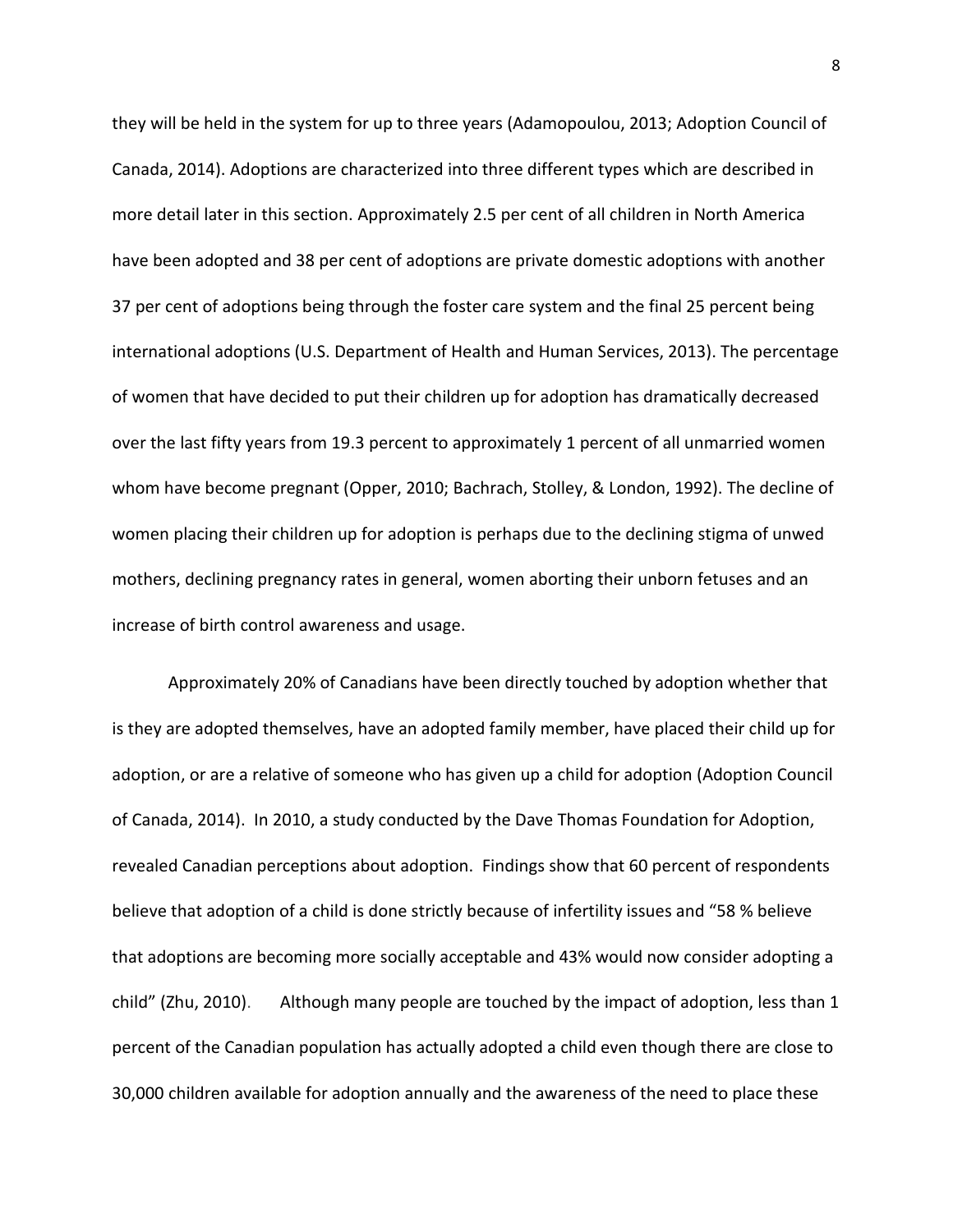children is prominent (Zhu, 2010). As stated by Flango (1990), "because so many placements are private, nobody knows exactly how many adoptions there are each year" (p. 264).

Adoption can take various forms including domestic public adoptions, domestic private adoptions, and international adoptions. Public adoptions are those that involve adopting children that have been placed in the care of a provincial or state welfare authority. Private adoptions, on the other hand, are "adoptions without the intervention of a licensed adoption agency, although often with the assistance of a professional intermediary – and attorney or physician or both" (Charney, 1985, p. 52). The last form of adoption is international adoption which is simply adopting a child from a country outside of which one resides. Even though these are the main three types of adoption, the form the adoption takes within each of these methods can vary as there are closed, open, and semi-open adoptions. Closed adoptions are confidential adoptions that were established to keep "birth parents' rights of privacy, shielding unwed mothers from the stigma of "illegitimacy", protect adopted children from social ridicule and to shelter adoptive parents from the humiliation of their infertility" (Ge, et al., 2008, p. 529). Even though there are still closed adoptions today, these began to lose popularity after the 1970s. Open adoptions, on the other hand, are "characterized by continued contact and communication between birth parents and the adoptive family and the child that was put up for adoption" (Ge, Natsauki, Martin, Leve, Neiderhiser, Shaw, Villareal, Scaramella, Reid, and Reiss, 2008, p. 530). This has become the most popular type of domestic adoption as many feel this "makes adoptive parents feel more, rather than less, secure in their parental role because adoptive parents feel that birth parents have given them explicit consent to parent the child and also helps to mitigate birth mothers' feelings of pain and loss, resulting in less destructive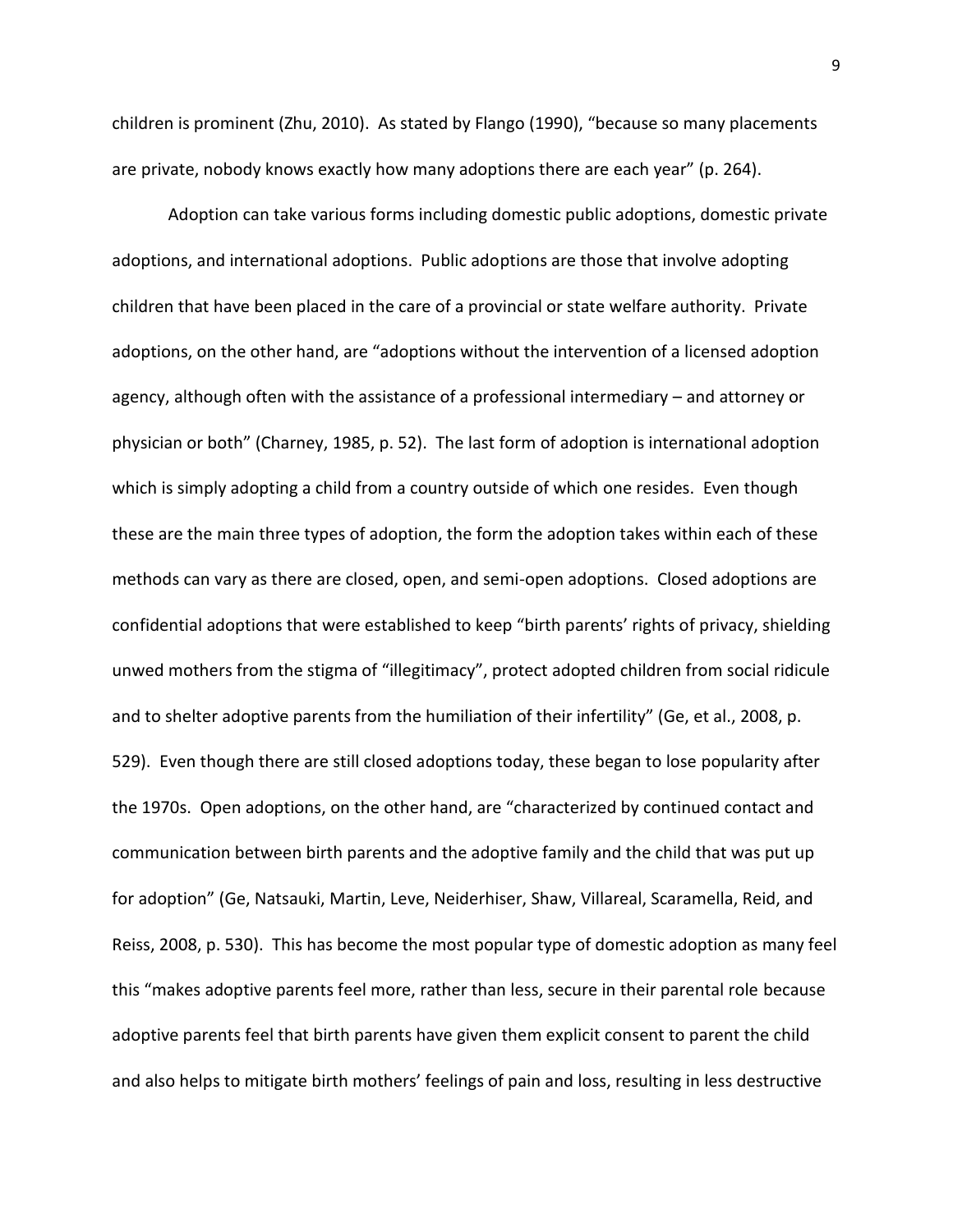behavior and greater emotional well-being" (Ge et al., 2008, p.530). The last form of adoption is considered a semi-open adoption. In this form of adoption, potential birthmothers or birth families experience non-identifying interaction with adoptive families. In most cases, interaction is facilitated by a third party, usually an adoption agency or adoption attorney. Through this type of adoption, the identity of all parties is usually kept confidential. In most cases the interaction is limited to letters or cards. However, in some cases, there might be nonidentifying e-mails or visits hosted by the adoption professional.

### **Effects of Adoption**

Despite the various forms of adoption, adoption can have many positive effects as well as negative effects on all parties involved. Adoption can be a win-win situation for both the adoptive family since they gain a child they have been waiting to join their family as well as the birth mother who is relinquishing her rights but wants the best for the child she has brought into the world. For the adoptive family, "adoption has been found to help ameliorate the negative impact of infertility and can afford couples and their children the 'potential for transformation and rebirth'" (Daniluk & Hurtig-Mitchell, 2003, p. 389; Bartholet, 1999, p. 44- 45). Since the majority of families adopt due to infertility issues, adoption is sometimes their only chance of having a child or children and fulfilling their desire to parent. Once they adopt a child, they may experience optimism and have a renewed sense of hope as they realize their abilities in loving the child that has become part of their family and many feel a new sense of attachment both within their relationships with their partners as well as with the child that has been entrusted to them (Daniluk & Hurtig-Mitchell, 2003). Levy-Shiff, Goldschmidt, and Har-Even (1991) found that adoptive parents had an easier time transitioning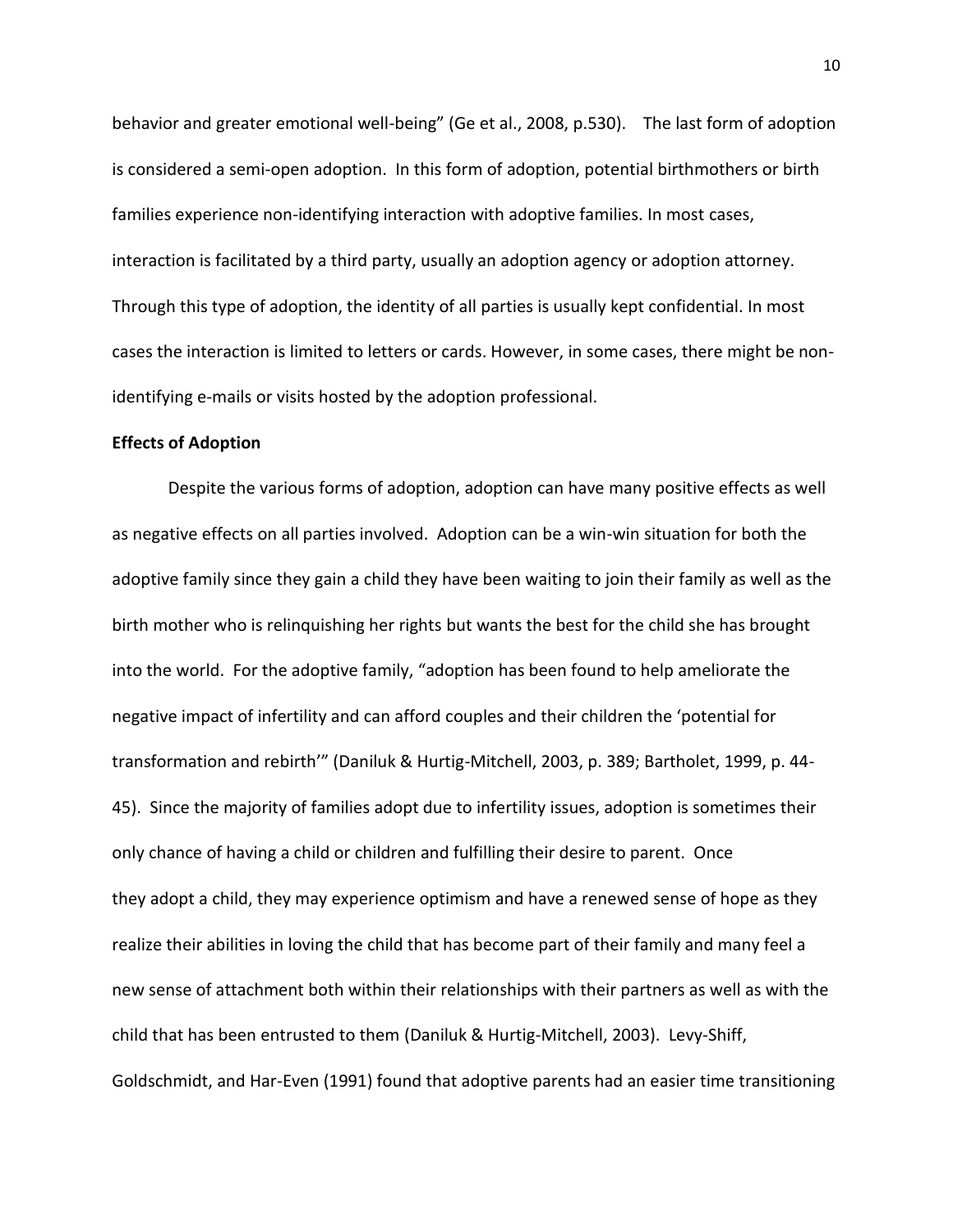into parenthood than did biological parents and it had less of an impact on the couple's marriage because they appeared to be more appreciative of the rewards that accompanied their transition into parenthood.

Even though there are many positive aspects of adoption for the adoptive family, they undergo several challenges as well. Some of these challenges include grieving for their inability to have a biological child which in itself could lead to depression, low self-esteem, and marital difficulties (Ceballo, Langsford, Abbey, & Stewart, 2004). This is more prevalent for adoptive mothers who may go through a grief process. Even though the addition of a new family member is usually seen as an exciting process, adoptive families "may harbour uncertainties about extended family members' reactions to an adopted child, making it difficult for adoptive parents to count on family members for support and assistance during their transition to parenthood" (Ceballo et al., 2004, p. 40). This negative attitude or social stigma that is sometimes directed toward people adopting can extend beyond that of family members and into the family's social circle or even attitudes from the general public. Often statements can come across as a sense of pity towards the adoptive family rather than being supportive in nature (Silverstein & Kaplan, 2014; Watson & Granvold, 2008). One of the most pressing stressors that couples who adopted a child face initially is that their child might be removed in the early months and once again placed with another family or back with the birth parents due to the ambiguous legal status due to probationary periods that are in place (Daniluk & Hurtig-Mitchell, 2003; Levy-Shiff et al., 1991). This probationary period can lead to less attachment occurring between the adoptive family and the adopted child as a protective measure and the

11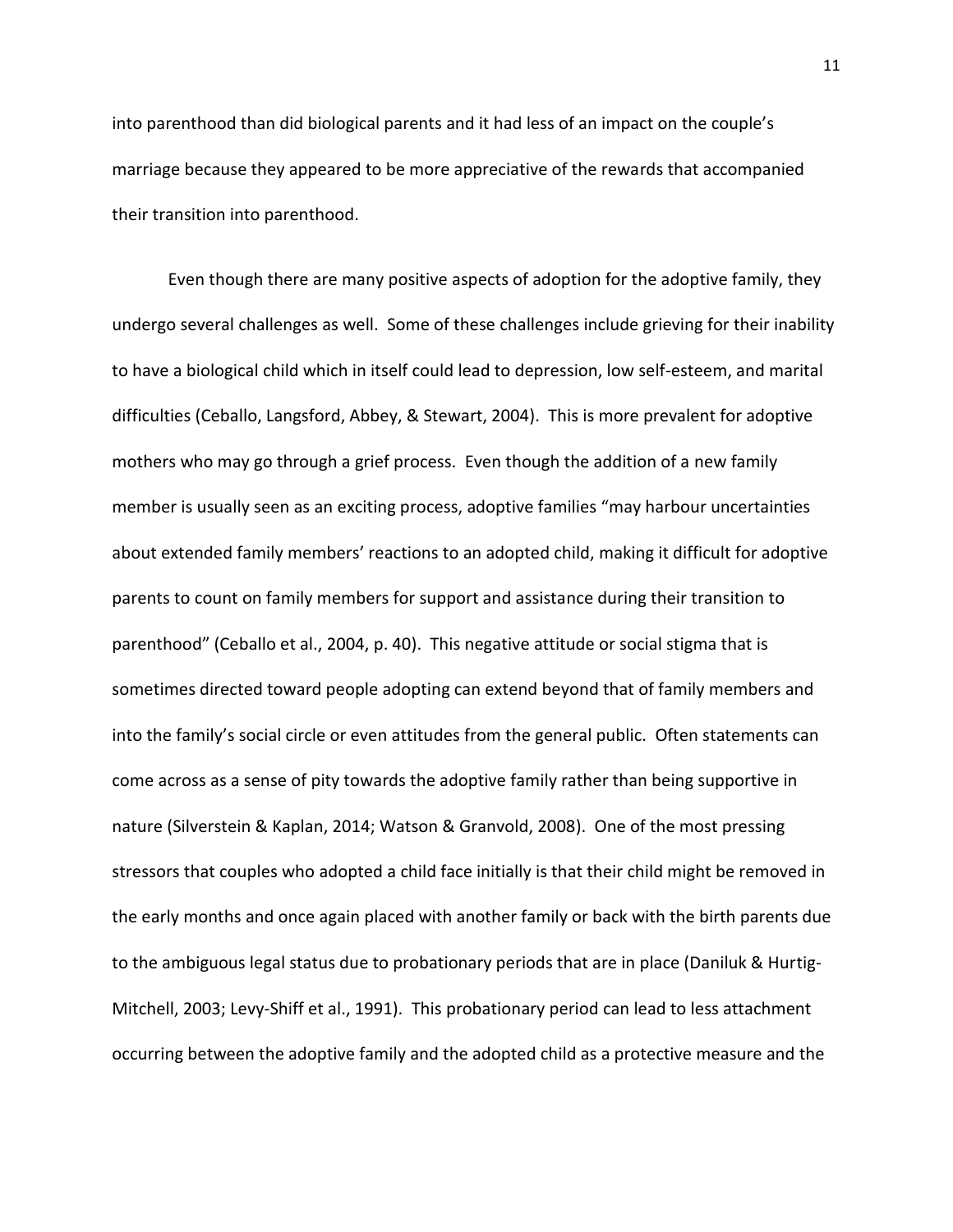creating of attachment is critical for both the adoptive parents as well as the adopted child (Fravel, McRoy, & Grotevant, 2000).

Like adoptive parents, the adopted child goes through both positive and negative experiences within the adoption cycle. The child is usually accepted into a family that loves and cares for them and most adopted children are well-adjusted as they grow up. Despite the fact that most adopted children grow up feeling accepted, loved, and cared for by their adoptive families, these children also face their own set of challenges as they learn to cope with the fact they are adopted. Wierzbicki (1993) found that adoptees as a group are at somewhat greater risk for maladjustment than their non-adopted peers. For example, adoptees are overrepresented in outpatient and inpatient clinical settings and, regardless of clinical status, exhibit more academic problems and externalizing behavior problems, such as aggressiveness, oppositional behavior, impulsivity, hyperactivity, and running away, than non-adoptees. These maladjustments could be due to the fact that the adopted child needs to deal with and come to terms with the loss of their biological family, the social stigmatization that is associated with being adopted, and sometimes "loss of ethnic, racial, and genealogical connections; loss of stability within the adoptive family; and loss of identity" (Smith & Brodzinsky, 2002, p. 213). Depending on the degree of openness in discussing the adoption and issues that have arisen from the adoption can determine if and how the child deals with the stress that these issues may bring up for them. A child that perceives their adoption in a negative way or that feels incapable of exploring questions about their adoption may begin a cycle of negative emotions associated with the stress of the situation such as confusion, anger, sadness, anxiety, shame and even embarrassment (Smith & Brodzinsky, 2002). Adoptees need to be allowed to explore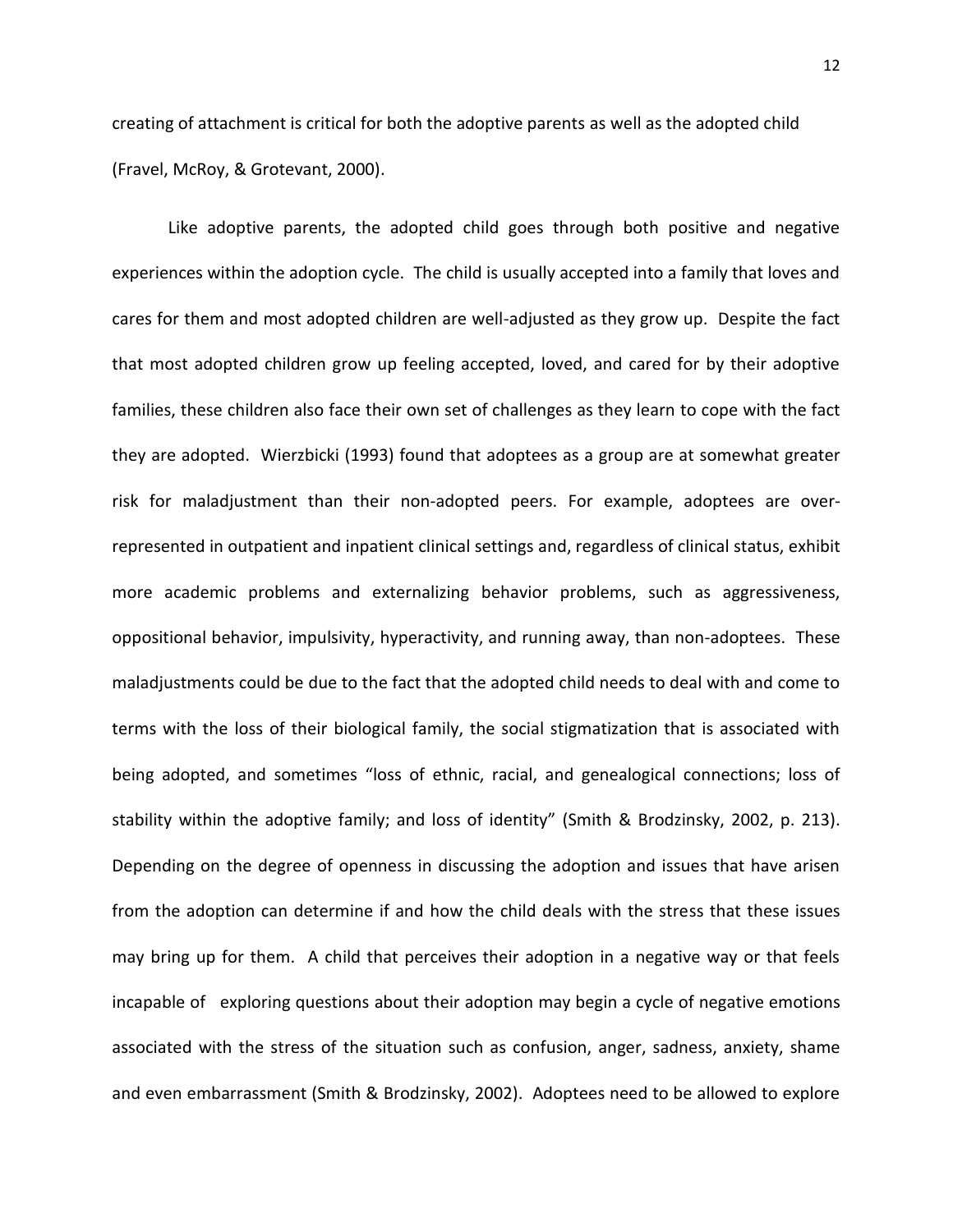their questions and be allowed to grieve for the losses they experience throughout their lifespan when new emotions and questions may be brought up at different stages (Silverstein & Kaplan, 2014). There is a lot support, including adequate literature, for adopted children and with open-adoptions becoming the norm, adopted children usually receive a lot of support in dealing with the questions and grief process they may have during their life with their adoptive families.

Lastly, the birth mothers experience through the adoption process can bring about many mixed emotions (Patricelli, 2007; Child Welfare Information Gateway, 2013) and their experience is the central focus of this paper. First, they can have feelings of relief and happiness that their child will be placed in a home that can provide the child with love and care and a life that perhaps the birth mother may not be able to provide for the child (Landino, Guerra, & Romer, 2014). Putting their child up for adoption may also provide the birth mother with a sense of hope for both her child as well as for her own life as many of the mothers that give their children up for adoption are teenagers (Neil, 2007).

Even though there can be many positive aspects of putting a child up for adoption, both the pre-adoption as well as the post-adoption process can bring about many negative emotions for the birth mothers (Cowie, 2011; March, 2014; Roles, 1997). These emotions can include a sense of loss and grief. Despite the fact that these feelings seem very natural to the circumstances, the grief and loss experience of birth mothers of adopted children can be quite different from other forms of grief as it is a disenfranchised grief and ambiguous loss. According to Robinson (2003), "grief is disenfranchised when the grief is connected with a loss which cannot be openly acknowledged, publicly mourned or socially supported…and in many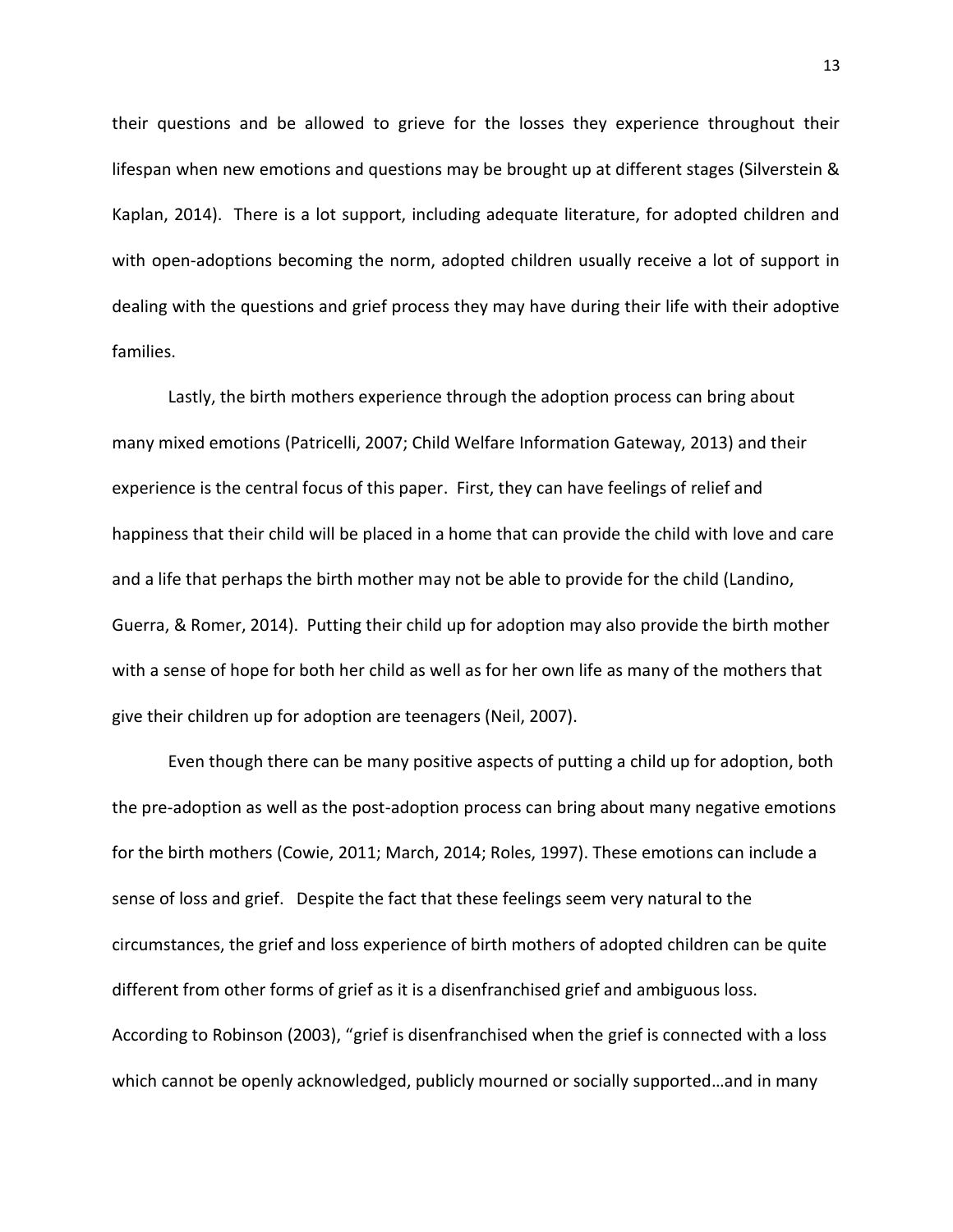cases of disenfranchised grief, the relationship is not recognized, the loss is not recognized or the griever is not recognized" (p. 3). Due to the stigmatized nature of adoption, society often does not know how to respond to the post-adoption experience of birth mothers but many birth mothers do not know how to express their own grief and to whom they can express it as often there is little post-adoption support and only minimal pre-adoption support (Cowie, 2011). This disenfranchised grief can lead to many other adverse effects such as anger, guilt, sadness, depression, hopelessness, and numbness (Robinson, 2003). These feelings and the inability to express their grief or talk about the loss, can make the birth mother feel awkward about the experience, as well as having a sense of feeling invisible and isolated as the topic of giving children up for adoption is still considered a topic that not many people do not know how to approach with a birth mother.

The topic of placing a child for adoption is still very much a topic that often is kept strictly between the birth mother and the few people that are involved within the procedure (Fravel, McRoy, &Grotevant, 2000, March, 2014). As most adoptions go through social workers or lawyers, there has always been a sense of this being a business transaction while keeping the best interest of the unborn baby in the forefront (Roles, 1997; Cowie, 2011). Counselling services are provided if asked for but often the topics that are discussed focus around what will happen to the baby and how to make informed decisions when placing the child particularly in cases where the agency is focused on open adoptions (Wiley & Baden, 2005). There are minimal if any discussions about the emotional rollercoaster one may go through when making a major life changing decision not only for themselves but also one that will impact the rest of their unborn baby's life. Since the experience of placing a child for adoption is a journey filled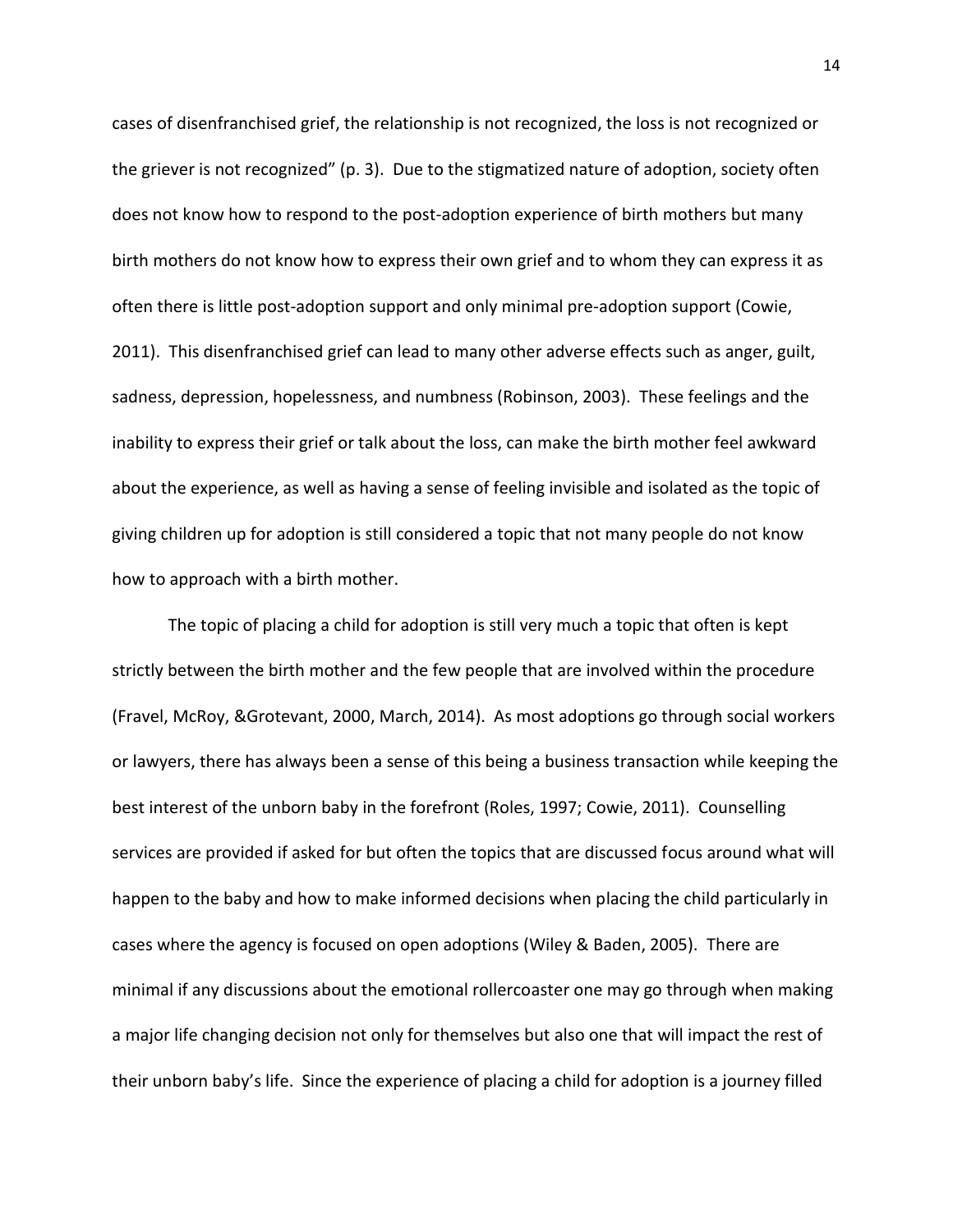with up and down emotional experiences that can leave many birth mothers in a state of confusion and isolation while making one of the most major decisions they will ever have to make, a general understanding of the grief and loss that is particular to some birth mothers would be beneficial so people know how to approach both discussing the issue of adoption placement with birth mothers as well as what they need to reduce the feelings of grief, loss, and isolation.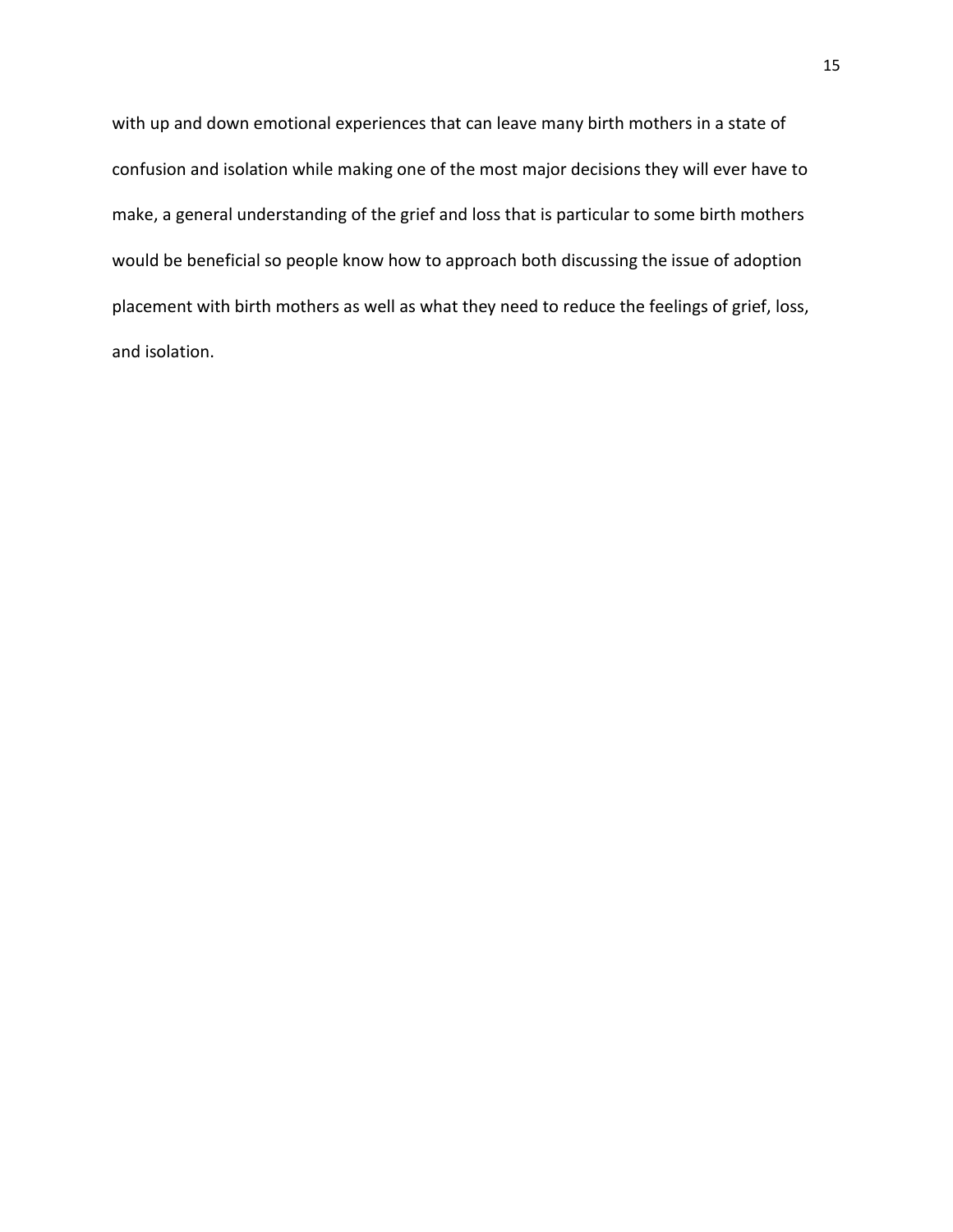### **Methodology**

This paper looks at adoption with the central focus being on grief and loss from a birth mother's perspective using a systematic literature review. Khan, Kunz, Kleijnen, & Antes (2003) state, "A review earns the adjective systematic if it is based on a clearly formulated question, identifies relevant studies, appraises their quality and summarizes the evidence by use of explicit methodology" (p. 118). This literature review was based on the following steps.

The first step consists of coming up with the central research question which should be stated in a clear, structured and specific way. The central question for this paper is: how are some birth mothers who put their children up for adoption affected by the grief? The central question proposed in this study can help us determine context, interventions, mechanisms, and outcomes that can be applied to this population based on the findings through the literature that is being reviewed.

This research began by doing a literature search using the terms birth mothers  $+$  grief +loss, adoption + mother's grief, and post-placement + birth parent's grief. Along with searching for key terms in various combinations with other terms such as adoption, bereavement, birth, grief, loss, mothers, adopted children, adjustment, disenfranchised grief, ambiguous loss, and birthparents. This is such a large topic to cover, so the search strategy for articles was through a grief lens after the placement of a child in an adoptive family which narrowed down the search results.

Articles and unpublished dissertations were selected from a variety of sources including the City University of Seattle, University of British Columbia, and Simon Fraser University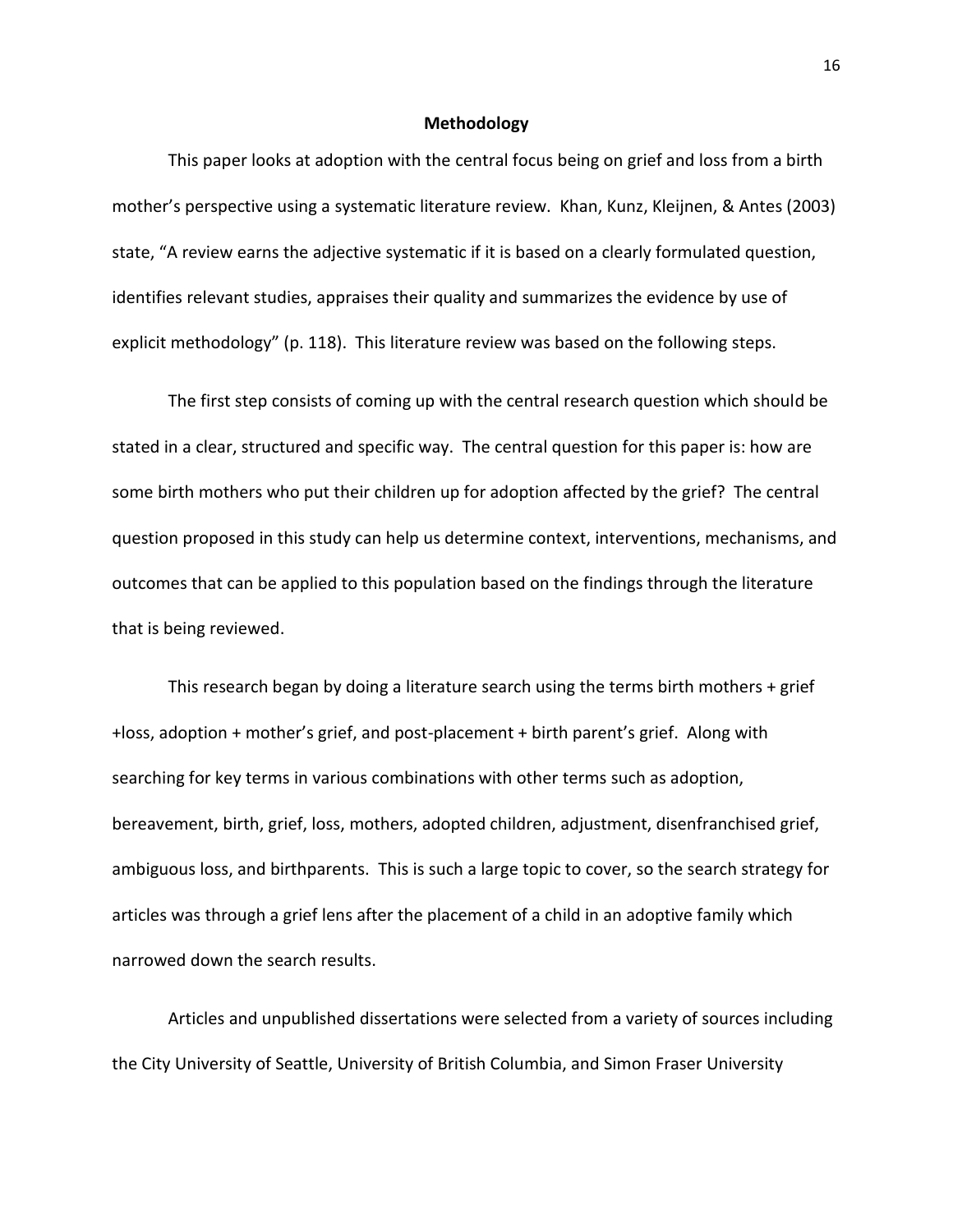websites. Further searches were conducted through Psychlit as well as various websites of licensed adoption agencies across North America as well as post-adoption birth mother support group sites that deal specifically with grief and loss in this particular area.

The selection criteria for articles included those written in English and had a main focus on the birth mother's experience with adoption. While the exclusion criteria for articles included those not written in English, articles written more than 15 years ago, and were accessible either online or accessible in print form through local libraries. Since many availability and accessibility of many articles limited the quantity of articles, this became a selective review of literature.

Once relevant articles were located all material was read thoroughly and critically analyzed for common themes and the context in which these themes emerged. While reading the articles for this literature review, supporting evidence for the common themes was noted as well as the credibility and reason or logic for the findings. According to researchers, all elements of the articles should be considered when analyzing the validity of the claims these articles make including structure of the text, methodology applied to the studies, evidence that supports the claims found or limitations that leave gaps in the findings, and the logic of the conclusions that are made (Khan, Kunz, Kleijnen, & Antes,2003; Liumbruno, Velati, Pasqualetti, & Franchini, 2013).

After the papers were analyzed, a thesis statement of the overall themes was established with acknowledgements of the current strengths and limitations found within the literature being examined. The literature review will focus on how the findings from the various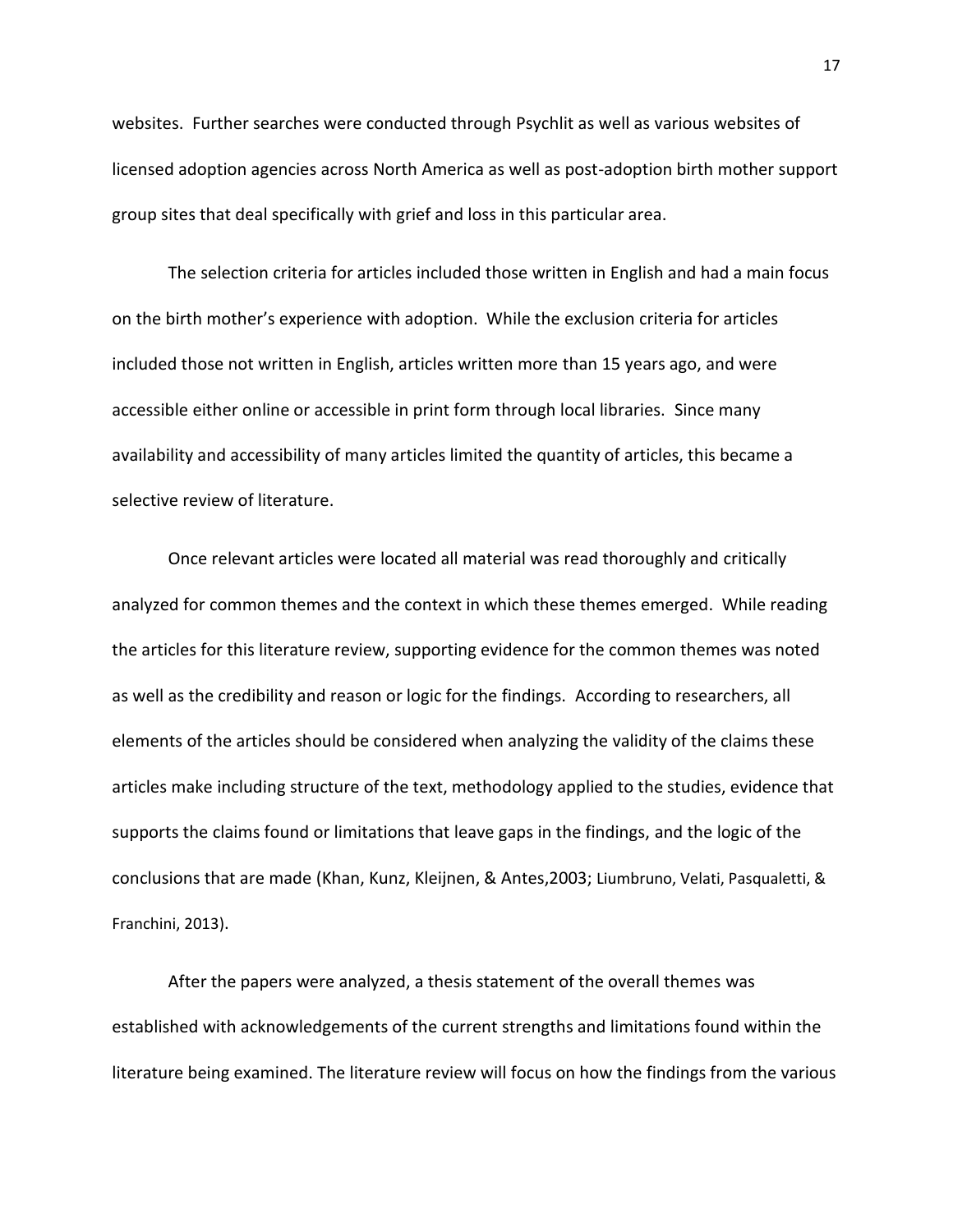articles are connected as well as concerns that arise if there are facts that appear to contradict one another. This includes discussing the biases that occur because of how the studies were conducted. Khan et al. (2003) claim that when conducting a literature review, "Exploration for heterogeneity should help determine whether the overall summary can be trusted, and, if not, the effects observed in high quality studies should be used for generating inferences. Any recommendations should be graded by references to strengths and weaknesses of the evidence" (p. 121). In the case of this paper, information on how to find the most conclusive evidence for the experience of birth mothers and provide insight into both what is already known as well as what information may be relevant in providing services or assisting those who may be experiencing grief after the placement of their children with an adoptive family.

A systematic literature review was used for this study as it looks at various articles and looks for distortions or misrepresentations within these and then takes these into consideration to reduce biases. This method is explicit in stating the methods in which studies have been conducted to make sure the presented findings are relevant to the population. A systematic review was chosen as it presents what is out there in a comprehensive form, whereas other types of literature reviews, such as a manuscript, communicates the relevance of the topic plus how this will improve the field. Since looking at the birth mother experience in the adoption process is still a relatively new topic to be focused on looking at a wide variety of articles on the topic provide what is known while taking into account the differences of how various studies were conducted as well as the biases these studies may have. By understanding the differences and biases from previous studies, conclusions for future research can be obtained.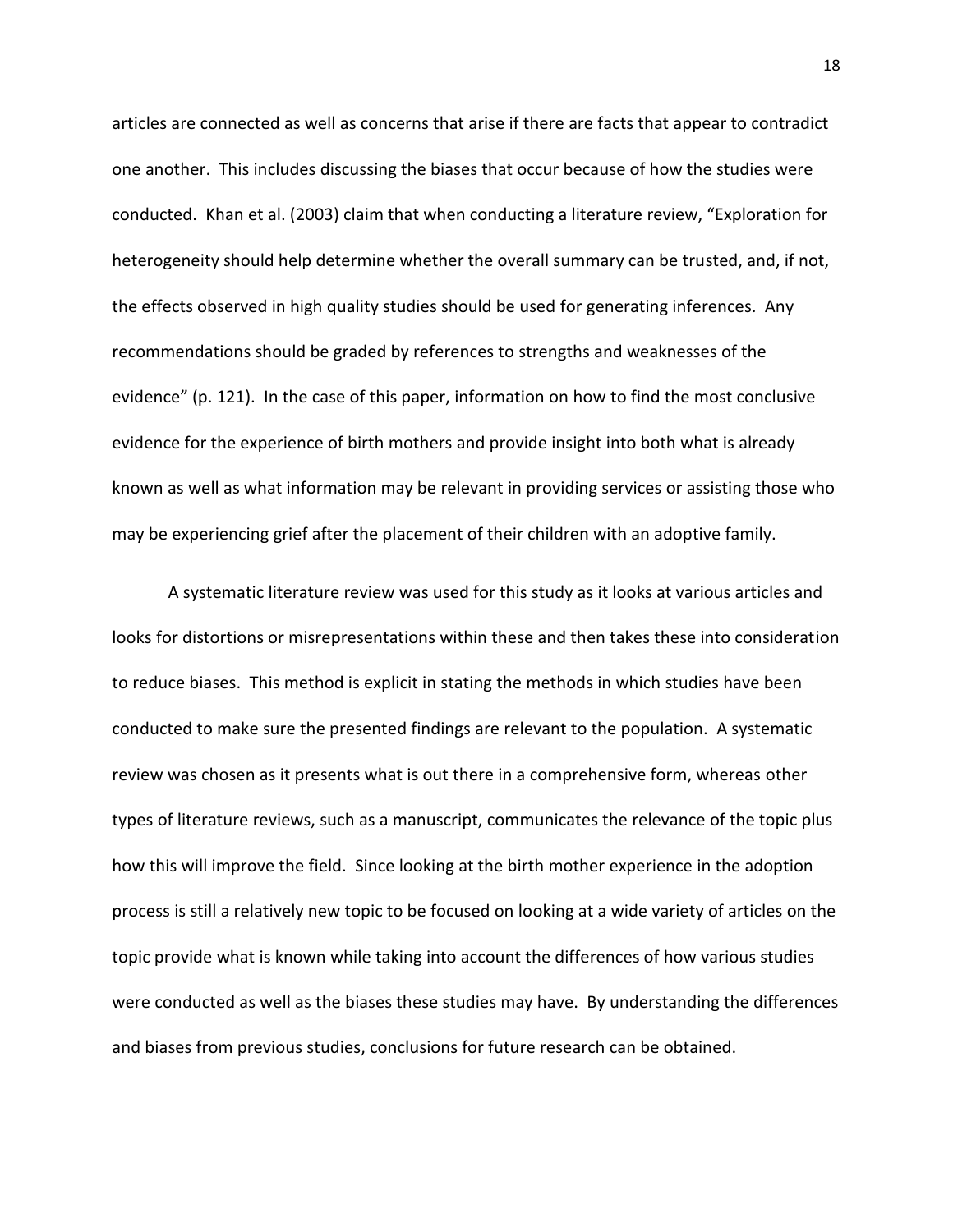#### **Literature Review**

Adoption is a process that effects the lives of the adoptive family, the child being placed for adoption, and the birth mother (Fasse, Horton-Bobo, & Magnuson, 2014; Council of Irish Adoption Agencies, 2012). Even though there is a considerable amount of literature focusing on the topic of adoption and the adoption triad, the birth mother's experience is the least explored (Wiley & Baden, 2005). Over the last few decades, a feeling of loss as experienced through the adoption process is becoming more recognized but literature acknowledges that there is still a need for further understanding of the grieving experience of birth mothers (Cowie, 2011; Wiley & Baden, 2005; Robinson, 2002; Doerr, 1994; Condon, 1986). Since the 1990s, literature has started to focus more on the grief that birth mothers go through postrelinquishment of their child, though there is still limited information. The available literature tends to suggest that grieving the loss of a child due to relinquishment through adoption can be very distinct from other forms of grief (Romanchik, 2014; Aloi, 2009; De Simone, 1994). Even though many birth mothers feel like the placement of their child in adoptive families will provide a better life for their child as well as for themselves, a rollercoaster of emotions may be experienced after the placement and one of these emotions includes grief (Cortes, 2012; Davidson, 2010; Aloi, 2009; Henney et al., 2007, Wiley & Baden; 2005). The emotions may vary in intensity and duration occurring in waves throughout the birth mother's entire life. These can be triggered by situational circumstances such as (but not limited to) the birthday of the child, the years that the child would hit developmental milestones, or even by seeing children who are the same age as the child who was relinquished (Davidson, 2010). Current day research supports Logan's (1996) assertion that "it is imperative that the prevalence and long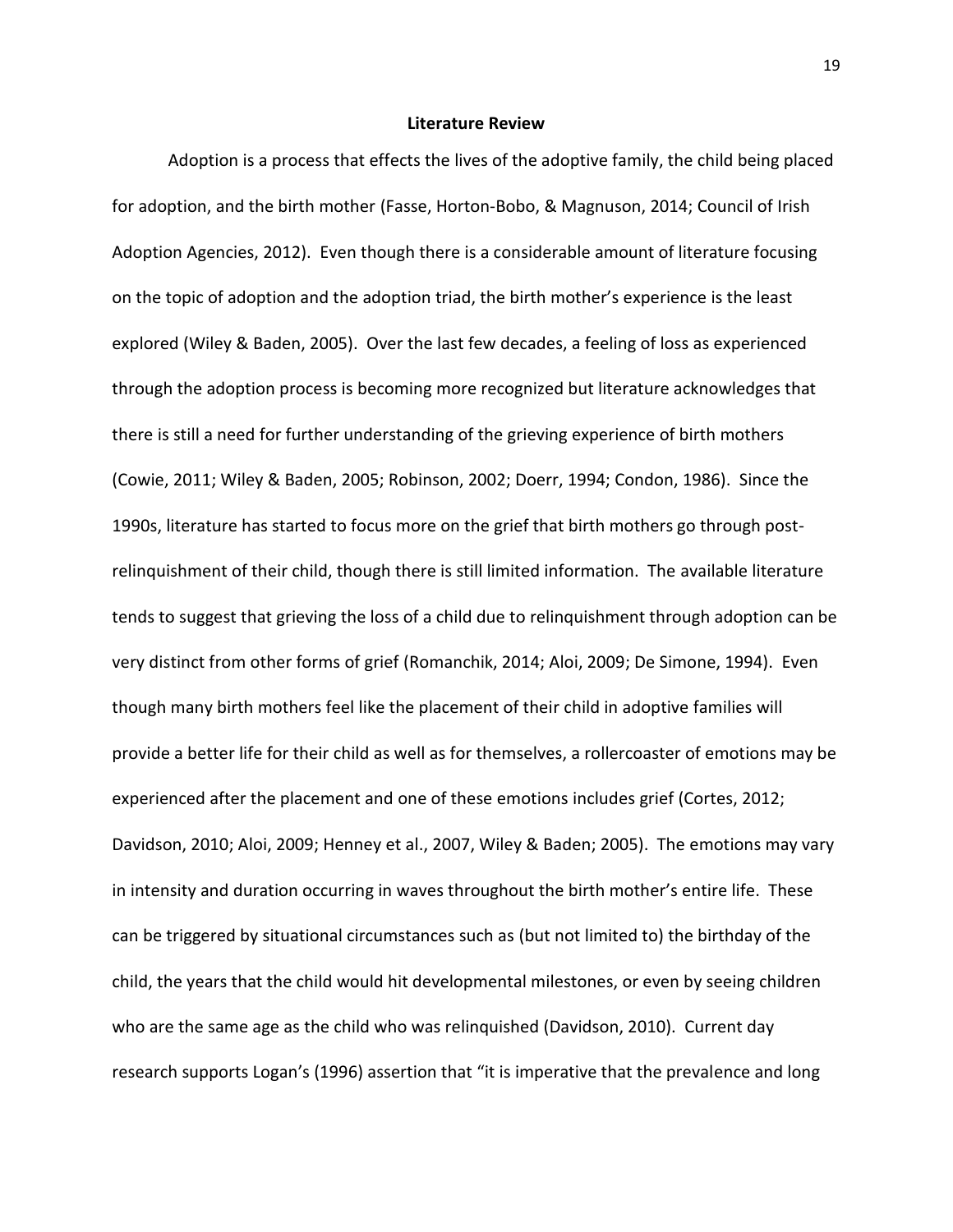term impact of relinquishment begin to be recognized, not least so that the experiences of the birth parents are better understood" (p. 625).

Although the literature over the last twenty years has acknowledged that birth mothers do grieve, there is limited information on how the grieving experience for mothers whom have placed their children up for adoption differs from other forms of grief. The minimal information we do have regarding this specific type of grief for some birth mothers may stem from the limitations within the studies which have been conducted with birth mothers. Many of the studies, have sought information numerous years or even decades after birth mothers who relinquished their child (De Simone, 1994; March, 2014) and often were birth mothers who went through an adoption agency or through responses to advertisements placed in newspapers (Blanton & Deschner, 1990; Cowie, 2011; March, 2014). Post-adoptive participants in such studies report retrospectively their feelings about the adoption but "may contribute to recall bias (distortions or lapses of memory) which may cause the respondents to either over report or under-report their experience" (De Simone, 1994, p. 127). Since many of the studies recruited their participants this way, generalizability could be limited as the post-adoption experiences could vary greatly between those birth mothers whom have sought the services of an adoption agency from those that did not seek adoption services through an agency. Another limitation with many of the studies that look at the post-adoption experiences is the limited sample size used in many of them. Smaller sample sizes again limit the generalizability but do provide insightful information that readers should be aware of when looking at the grief experience that some birth parents experience. Blanton (1988) also notes that another limitation from participants that sought services through an adoption agency is that each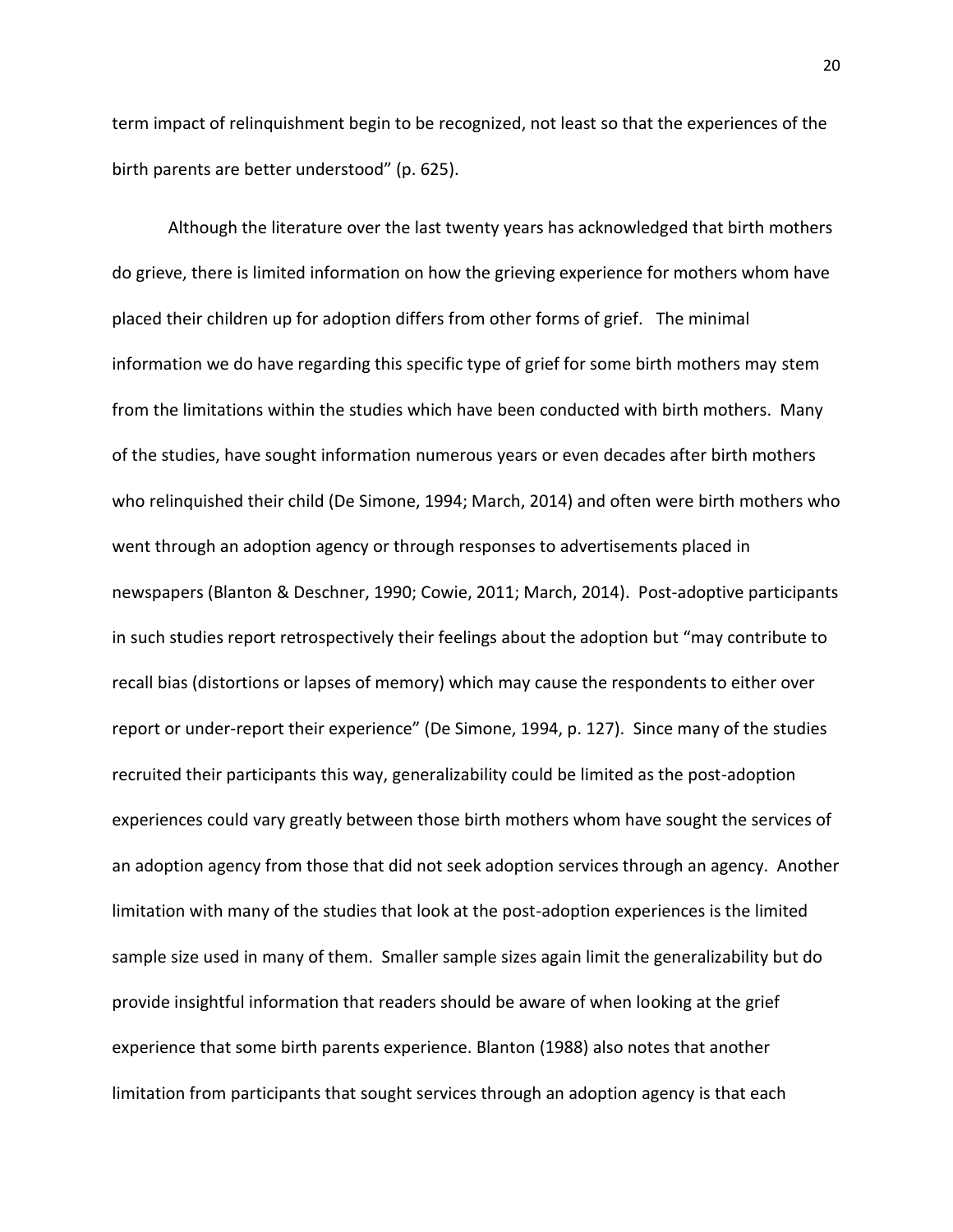agency may "have different procedures and policies in providing adoption services" to the birth mother (p. 28). Even though there have been limitations within many of the studies on birth mother experiences of grief after the post-adoptive placement, valuable information has still been attained about some birth mothers experiences.

## **Disenfranchised Grief**

Acknowledging the aforementioned limitations from both academic and popular literature, the general themes that emerge are that birth mothers not only experience grief over the placement of their child in adoptive families but this grief is complex and can be described as disenfranchised grief and the loss they feel is considered to be an ambiguous loss (Higgins, 2014; Gair & Moloney, 2013; Child Welfare Information Gateway, 2013; Cowie, 2011; Aloi, 2009; Boss, 1999). Often when we think of grief and loss, it is associated with death, yet not all losses are the result of death but can be a transition that leads to loss such as the adoption of a child. This type of loss can result in disenfranchised grief, and as defined by Doka (2008) it is "grief that results when a person experiences a significant loss and the resultant grief is not openly acknowledged, socially validated, or publically mourned. An individual is experiencing a grief reaction, but there is no social recognition that the person has a right to grieve or a claim for social sympathy or support" (p. 223). Grief is a process that many consider to be valid after a loss happens however with birth mothers often the grief begins when they are still pregnant. A quote from a birth mother in Robinson's book "Adoption and Loss: The Hidden Grief" (2000) states the following:

> I suppose my mourning had already begun, even before my child was born. I was mourning my loss of innocence, my lost lover, my hopes and my dreams, as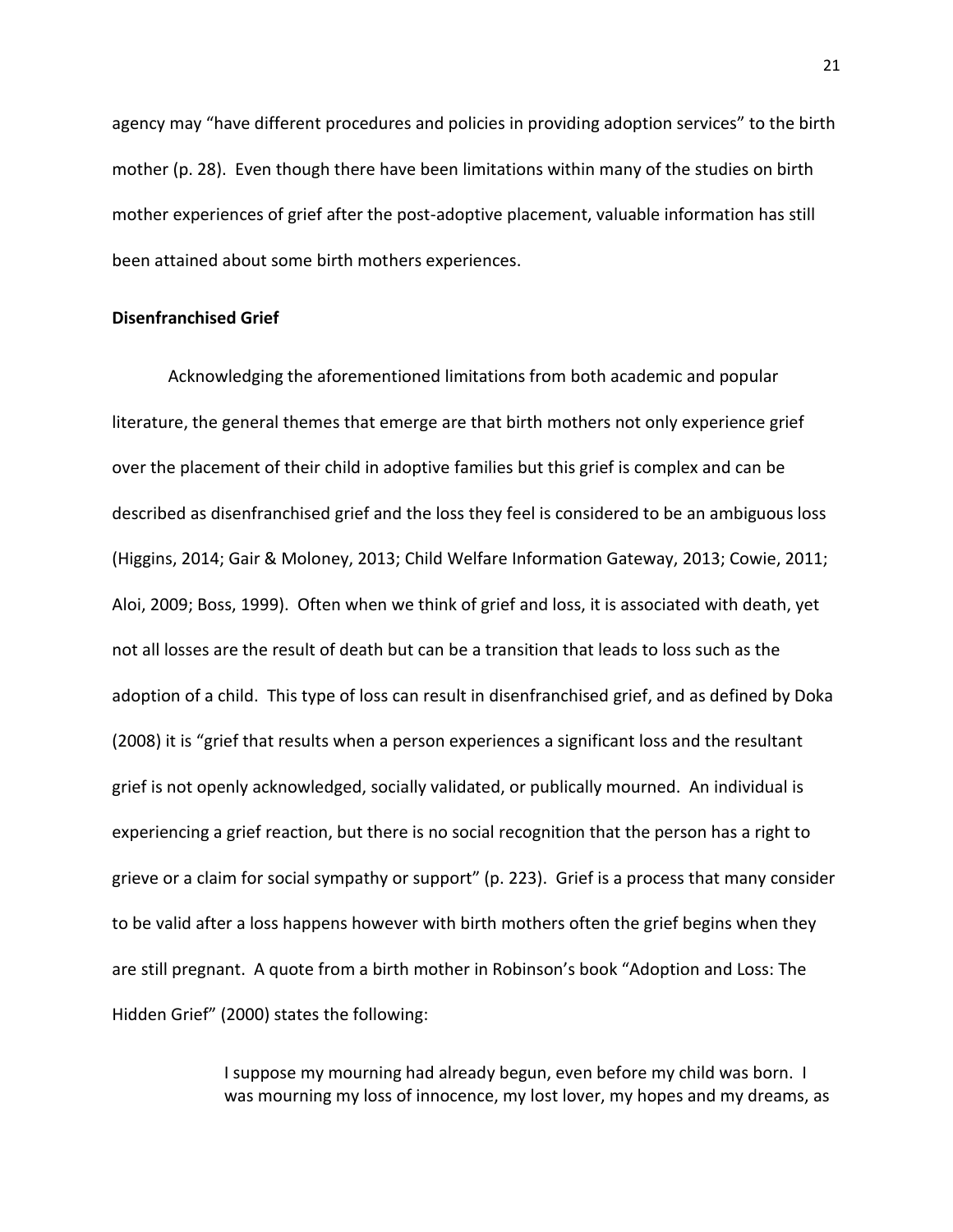well as the future loss of my child. Even then I worried about the effect on my unborn child of my deep sorrow (p. 40).

This quote emphasizes how overwhelming the grief can be for some birth mothers even before they have given birth to their child. This can often be from the sense that the decision to place a baby for adoption can be influenced by the age of the woman when she is giving birth, the opinion of the woman's family and friends, the opinion of the birth father, religious beliefs, cultural beliefs, and perceived social stigmas around unwed mothers (Aloi, 2009; Wiley & Baden, 2005; Davidson, 2010). Disenfranchised grief can begin well before the baby has been born due to the fact that many still disapprove of unwed or teenage pregnancies (of which many adoptions are the result of) and the pregnant women and their families may choose to keep the situation a secret (Davidson, 2010; Landino, Guerra, & Romer, 2014). Secrecy increases the grief as birth mothers may feel embarrassed, shame, a lack of recognition for their feelings, experience, and support from others (De Simone, 1996; Davidson, 2010; Landino et al., 2014; Cowie, 2011). The stigma that some still attach to unwed or teenage mothers is decreasing now as single parenting is much more socially acceptable due to societal changes.

Not only do many birthmothers begin the grieving process before they have even given birth, often they are not given the chance to grieve once the baby is born. Aloi (2009) states, "many nurses do not even recognize the birthmother's need to grieve, do not approve of the birthmother's decision, or are at a loss of what to say, thus contributing to her disenfranchisement" (p. 27). Not only are the birth mothers subjected to this disenfranchisement by nurses but family, friends and other members of society who may also be unsure of what a birth mother is really experiencing after the placement of their baby. Birth mothers are commonly encouraged to forget about the relinquishment as well as their baby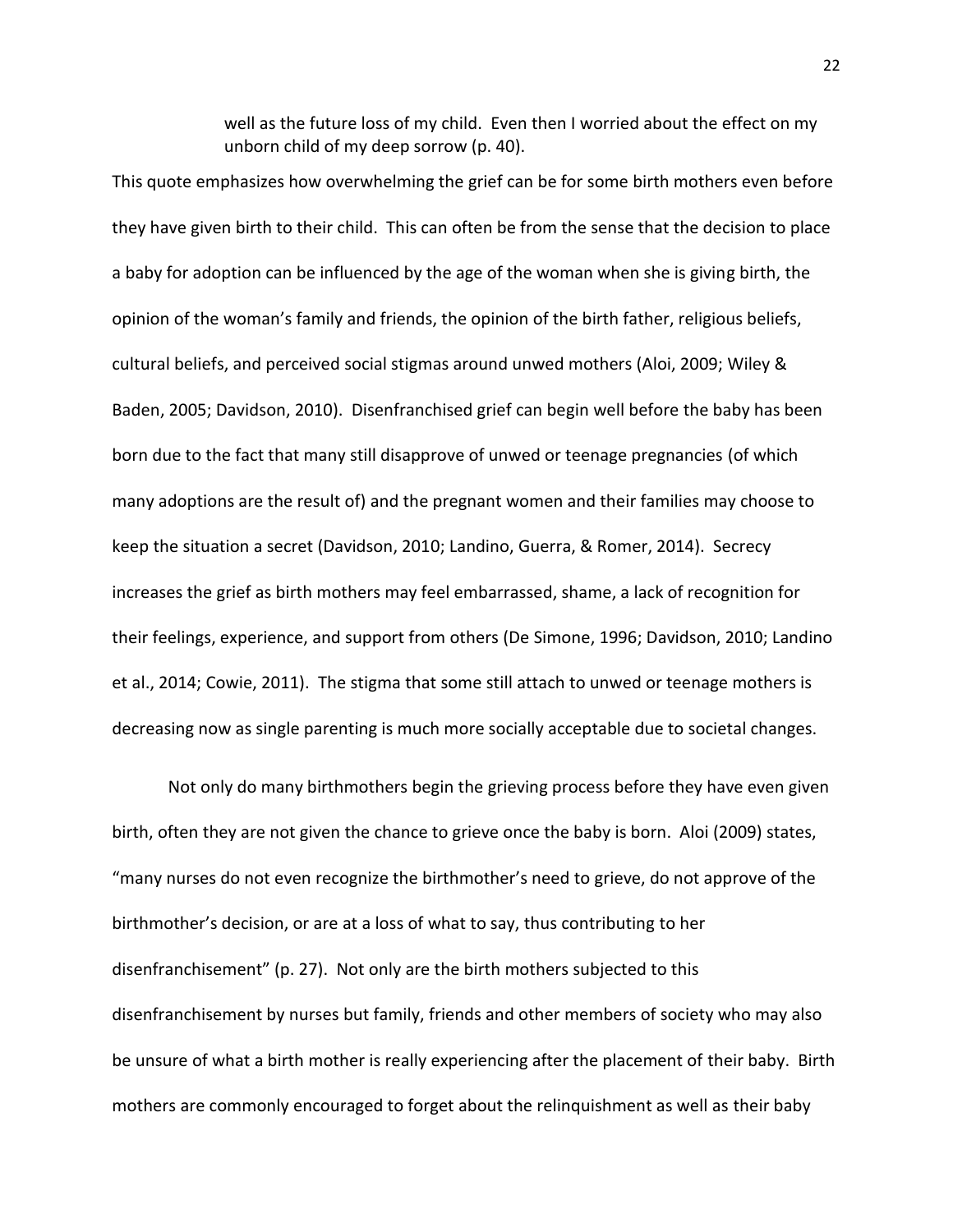and move on to how life was before getting pregnant (Cowie, 2011; Davidson, 2010; De Simone, 1996; Blanton, 1988). This lack of validation could be from an individual's lack of knowing what to say or a simple ignorance about adoption. This ignorance can be demonstrated when people assume that birth mothers have nothing to grieve as they made the choice to relinquish their children (Aloi, 2009; De Simone, 1994). This point is demonstrated by a quote from a birth mother (Aloi, 2009): "*Nursing the disenfranchised: Women who have Relinquished an Infant for Adoption":* 

From everything I see, I think the general public believes that mothers who give babies away are glad to be rid of them, they're glad to be rid of the problem. They think 'She didn't care about the kid. She just wanted him out of the way so that she could go on having a good time'. (p. 29).

The quote implies that birth mothers are either incapable of grief or that they willingly made the decision or, therefore, there is no need to grieve as the loss is perceived as a voluntary decision. The birth mother's disenfranchised grief continues as their loss is not socially validated and is not expected to evoke such a reaction, therefore, there are limited if any ceremonies that validate their grief.

## **Ambiguous Loss**

Another theme that emerges within the literature is the sense of loss that birth mothers feel that is often accompanying their grief. Adoption is based around loss, especially for the birth mothers. The type of loss many birth mothers experience is referred to as ambiguous loss. This type of loss, as defined by Boss, Roos, and Harris (2011), is when "a loved one is physically absent but kept psychologically present" (p. 164). They go on to say that ambiguous loss differs greatly from other forms of losses such as losing someone through death. Other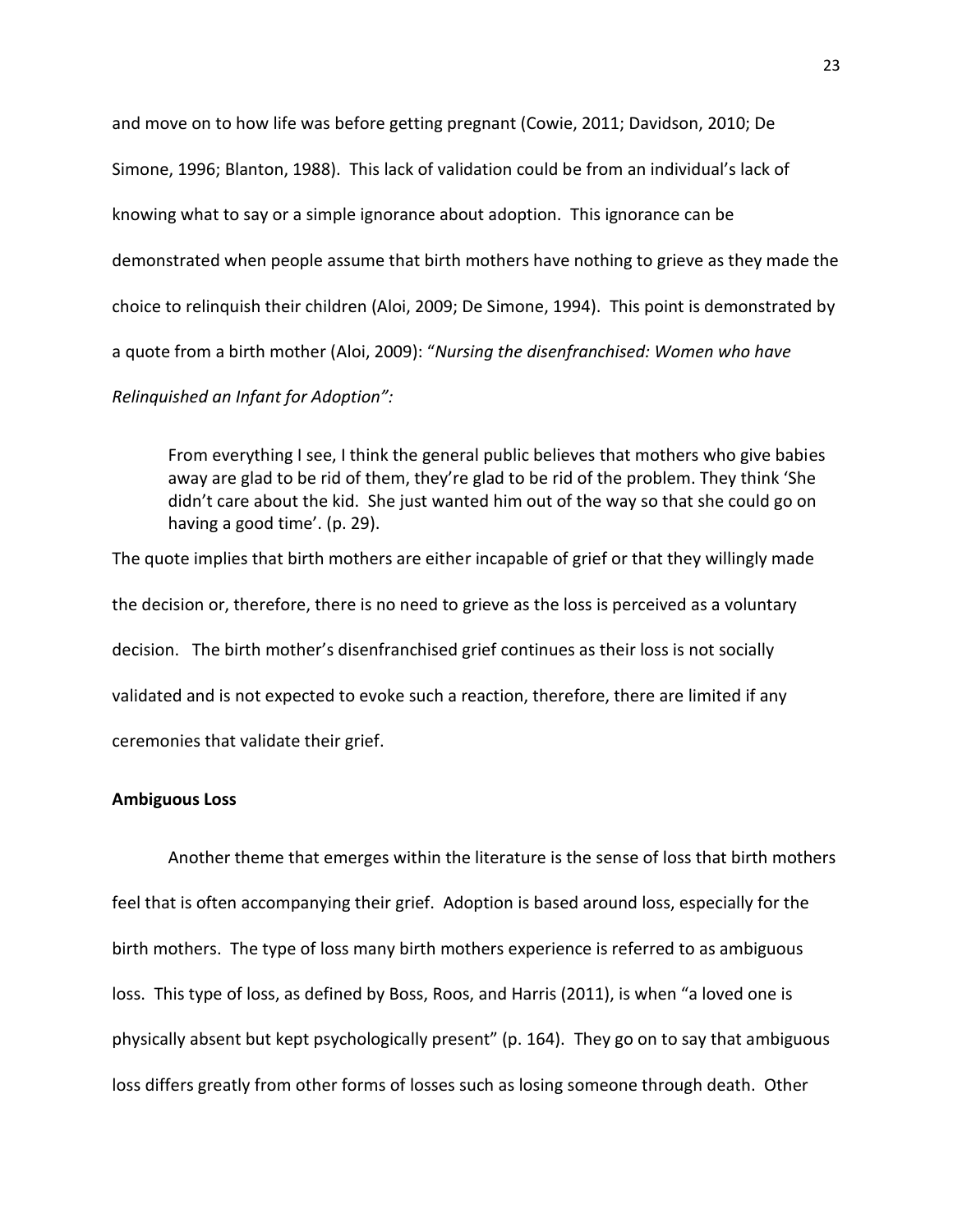losses have some sort of closure for the individual experiencing the loss. Ambiguous losses are often unrecognized. Ambiguous loss can lead to complex grief and leave a further feeling of disenfranchisement for birth mothers after their child is relinquished.

 A psychological presence of the child placed for adoption can begin almost immediately after signing the adoption papers. Wiley and Baden (2005) note that some birth mothers are "left with lingering questions about what happened to the baby" (p. 31). Many birth mothers are left to deal with this loss in isolation; many develop fantasies about the child they gave birth to no matter what the degree of openness they have with the adoptive family (Cortes, 2012; Davidson, 2010). This could be because birth mothers may be uncertain of the place they have in their child's life and what their role looks like (Gaddie, 2009). The psychological presence of the child that was placed for adoption may be the cause for an increase in the birth mothers' risk for mental health issues such as depression, anxiety, and complicated grief (March, 2014; Higgins, 2014). Even though ambiguous loss occurs regardless of the degree of openness, the more open an adoption can lessen the degree that it is felt as there is some contact with the child (Fravel, McRoy, &Grotevant, 2000; Gritter, 2009; Romanchik, 2014; March, 2014; Cowie, 2011).

### **Trauma and other factors**

Disenfranchised grief and ambiguous loss are considered traumatic experiences as neither one are recognized by the majority of society as being socially acceptable, therefore having no rituals or ceremonies that help provide closure for the birth mother(Davidson, 2010; Landino et al., 2014; Fasse, 2013). The trauma that experiences with disenfranchised grief and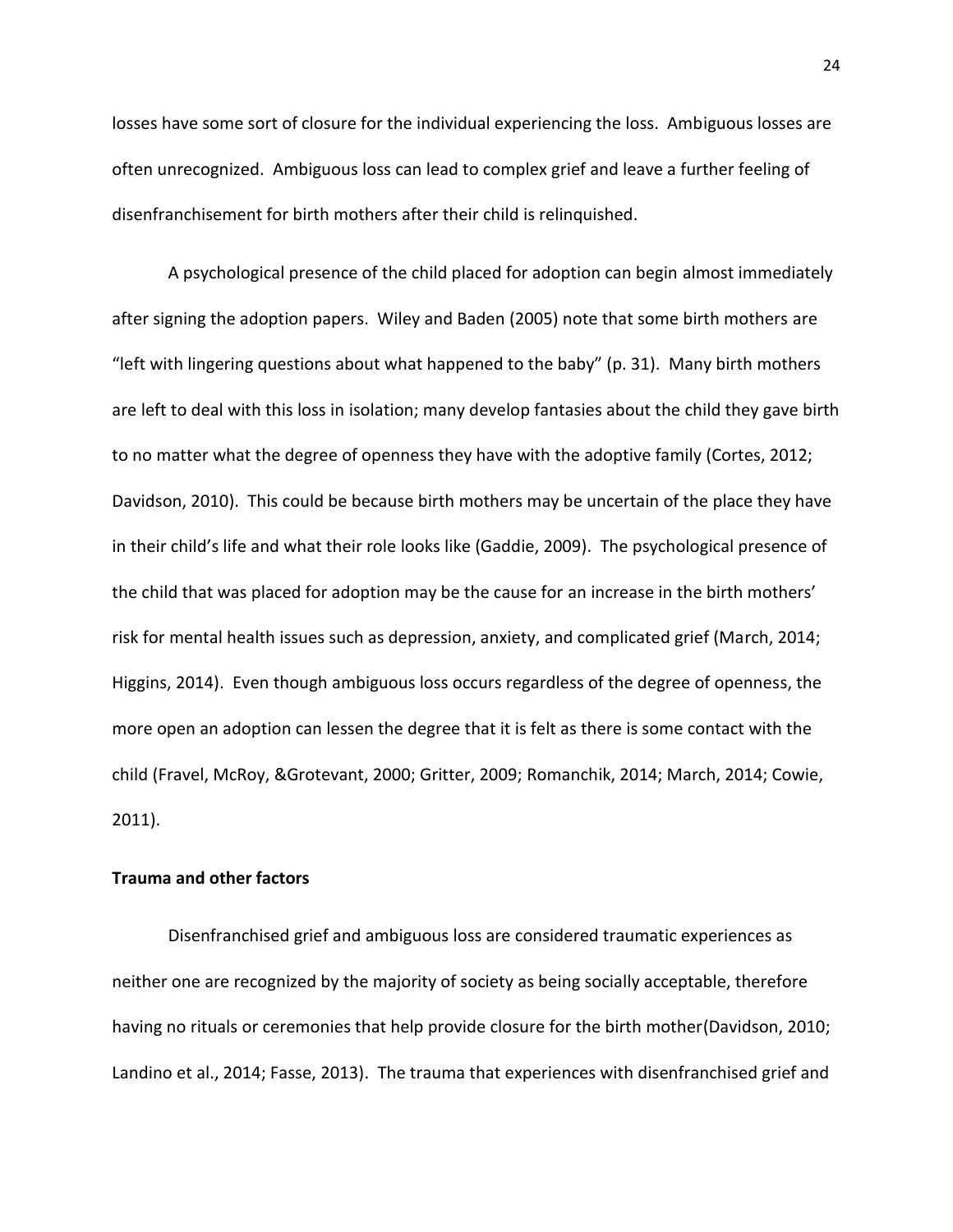ambiguous loss cause creates a paradoxical problem for many birth mothers, such as "removing or minimizing the few social supports" that are needed for this group of women (Aloi, 2009, p. 29). Experiencing trauma of this sort can also contribute to compromised mental health issues. Approximately 75% of women that have placed their children for adoption, report that their emotional health is very poor or poor and 80% of these women report that this was a direct result of the adoption placement of their child (Landino, Guerra, and Romer, 2014). Some of the issues that developed due to this trauma include depression, guilt, anxiety, diminished selfesteem, and sleep problems (Blanton, 1988; De Simone, 1994; Boss, 1999; Landino et al., 2014; Davidson, 2010). Looking at the results that come about from the trauma experienced by some of the women whom have placed their children for adoption, leads us to question, are mental health issues a result of the trauma or are women with more mental health issues more likely to place their children for adoption? Questions like this must be considered when looking at the research to determine the validity of the results of studies. Even though we do not know if the trauma and resulting mental health issues arise from the placement of the child in an adoptive family or are the cause of the placement, minimal amounts of social empathy contribute to the trauma that is experienced by many birth mothers. According to Gair and Moloney (2013), "enactment of empathy may be contextual and may be influenced by entrenched social norms and moral judgements" (p. 100). The lack of social support and empathy can increase the feelings of isolation and tendencies towards self-destructive behaviours and/or suicide (Cortes, 2012; De Simone, 1996). Trauma and the possible symptoms that can emerge from trauma, is experienced by every person differently but trauma that is not dealt with can lead to festering long-lasting issues and complicate the grieving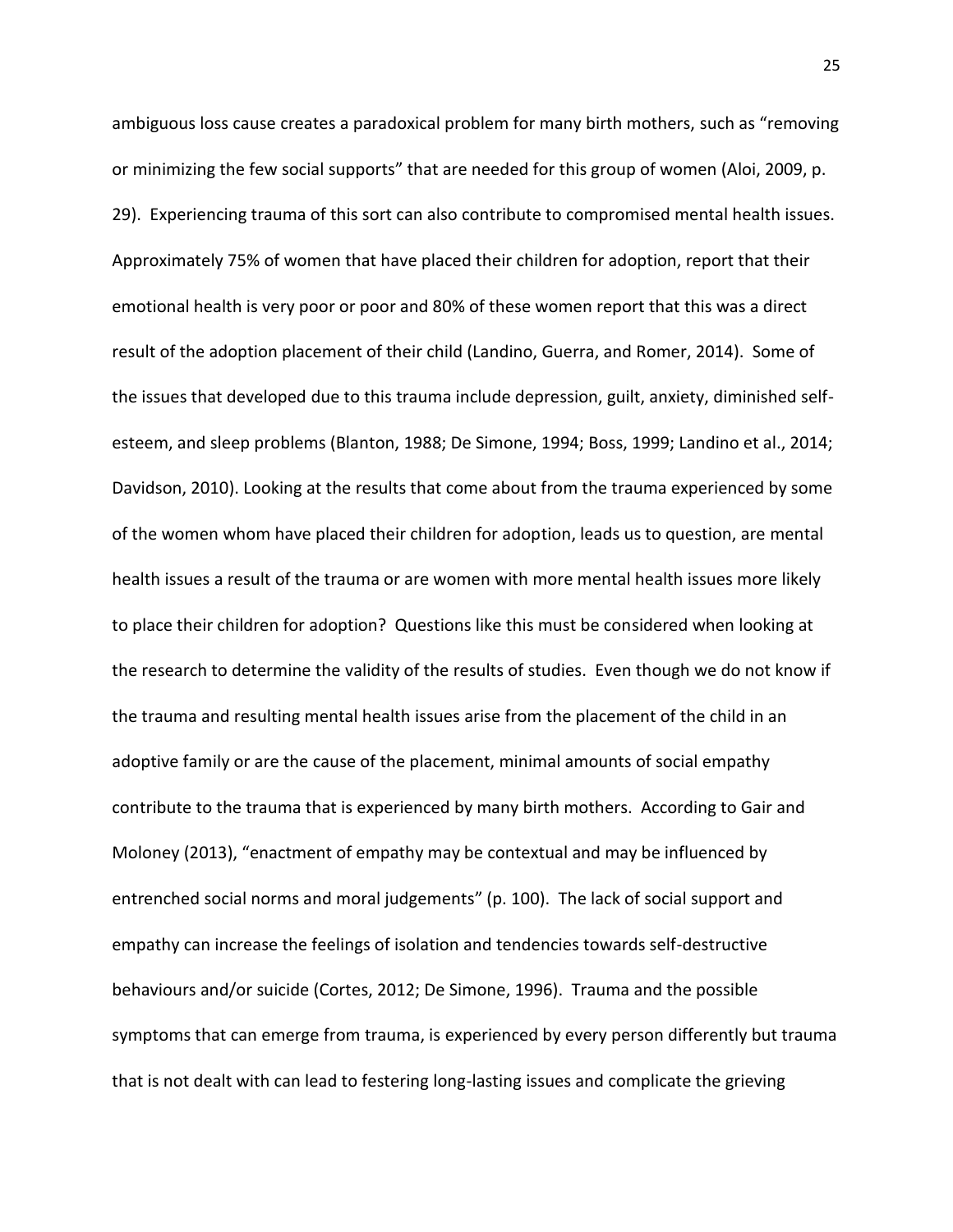process. Not all birth mothers who place their children for adoption perceive their situation as traumatic, so studies discussing symptoms suggestive of poor mental health status need to be cautioned but an awareness that they are more prone to mental health issues should be kept at the forefront.

Even though grief and loss for birth mothers has been acknowledged within the literature, disenfranchised grief, ambiguous loss, and trauma are only starting to emerge as themes in both academic and other literature in the last ten or so years as seems to be the case in my own review of the literature in the field. Since these themes are still relatively new areas for mothers who have placed their children for adoption, there is still much to be examined in the literature. The literature on adoption is looking more at birth mothers and their experiences in the adoption process and accepting that the birth mothers experiences continue on once the adoption papers are signed even though there is still a need for much more literature on what their grieving experience entails as there may not be many other, if any, grief and loss experiences that compare to the grief and loss experienced by a birth mother dealing with the adoption of her baby. One theory commonly discussed in studies on birth mother grief assumes that birth mothers experience grief following a traditional grief model where there are five stages: 1) shock and denial, 2) sorrow and depression, 3) anger, 4) guilt, 5) acceptance and resolution (Romanchik, 2007; Roles, 1997). The grieving experience for birth mothers differs from experiencing a loss through death, and the stages of grief may differ as well and birth mothers may get stuck more frequently in the various stages of the grieving process. There is still a need to look at how these women whom have placed the children for adoption learn to move through these stages and come to acceptance of both their role without being with their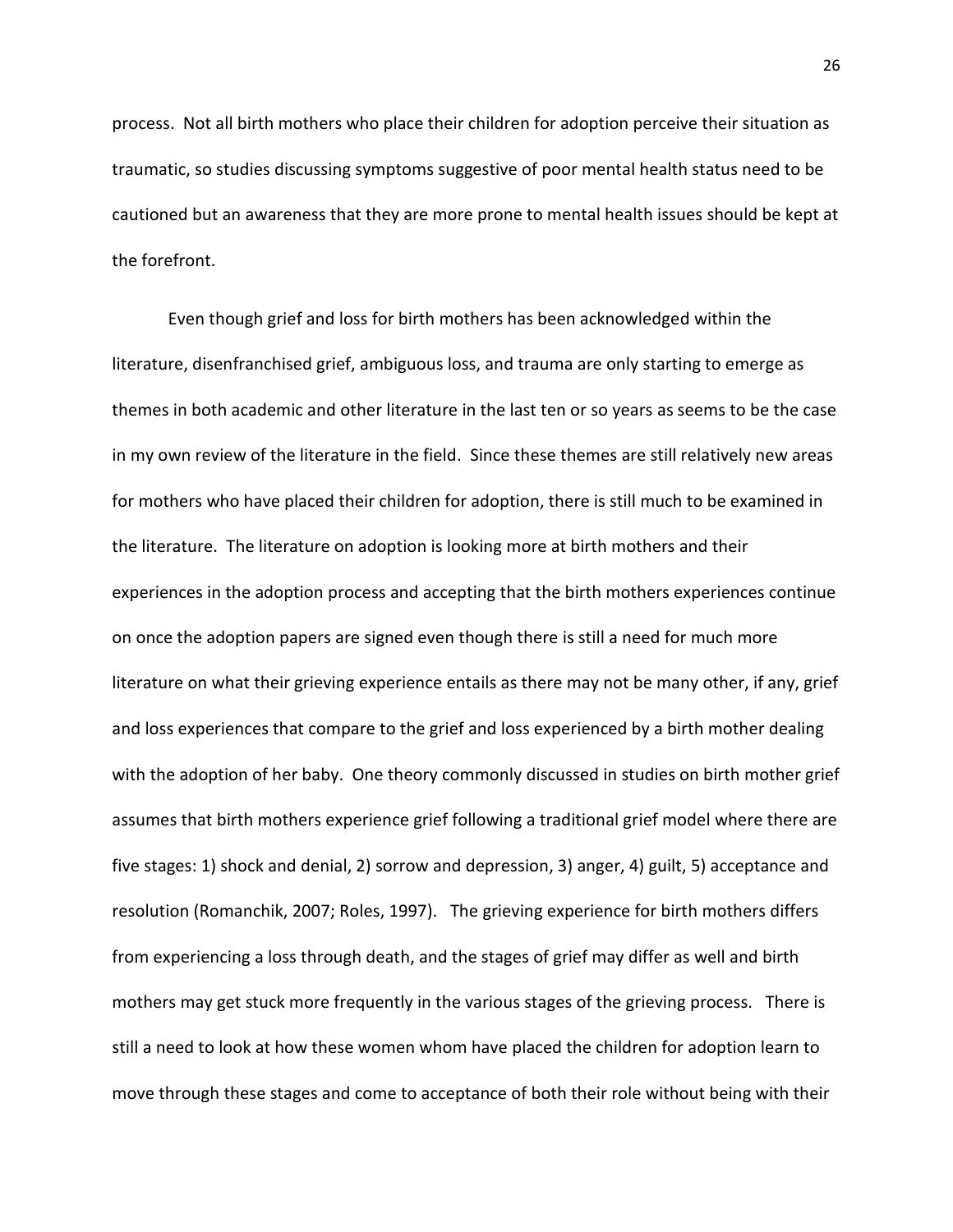child, what areas they have more difficulties dealing with, as well as the techniques these women use to cope effectively and help them move through the stages of grief and come to acceptance and reconciliation with their decision. Although this has been assumed to be the case for other forms of grief as well but current literature is now finding that the stage theory appears to be inaccurate for many grievers and a more individualized process is being accepted as the norm (Sullender, 2012; O`Connor & Breen, 2014). As more information on how the traumatic experience for some birth mothers arises from the adoption placement of their child, the traditional grieving models appear to be ineffective as issues that arise around disenfranchised grief and ambiguous loss are much more complex than those dealing with grief and loss that is more socially accepted, such as death even though some doctors have reported that even this is an individualized. O`Connor and Breen (2014) found, ``an acknowledgement by some GPs that people did not go through stages in a set order, or even go through of all the stages`` (p. 63). The grief of women whom have placed their children for adoption is much more complex than simply making a decision of relinquishing their child and then moving on with their lives, the traditional grief models do not acknowledge their disenfranchisement and ambiguous loss and, therefore, do not account for the whole grieving experience of these women. Without modifications to these traditional grief models, we may never fully understand what many of these women experience after the signing of the adoption papers.

## **Limitations of Current Research**

Limitations to what we do know include small sample sizes generally consisting of birth mothers that have gone through adoption agencies. When looking at such a specific sample size birthmothers whom did an adoption privately through family members or placing without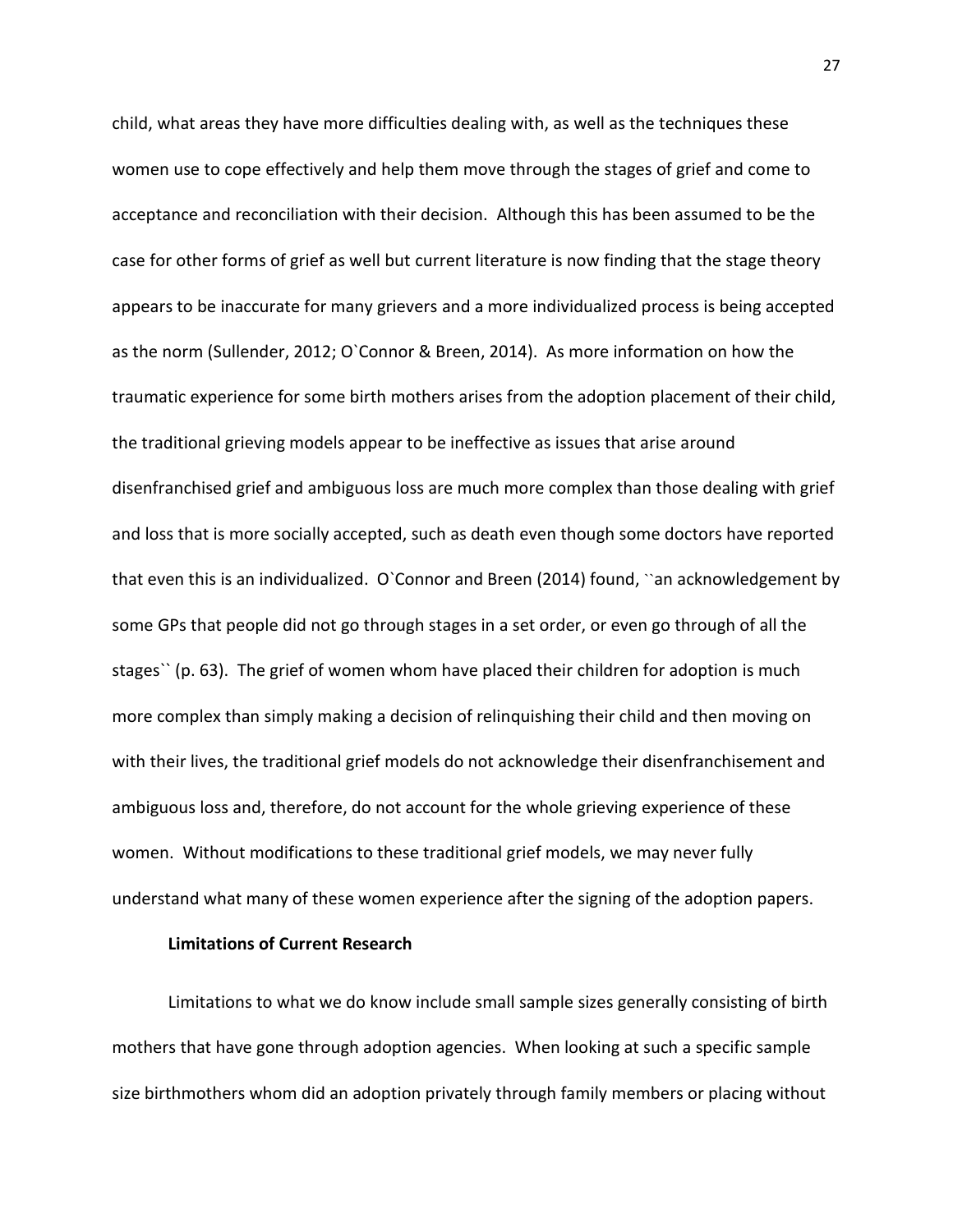the help of an agency could have a very different experience. Not only could the experience of the birth mother differ when the adoption happens in an agency versus a private adoption but most of the studies do not consider birthmother's who are forced to place their children for adoption. Different circumstances surrounding the adoption could potentially change the grieving experiences of the birthmothers. Limitations also exist that not every mother going through an agency receive the same care so generalization from these studies cannot be made as the experience differs between agencies and even two women at the same agency cannot be guaranteed that the care they received was exactly the same or for the same period of time as some people start dealing with the adoption agency shortly after they became pregnant while some come in near the due date or even after (Wiley & Baden, 2005; Landino et al., 2014). Limitations can also exist that those choosing to participate in studies looking at grief may have had better experiences with their own grief after adoption and, therefore, may be more inclined to participate in a study (Cowie, 2011).

Another limitation in the current literature is that the studies do not look at specific age groups as adolescents who place their children for adoption may have different experiences from those that are older. Since adolescents tend to have a greater influence from parents and/ or their peers, the impact of the decision to place a child for adoption may follow a different course a woman who chooses to place her child as a more mature adult. Circumstances would differ greatly between these two groups as the circumstances they are facing would vary greatly between these two groups and the impact a child will have on their life.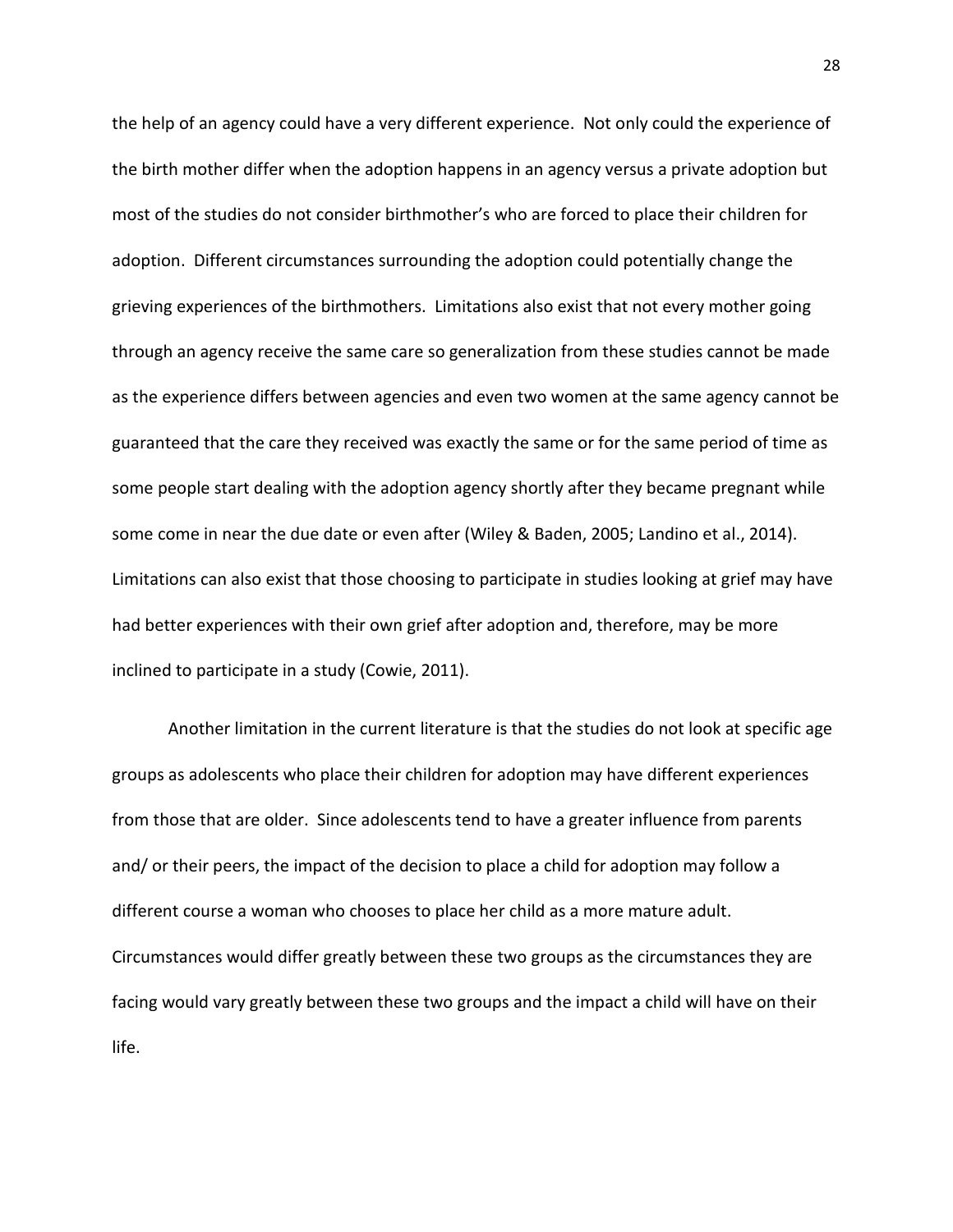Nearly all the studies on the grieving process for women who have placed their children for adoption take their sample from women who placed their children numerous years ago and are answering based on a reflection of what they remember. When answers regarding emotions and thoughts are given it is sometimes difficult to recall the exact emotions because of the time that has passed since the actual event. Retroactive recall of the thoughts, emotions, and behaviours that occurred for the birth mothers in their grieving experiences may be distorted in that they mat either add more to the experience than was actually what was happening or they may reduce the emotion of the experience simply because time has passed and they no longer feel the same intensity in their emotions (Cowie, 2011; Davidson, 2010; De Simone, 1994). No matter what way distortions happen, it will not necessarily paint an accurate picture of the experience. Although retroactive recall of the experiences of these women after they placed their children for adoption can create some themes that emerge, it does not give us information on the depth of the emotions immediately after.

There are many limitations in the current literature on the grieving experience of birthmothers which limit the findings and cannot to be generalized to all birthmothers but the findings do suggest themes that are common among many birthmothers and how they cope with the grieving experiences. These themes include that grief is not a single or brief event and for many of these women, the grief process becomes disenfranchised through lack of acknowledgement from others due to ambiguity of the loss since the child is still alive. The grief that a birthmother may feel can be impacted by prior losses in her life, especially one's recently experienced, family and cultural norms, and the degree of openness with the adoptive family can influence how the birthmother experiences and expresses her grief after the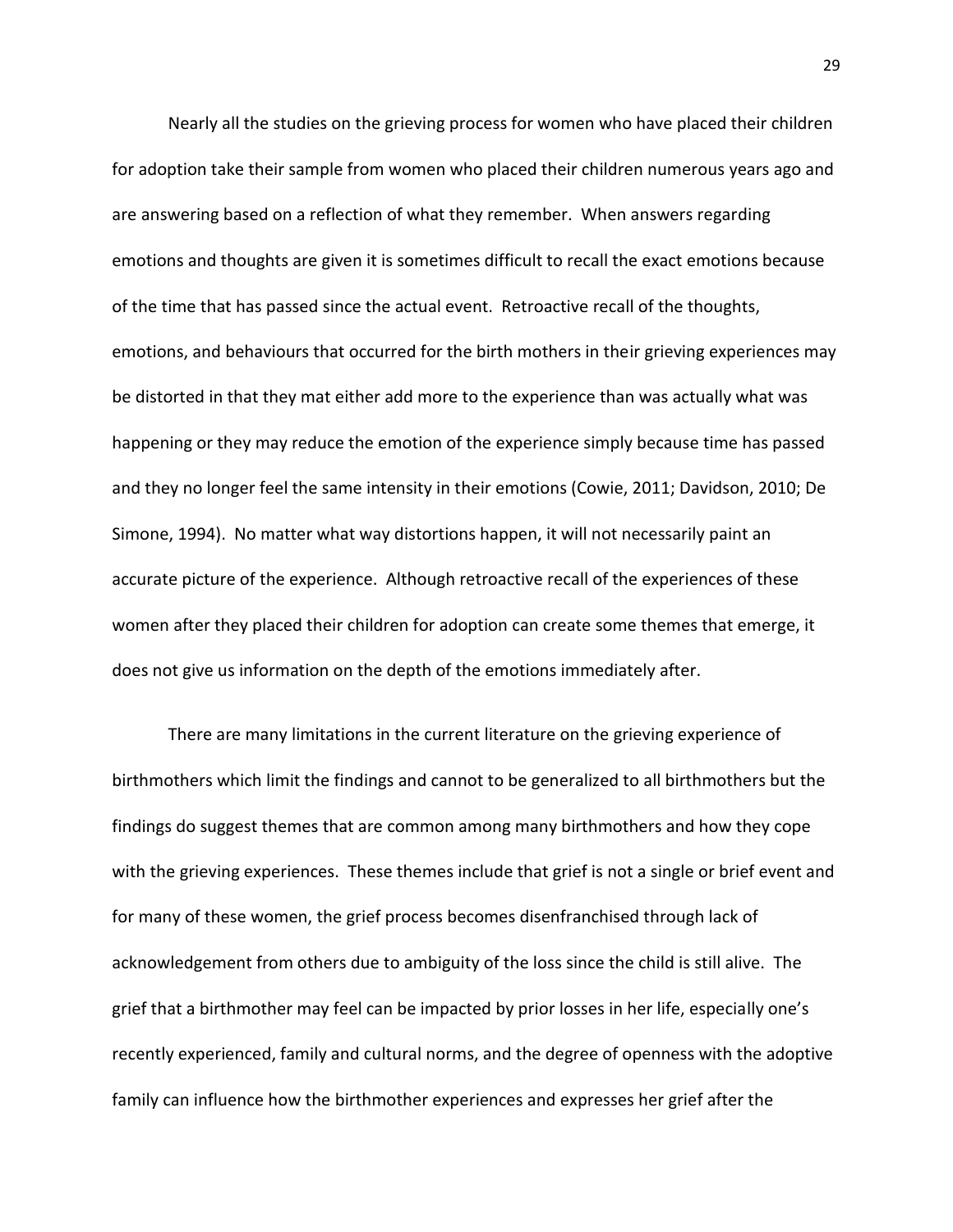placement of her child with the adoptive family (Fasse, 2013; Patricelli, 2007; Watson & Granvold, 2008).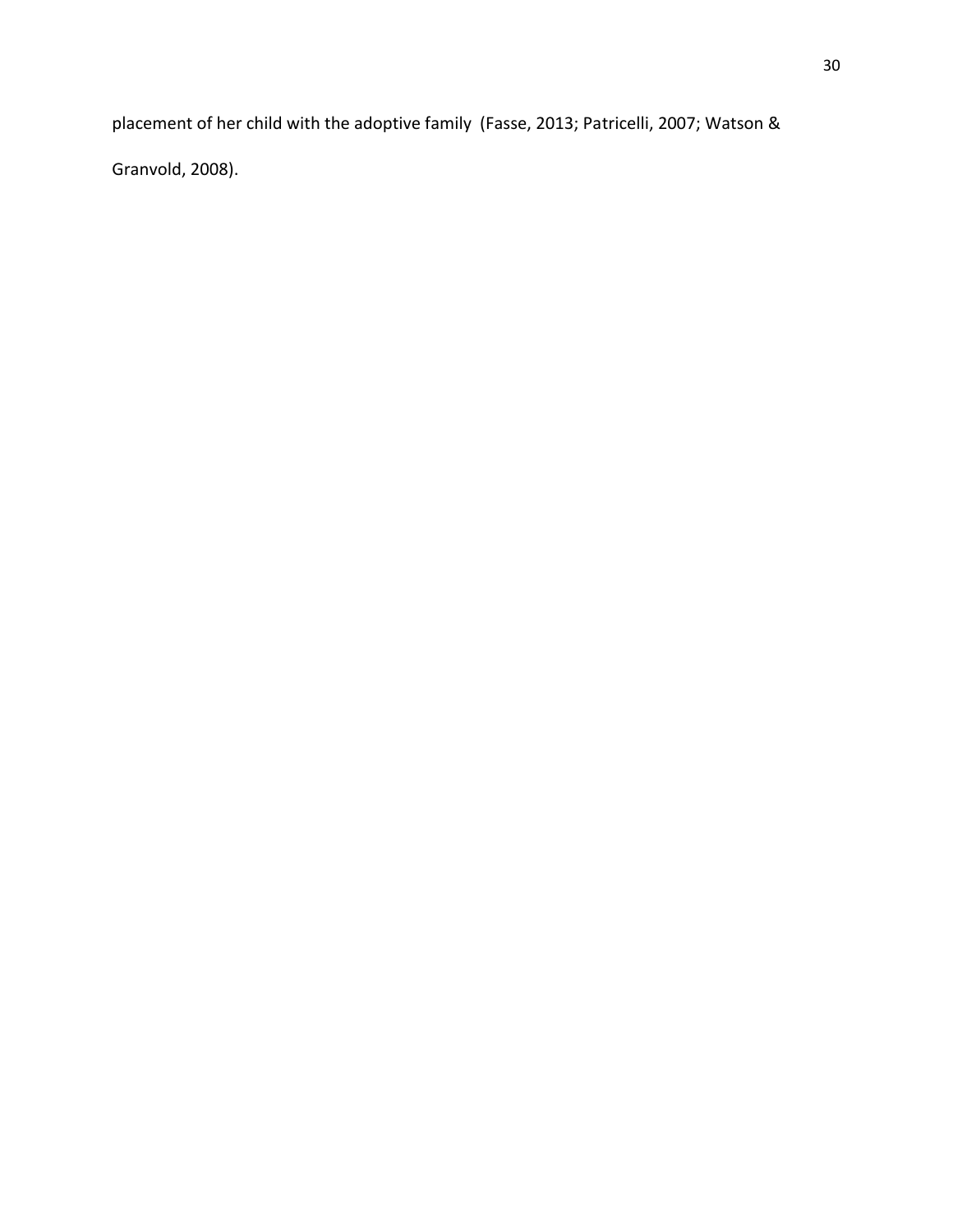#### **Findings**

Because much of society does not tend to recognize the grief of birth mothers who place their children for adoption, with minimal empathy from even those whom are the closest to these women, few understand the profound pain and feelings of loss that most birth mothers feel (Romanchik, 2014; Wiley & Baden, 2005; Silverstein and Kaplan, 2014; Robinson, 2002). Many question, if the decision to place a child up for adoption is the mother's choice, why would there be grief. Despite the fact that this is a common reaction from many towards women whom have placed their children up for adoption, reaching the decision to relinquish a child is one that requires much thought and often is in the child's best interest (Child Welfare Information Gateway, 2013; Wiley & Baden, 2005; Davidson, 2010; Cowie, 2011; Landino et al., 2014). Making the right decision is neither easy nor void of pain and loss and is often the result of a loving decision with the realization that the child is better off in another family, not because the mother wants to be selfish and continue with the lifestyle they had prior to their pregnancy.

The disenfranchisement of their grief and the ambiguous loss that is felt by many of these women often leads them to grieve alone, which in turn leads to isolation (Portuesi, 2000; Council of Irish Adoption Agencies, 2012). This feeling of isolation can make women feel fear to reach out for help or express the emotions that arise when going through the stages of grieving. After birth mothers relinquish their child for adoption, negative cycles can begin as the sense of being isolated when facing grief and loss, can turn into feelings of uncertainty and start a rush of questions that can create more uncertainty in the minds of birth mothers (Gaddie, 2009). Questions can include: did I make the correct decision?, what happened to my child?, will we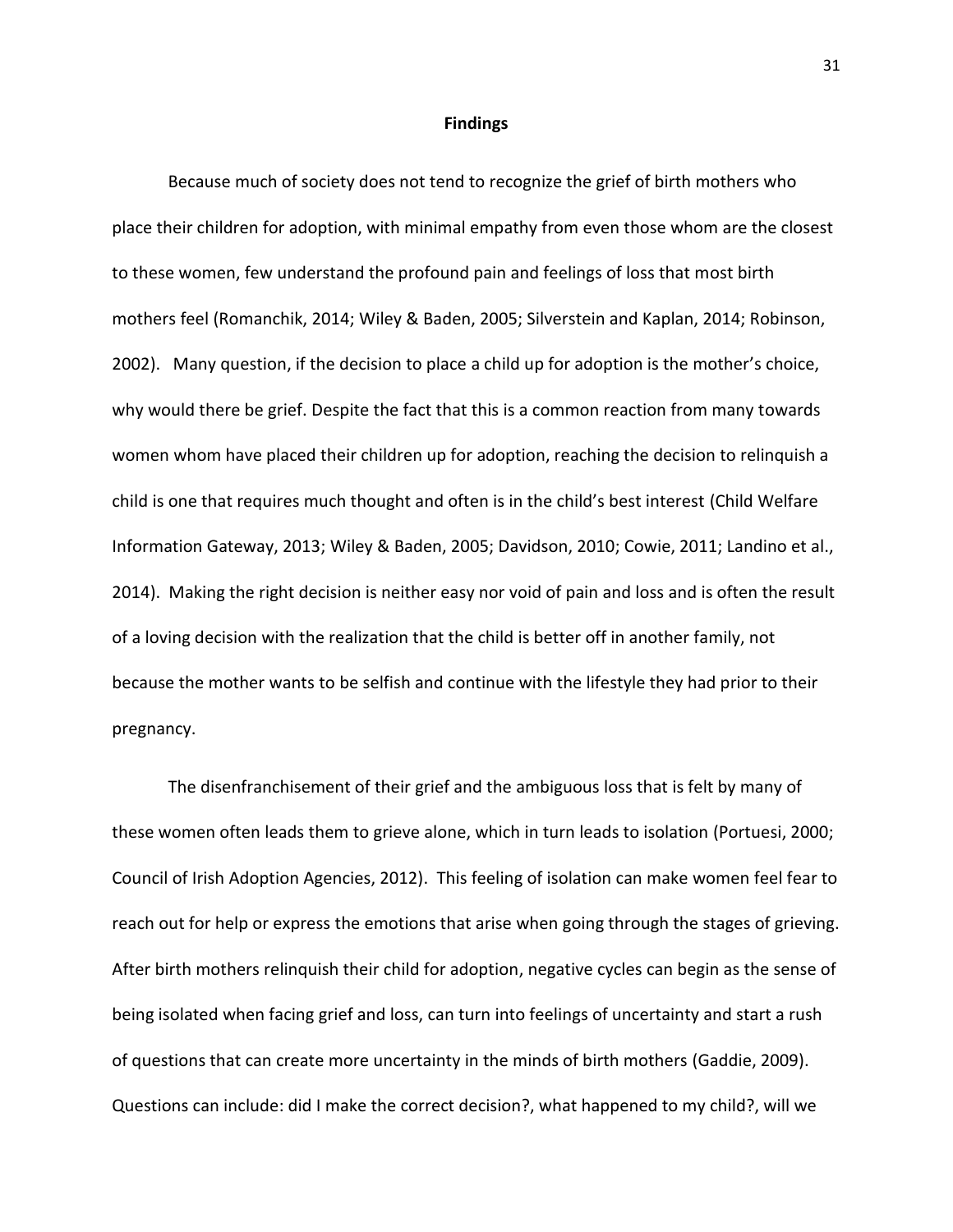ever see each other again?, will they hate me for making this decision?, or what role will I play in my child's life?. These questions can be difficult ones for birth mothers after the relinquishment of their children especially if they feel like there is no support system and the confusion, uncertainty, and fear that can arise can and often does lead to psychological trauma, PTSD, depression, suicide attempts, anxiety, unresolved grief, and even physical and health complications.

## **Implications for Counselling Birth Mothers after the Adoption Placement**

Even though some interventions are essential to all populations in counselling and must be incorporated into sessions with clients, some interventions (such as searching) are unique to birthmothers. Understanding that the grieving process for birth mothers differs from grief and loss of many other forms (which also differ from each other) and implies that there may be different aspects or issues to explore when counselling these women (or anyone experiencing grief) . First, when birth mothers come in to counselling, they need to feel accepted, understood, validated, supported and have their loss and grief acknowledged to effectively heal from their experience which is similar to other forms of counselling (Landino, Guerra, & Romer, 2014; Aloi 2009; Cortes, 2012). Their experience and bond with the baby they carried for nine months cannot be denied and the grief some of these women experience should not be overlooked or encouraged as an event that should just be forgotten. Millen and Roll (1985) state, "A loss viewed as real and valid can be more readily mourned than a loss that is shrouded in secrecy and shame" (p. 417). Many women whom have relinquished their child for adoption feel stigmatized by society as many people attempt to ignore the loss , so the counselling process must be aware and sensitive to the stigmatization that exists for these women (Child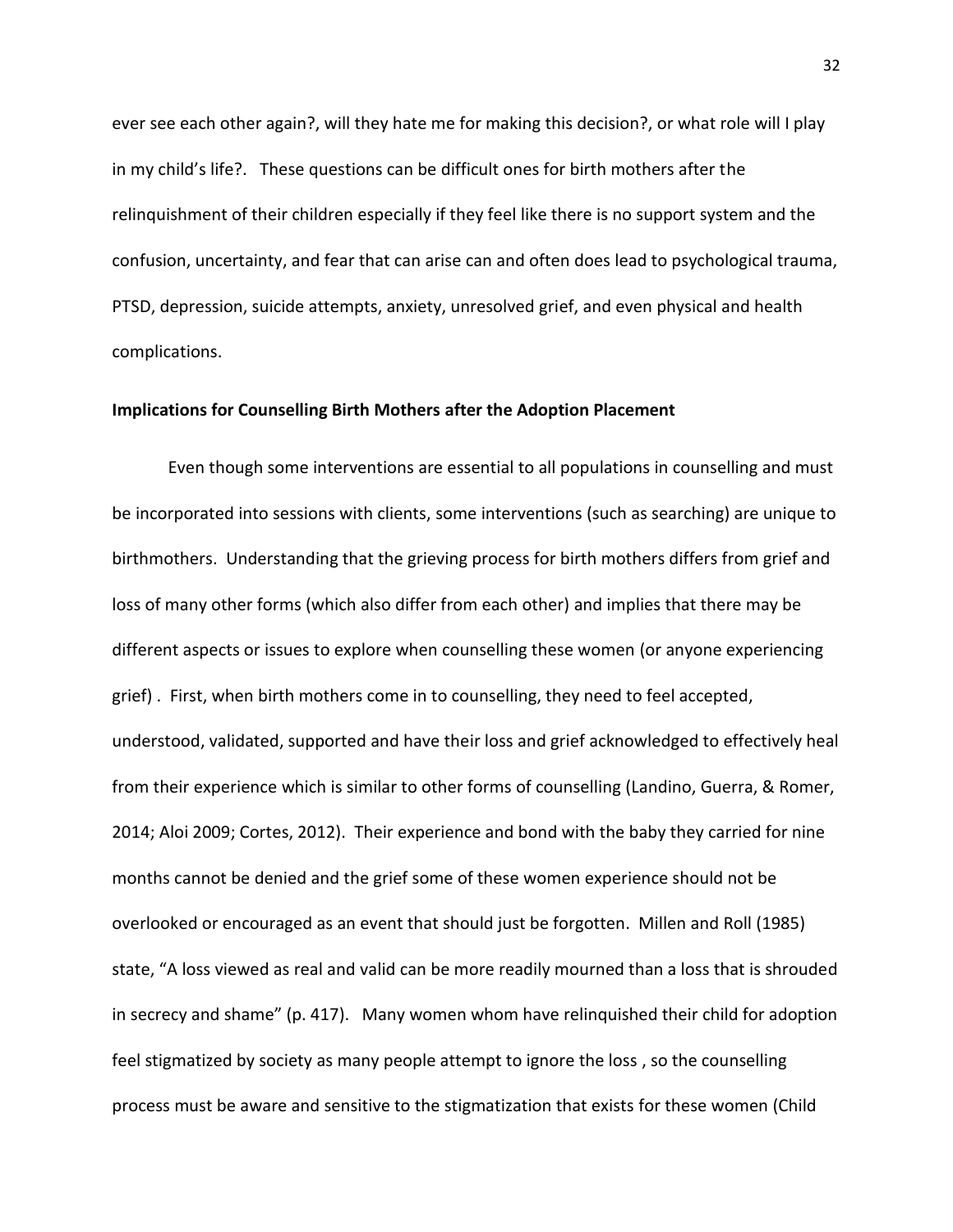Welfare Information Gateway, 2013; Aloi, 2009; Wiley and Baden, 2005; Cortes, 2012). The counselling process should help these women feel validated in her decision and help reduce the feelings of the social stigmas that are put on her by society.

Secondly, the counselling process not only needs to acknowledge the loss but needs to help support these women grieve the loss as many experience disenfranchised grief. Since many are told and believe that placing their child was the best decision, many members of society believe this is an occasion that should not be mourned (Romanchik, 1999; Child Welfare Information Gateway, 2013; Gair & Moloney, 2013). In counselling, the birth mother needs to feel free to express her emotions openly and without judgment. Counsellors need to be aware of any judgments or biases they may have regarding parenting or placing a child for adoption so as to not make these women feel further stigmatized or isolated. Fasse (2013) adds, "Counsellors must be able to handle the difficult emotions of their clients and walk alongside them in the difficult places" (p. 3). Even though not all birth mothers will experience the same feelings, they need to feel comfortable to express the emotions that may arise and the counsellor's job is helping them through transitional stages in their grieving process (Aloi, 2009; Cortes, 2012). Counsellors providing services to this population need to have an understanding of trauma that placing a child for adoption may have for the birthmother and the emotional impact this can have on the birthmother's life (Higgins, 2014).

Not only do birthmother's emotions need to be validated but for those mothers who have had a closed adoption or have not yet sought contact, their feelings and longings for searching needs to be validated. Roles (1997) states, "But in loss through adoption, the search behaviour is not irrational….In part, searching allows birth parents to form a mental image of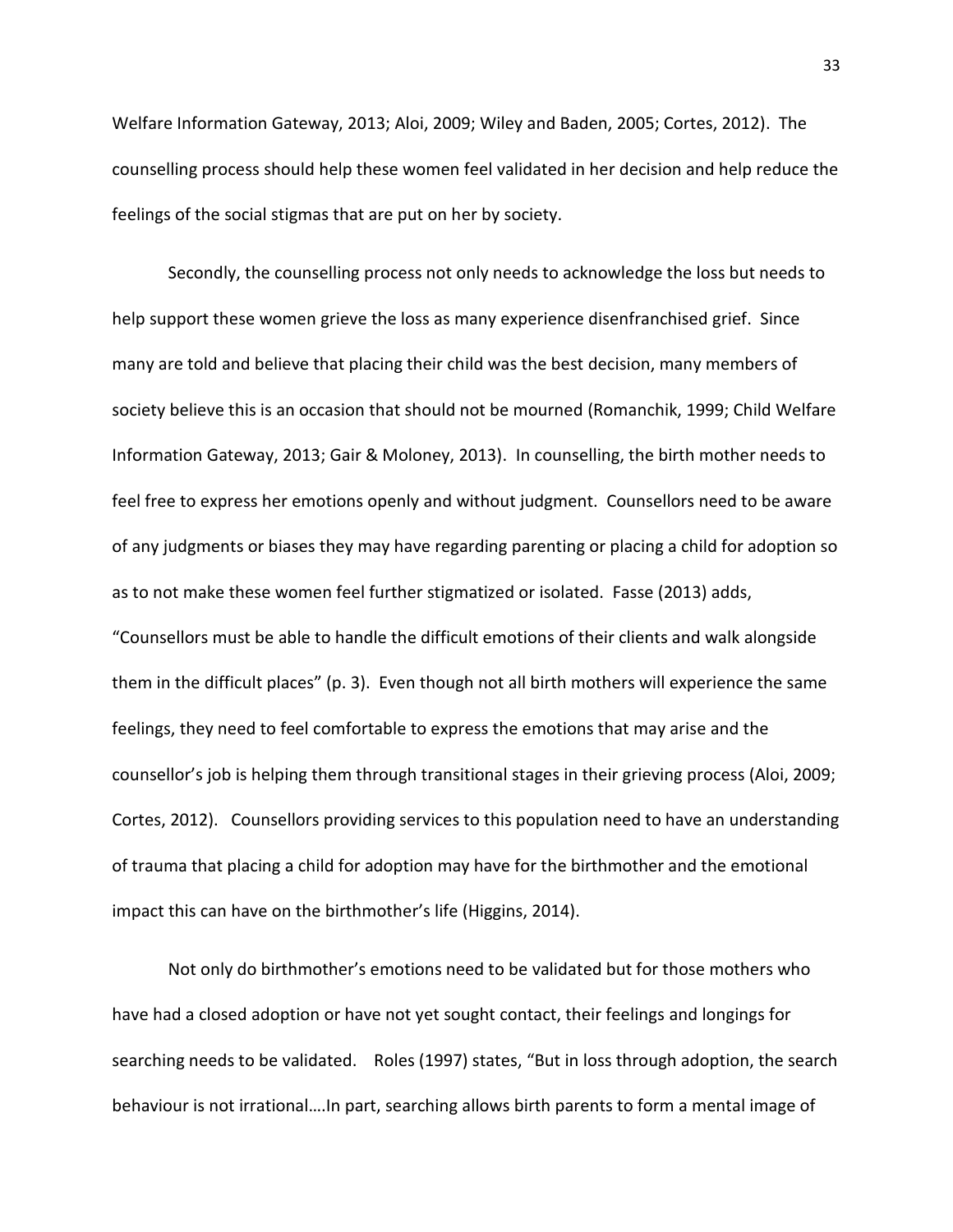the child, validating the loss indeed occurred; it also provides reassurance that the child is doing well in the adoptive home" (p. 2). Counsellors working with this population of women need to understand that searching is normal for this group. Incorporating discussions around the birth mothers feelings of searching or even reunion with the child may help heal the pain of the relinquishment and help the birth mother come to terms with her grief and the decisions she has made in regards to placing the child for adoption. Portuesi (2000) also notes, "While search cannot achieve restitution of the surrendered child, it is an important step towards connecting with the lost part of themselves" (p. 2).

Besides acknowledging and validating feelings and emotions, their losses need to also be acknowledged. Losses can include loss of their child, partner, identity, and life they imagined for themselves or their child, just to name a few. Exploration of the losses and the feelings associated with the losses can help birth parents come to terms with acceptance of these as well as explore the impact these losses can have on one's sense of self (Silverstein and Kaplan, 2014). Although validating feelings and emotions applies to all clients counsellors work with, acknowledgement of the various losses that placing a child for adoption entails is specific to this population.

Effective counsellors need to acknowledge both the disenfranchised grief as well as ambiguous loss that has occurred within the adoption and above all they need to demonstrate empathy for the birth mother's narrative and provide them emotional support throughout their healing process since 42 % of birth mothers report that they don't feel they have received emotional support after the placement of their child in the adoptive family (Landino et al., 2014). Counsellors can provide the emotional support that many of these women are not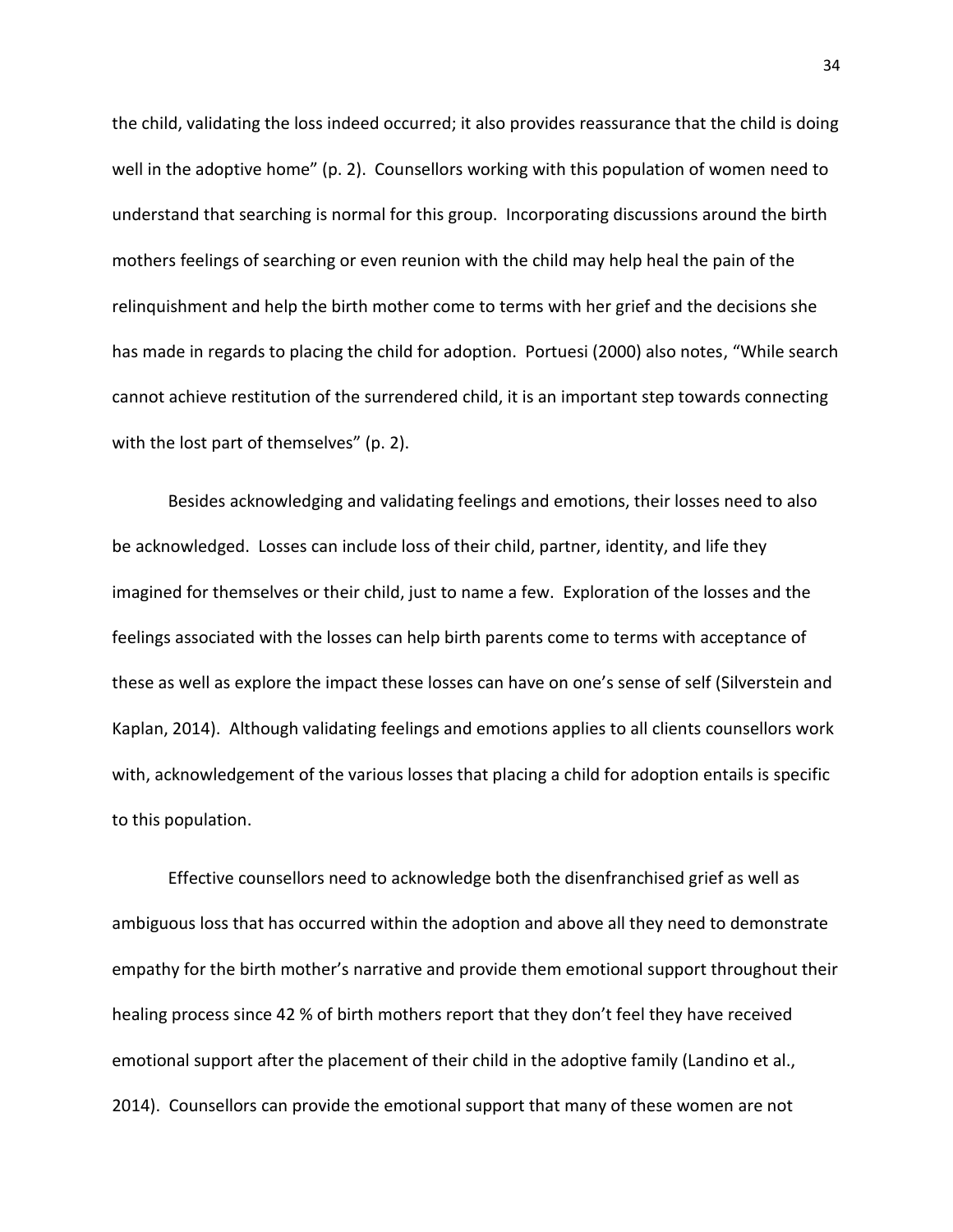receiving from their family and friends as well as providing them skills to replace unrealistic fantasy with reality and help them come to terms with their role as a birth parent and what this will look like in terms of the type of adoption they have decided on.

## **Areas for Future Research**

Even though research on the birthmothers' experiences after the adoption has taken place is beginning to become more common there is still much to be known about the grieving process and experiences. Since most studies have had limited sample sizes, it would be beneficial to get a larger sample size so the findings can be generalized more readily. Also samples from people who have been forced to place their children for adoption, people who have placed their children for adoption privately, and people who have used an agency for their adoption should have their information compared. By comparing all three groups, we could see if the actual adoption process makes a difference in the preparation and grieving experience after the adoption has taken place as one might expect that mothers who are forced to relinquish a child may have a more difficult time coping with grief than one who chose to place a child for adoption.

Also studies need to look to see if the age of the birth mother at the time of the placement makes a difference in how one deals with the grief experience. Most studies conducted on the grief experience of birth mothers group all ages together but age at time of relinquishment could play a major factor in how well they cope with the loss and grief as developmentally an adolescent could be very different from a forty year old woman making the

35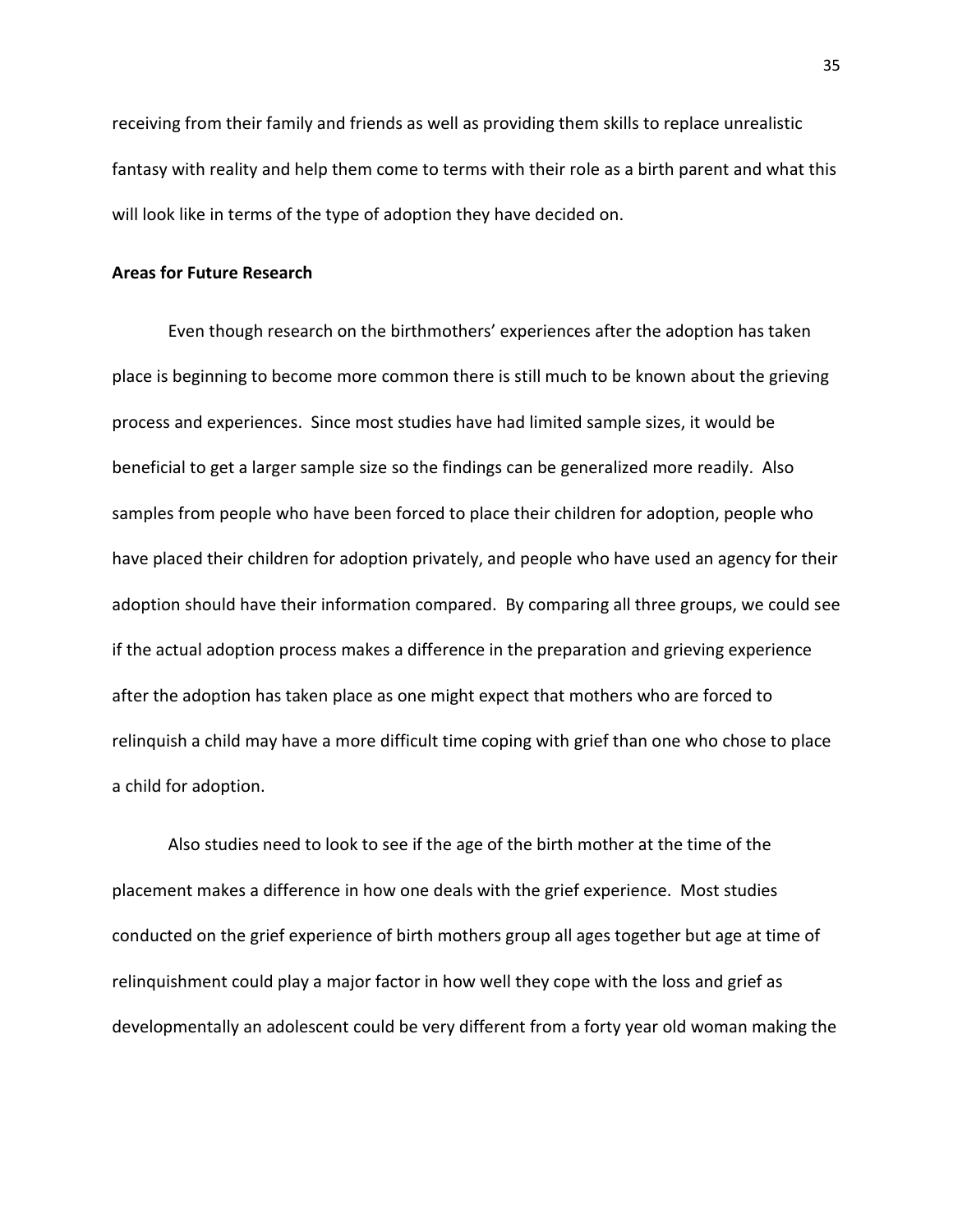same decision. Age could play a significant factor in how women cope after their child is placed for adoption as well as in the reasoning behind an adoption.

Future research might also want to try to include women who are currently going through the adoption process as many studies discuss women who placed their children for adoption numerous years ago. Although many researchers feel this is a vulnerable area to recruit a sample population from those going through the process currently or who have just placed their child, the emotions that the birth mothers are going through would provide a much clearer picture of what actually happens during each stage of the grieving process after the placement of the child within the adoptive family. Gathering information about the emotions as they are being experienced would provide a much clearer picture of what birth mothers who are grieving actually need and could therefore inform service providers, such as counsellors, with better information so they could perhaps provide more effective therapeutic services for these women. Although getting a sample size of women currently going through the procedures required in the adoption process or just after the adoption placement may be difficult to gather because many would feel too vulnerable and the sample size would likely be too small to have generalizable findings, the information would probably be more accurate than those who ask women to recall information from years and sometimes decades in the past.

Even though the experience of birth mothers is gradually getting exposed more regularly in both popular and academic literature, very few articles discuss anything about birth fathers experiences with placing a child for adoption so very little is known if they experience a similar grieving process over the decision to place a child for adoption. If a birth mother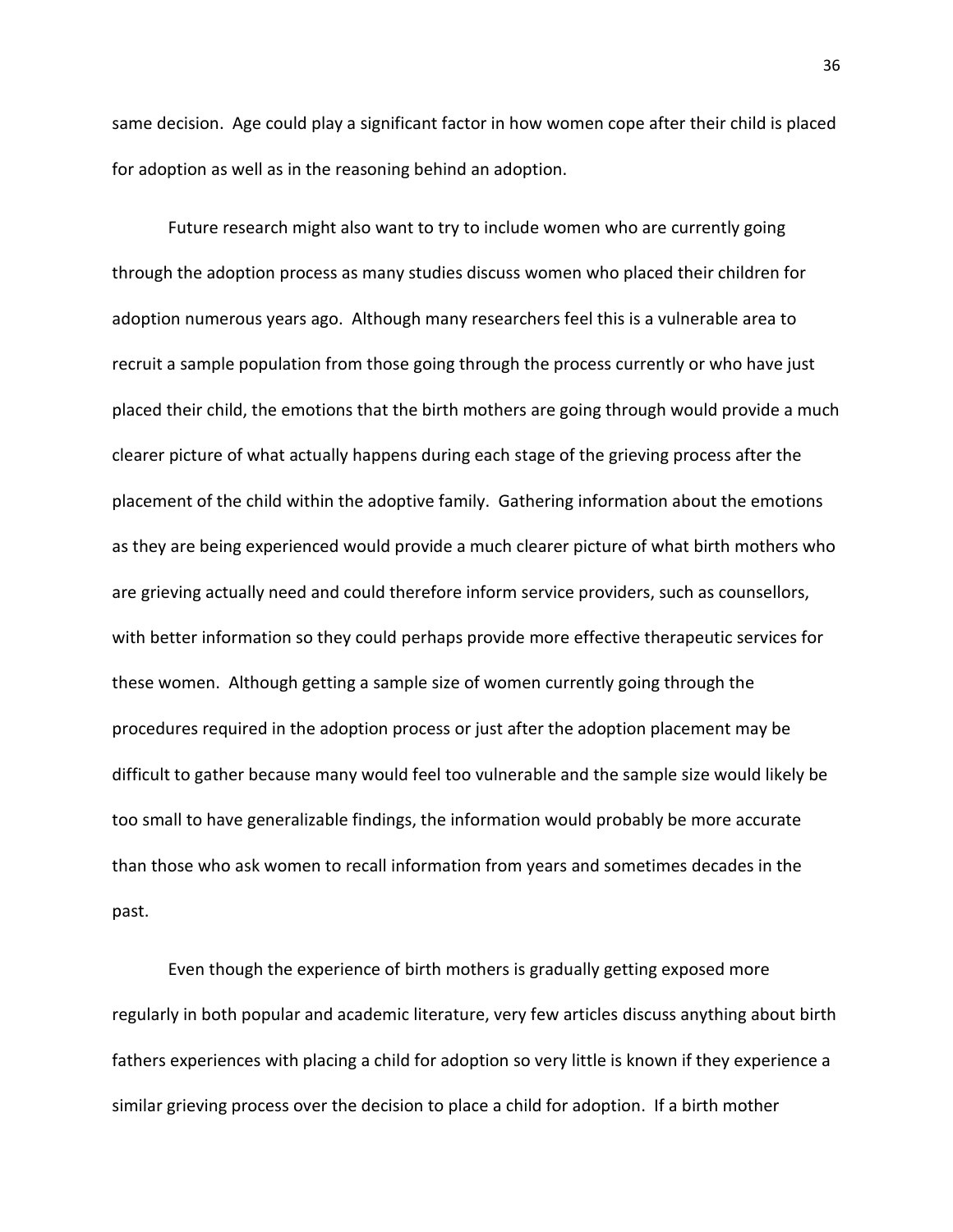experiences disenfranchised grief over their loss, the birth fathers often do not get to voice an opinion on adoption or may not even know that the child is being placed for adoption and could experience the same disenfranchisement in the grieving experience.

Differences between grief over the death of a child and grieving over the loss of a child placed for adoption are starting to emerge in literature but little research has been conducted to see there are any differences in the coping strategies between loss through death and ambiguous loss such as placing a child for adoption. Although there are many theories of grief, many of the studies on the grief birthmothers experience after the adoption placement focus on a stages theory. Even though this is not necessarily the model that all theorists agree upon, looking at the coping strategies can help counsellors understand how to help clients move through the grief stages as some studies have found that individuals experiencing disenfranchised grief and ambiguous loss get stuck in stages of grief more readily than those who are grieving a loss through death (Boss, 1999; Higgins, 2014; Davidson, 2010).

The aforementioned areas for research are just a few in the area of grieving that both birthparents can take. Gaining further understanding in the grief process as well as coping strategies to deal with the loss provides service providers with more knowledge in what these individuals need and/or want from those they reach out to for help in the months or years after the adoption placement.

#### **Summary**

When we look at the scholarly writing on birth mother's experience, there is evidence that birth mothers do grieve, but acknowledging their grief as different from other forms of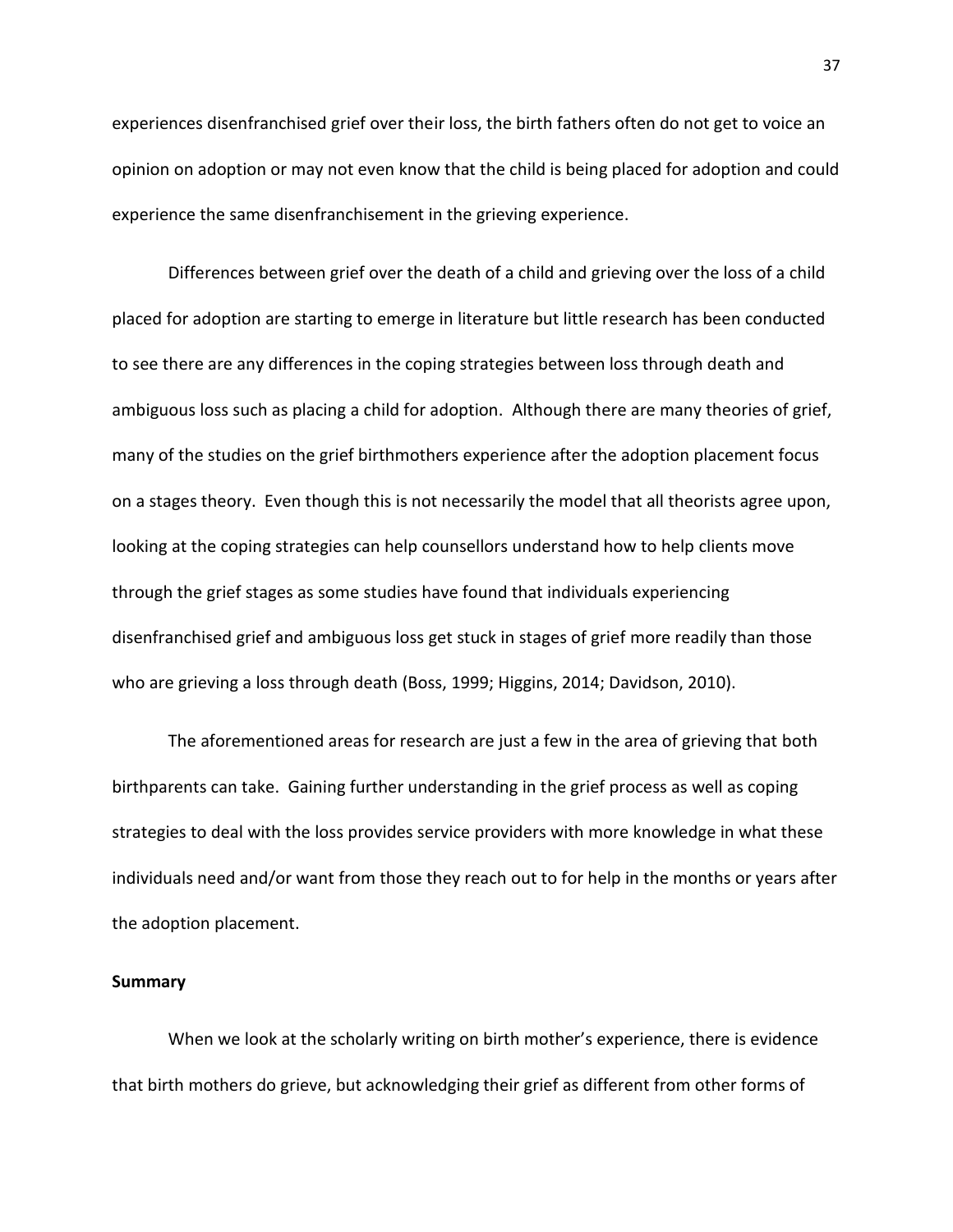grief is relatively new in the field. Even though there is evidence that women who have placed their children up for adoption have disenfranchised grief, there is still little empirical research on how these women cope with it. The decision to relinquish a child has evidence that it is a painful decision for many women and many feel they do not receive the support they would like both during the process of the adoption as well as after the adoption placement (Robinson, 2002; Landino et al., 2014). The lack of acknowledgement of birth mothers feelings often leads to these women feeling isolated and shamed for making the decision regardless of the fact that they usually are thinking of what is in the best interest of the child and not making the decision so they can continue living like they did before they got pregnant (Wiley & Baden, 2005). It is evident from the current literature on this topic that deciding to put a child up for adoption can be one of the most difficult decisions many birth mothers will ever have to face as well as being one of the most painful ones that can have an impact on these women lives for years and sometimes decades after the placement.

The most recent research suggests that open adoptions are the most beneficial to all members of the adoption triad and evidence suggests this type of adoption helps birth mothers cope in a more positive way with their grief as they have some role in their child's life with contact in person as well as letter contact as well. Although birth mothers are being written about more frequently in the literature, there is still much to be researched about their grieving process, how they cope with the grief and loss of their child, the adoption of their new role as a parent without having the child, and how helping professionals can provide better and more specific services to this population in a more empathic way.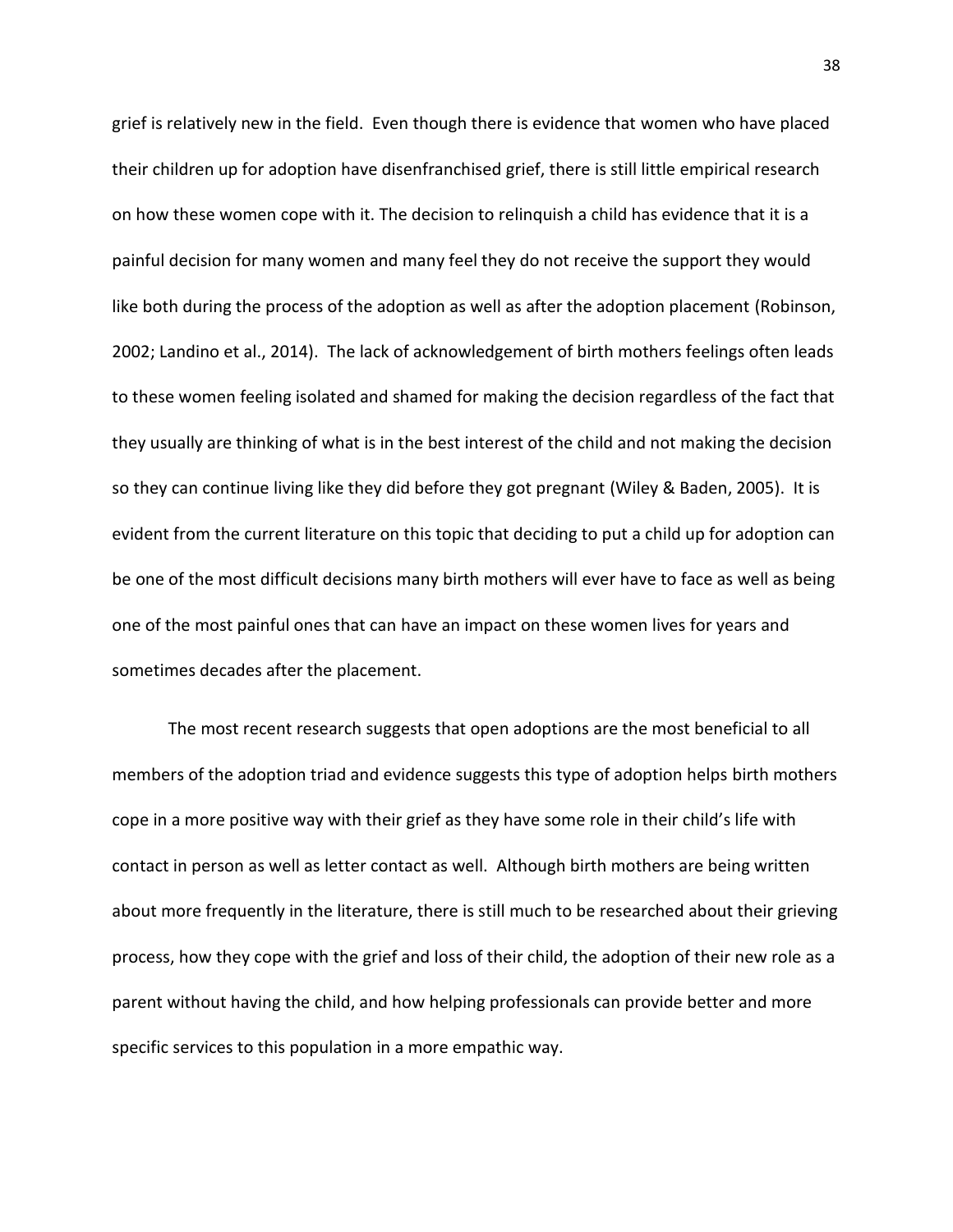### **References**

- Adamopoulou, C. (2013, January 14). Worldwide Adoption Statistics. *Children and Family.* Retrieved from [http://infographicsmania.com/worldwide-adoption-statistics/.](http://infographicsmania.com/worldwide-adoption-statistics/)
- Adoption. (n.d.). Retrieved June 8, 2015 from the Wikipedia: http://en.wikipedia.org/wiki/Adoption.
- Adoption Council of Canada. (2014). *Myths and Realities.* Retrieved from: http://www.adoption.ca/myths-and-realities.
- Aloi, J.A. (2009). Nursing the disenfranchised: Women who have relinquished an infant for adoption. *Journal of Psychiatric and Mental Health Nursing,* 16, 27-31.
- Bachrach, C.A., Stolley, K.S., and London, K.A. (1992). Relinquishment of premarital births: evidence from the national survey data. *Family Planning Perspectives*, 24, 27-32 and 48.
- Blanton, T.L. (1988). Birth mother's grief: A look at the post-adoptive experience in light of open versus confidential adoption. (Unpublished doctoral dissertation). The University of Texas, Arlington, TX.
- Blanton, T.L., & Deschner, J. (1990). Biological mothers' grief: The postadoptive experience in open versus confidential adoption. *Child Welfare,* 69(6), 525-535.
- Bartholet, E. (1993). *Family bonds: Adoption and the politics of parenting.* New York: Houghton Mifflin.
- Boss, P. (1999, November). Ambiguous loss: Living with frozen grief. *The Harvard Mental Health Letter. 4-6.*
- Boss, P., Roos, S., & Harris, D.L. (2011). Grief in the midst of ambiguity and uncertainty: An exploration of ambiguous loss and chronic sorrow. In R.A. Neimeyer, D.L. Harris, H.R. Winokuer, & G.F. Thornton (Eds.), *Grief and Bereavement in Contemporary Society: Bridging Research and Practice,* (pp. 163-176)*.* New York, NY: Routledge.
- Burnell, G.M., & Norfleet, M.A. (1979). Women who place their infant for adoption: A pilot study. *Parent Counselling and Health Education,* 1, 169- 172.
- Ceballo, R., Lansford, J. E., Abbey, A., & Stewart, A. J. (2004). Gaining a child: Comparing the experiences of biological parents, adoptive parents, and stepparents. *Family Relations, 53*(1), 38-48.
- Charney, M.A. (1985). The Rebirth of Private Adoptions. *ABA Journal,* 71(6), 52.
- Child Welfare Information Gateway. (2013, August). *Impact of Adoption on Birth Parents.* Washington, DC: Children's Bureau.
- Condon, J.T. (1986). Psychological disability in women who relinquish a baby for adoption. *Medical Journal of Australia,* 144, 117-119.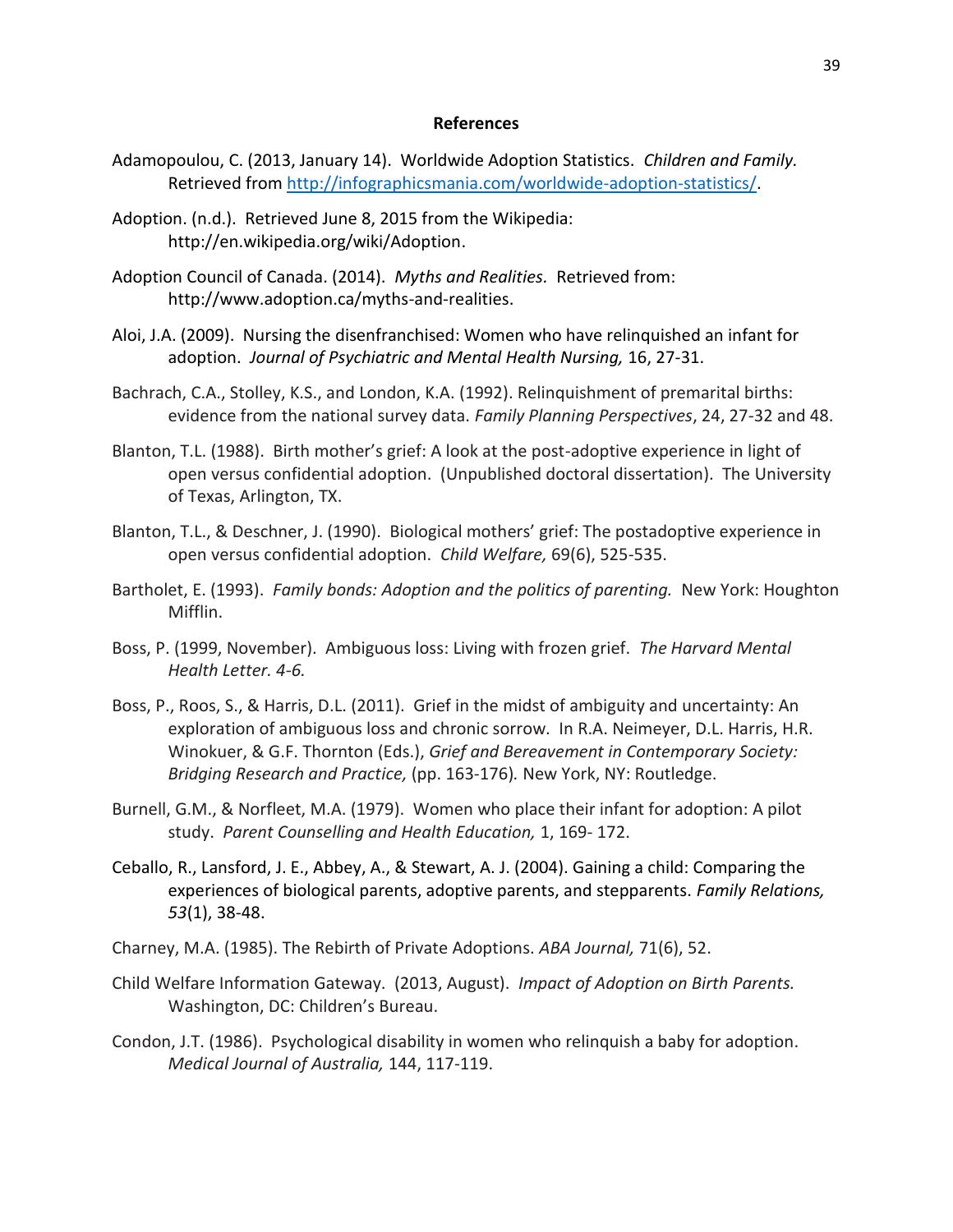- Council of Irish Adoption Agencies (2012). Issues and feelings for all involved. *Post Adoption Information Leaflet: Birth Parents, 5, 1-3.*
- Cowie, L. (2011). Birth parent grief and loss resolution in open adoption. (Unpublished doctoral dissertation). University of British Columbia, Vancouver, BC.
- Daniluk, J. & Hurtig-Mitchell, J. (2003). Themes of Hope and Healing: Infertile Couples' Experiences of Adoption. *Journal of Counseling & Development,* 81(4), 389- 399.
- Davidson, H. (2010). A review of the literature on three types of disenfranchised grief: Grandparent grief, grief of birthmothers following adoption, and the grief of ex-spouses. (Unpublished thesis). University of Wisconsin-Stout, Menomonie, WI.
- De Simone, M. (1994). Unresolved grief in women who have relinquished an infant for adoption. (Unpublished doctoral dissertation). New York University, New York, NY.
- De Simone, M. (1996). Birth mother loss: Contributing factors to unresolved grief. *Clinical Social Work Journal,* 24(1), 65-76.
- Doerr, E. (1994). What's wrong with adoption? *Church and State,* March/April, 45-46.
- Doka, K. J. (2002). *Disenfranchised Grief: Recognizing Hidden Sorrow.* New York: Lexington Books.
- Doka, K.J. (2008). Disenfranchised grief in historical and cultural perspective. In M.S. Stroebe, R.O.Hansson, H. Schut, & W. Stroebe (Eds.), *Handbook of Bereavement Research and Practice: Advances in Theory and Intervention,* (pp. 223-240). Washington, DC: American Psychological Association.
- Fasse, K. (2013). Birthparent issues of grief and loss. *Adoption Advocate,* 58(4), 1- 8.
- Fasse, K., Horton-Bobo, S., Magnuson, A. (2014). The post-adoption life: Supporting adoptees, birth parents, and families after adoption. *Adoption Advocate*, 78(12), 1- 12.
- Flango, V.E. (1990). Agency and Private Adoptions, by State. *Child Welfare,* 69(3), 263-275.
- Fravel, D. L., McRoy, R.G., & Grotevant, H.D. (2000). Birthmother perceptions of the psychologically present adopted child: Adoption openness and boundary ambiguity. *Family Relations,* 49(4), 425-433.
- Gaddie, L. (2009). Open Adoption. *Journal of the American Academy of Matrimonial Lawyers,* 22, 499-516.
- Gair, S., & Moloney, S. (2013). Broadening notions of 'missing persons' to increase social inclusion, public empathy and healing: Considering the case of children missing through adoption. *Journal of Social Inclusion,* 4(1), 90-109.
- Ge, X., Natsauki, M.N., Martin, D., Leve, L., Neiderhiser, J., Shaw, D.S., Villareal, G., Scaramella, L., Reid, J., & Reiss, D. (2008). Bridging the Divide: Openness in Adoption and Post-adoption Psychosocial Adjustment among Birth and Adoptive Parents. Journal of Family Psychology, 22(4), 529-540.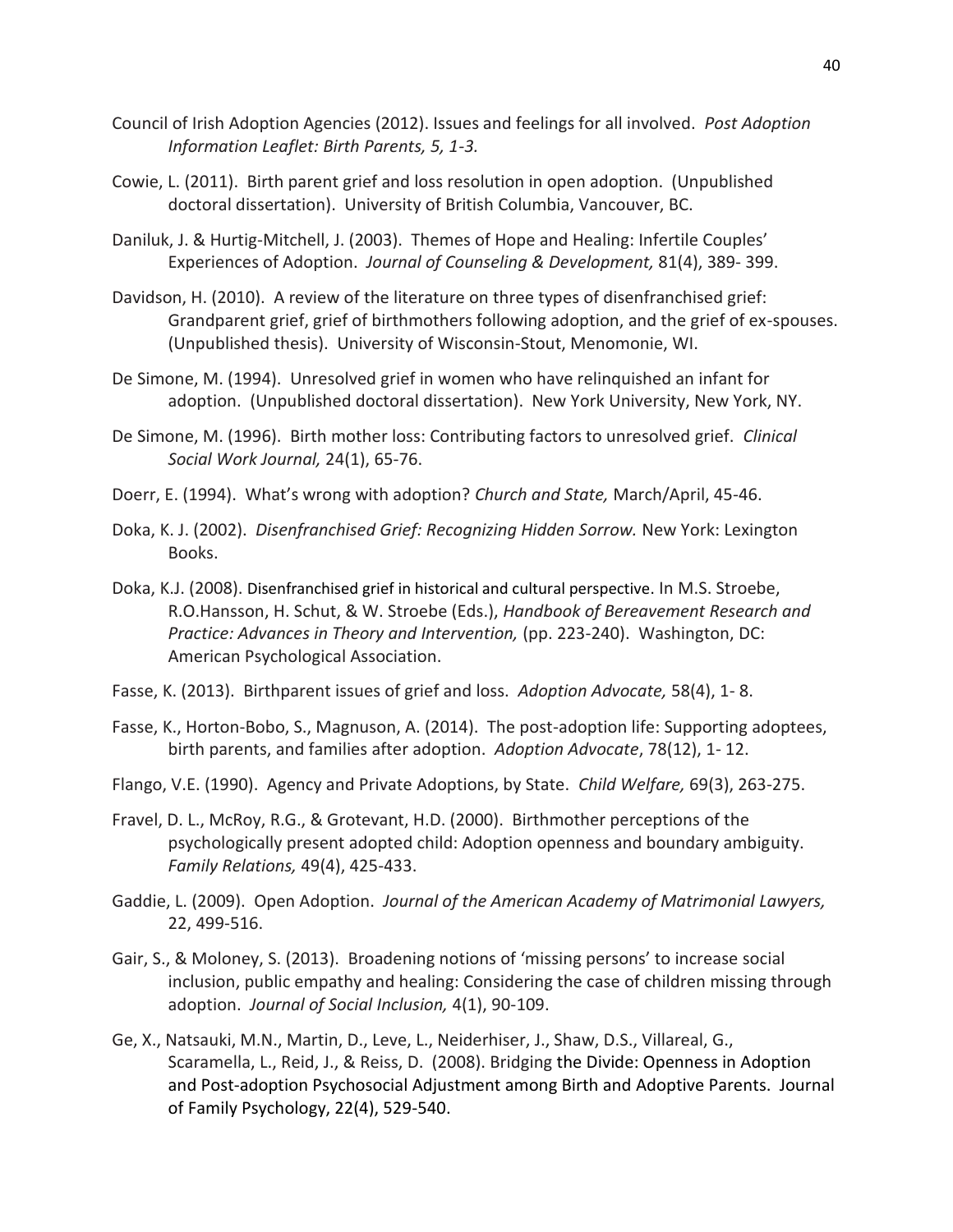Gritter, J. (2009). Adoptive and birthfamily connection. Retreived from: [http://www.bethanylifelines.org/adoptive-and-birthfamily-connection/.](http://www.bethanylifelines.org/adoptive-and-birthfamily-connection/)

- Henney, S.M., Ayers-Lopez, S., McRoy, R.G., & Grotevant, H.D. (2007). Evolution and resolution: Birthmothers' experience of grief and loss at different levels of adoption openness. *Journal of Social and Personal Relationships*, 24(6), 875-889.
- Higgins, D. (November 12, 2014). Forced adoptions: Righting wrongs of a dark past. Australian Institute of Family Studies Seminar. Lecture conducted from Monash University, Clayton, Victoria.
- Khan, K.S., Kunz, R., Kleijnen, J, & Antes, G. (2003). Five steps to conducting a systematic literature review. *Journal of the Royal Society of Medicine,* 96(3), 118-121.
- Landino, D., Guerra, S.D., & Romer, S. (2014). Supporting birth mothers, strengthening families. *Adoptive Families,* Fall, 1-5.
- Liumbruno, G. M., Velati, C., Pasqualetti, P., & Franchini, M. (2013). How to write a scientific manuscript for publication. *Blood Transfusion*, *11*(2), 217–226.
- Levy-Shiff, R., Goldshmidt, I., & Har-Even, D. (1991). Transition to parenthood in adoptive families. *Developmental Psychology*, *27*(1), 131-140.
- Logan, J. (1996). Birth *mothers* and their mental health: Uncharted territory. *British Journal of Work,* 26, 609-625.
- March, K. (2014). Birth mother grief and the challenge of adoption reunion contact. *American Journal of Orthopsychiatry,* 84(4), 409-419.
- Millen, L., & Roll, S. (1985). Solomon's mother: A special case of pathological bereavement. *American Journal of Orthopsychiatry,* 55(3), 411-418.
- Namerow, P.B., Kalmuss, D., & Cushman, L.F. (1997). The consequences of placing versus parenting among young unmarried women. *Special Issue: Families and Adoption, Part II. Marriage and Family Review,* 25, 175-197.
- O`Connor, M., & Breen, L.J. (2014). General Practitioners' experiences of bereavement care and their educational support needs: a qualitative study. *BMC Medical Education,* 14*,* 59-69.
- Opper, N. (Producer). (2010, Septemer 7). Off and running. (Television documentary). New York, NY: American Documentary, Inc.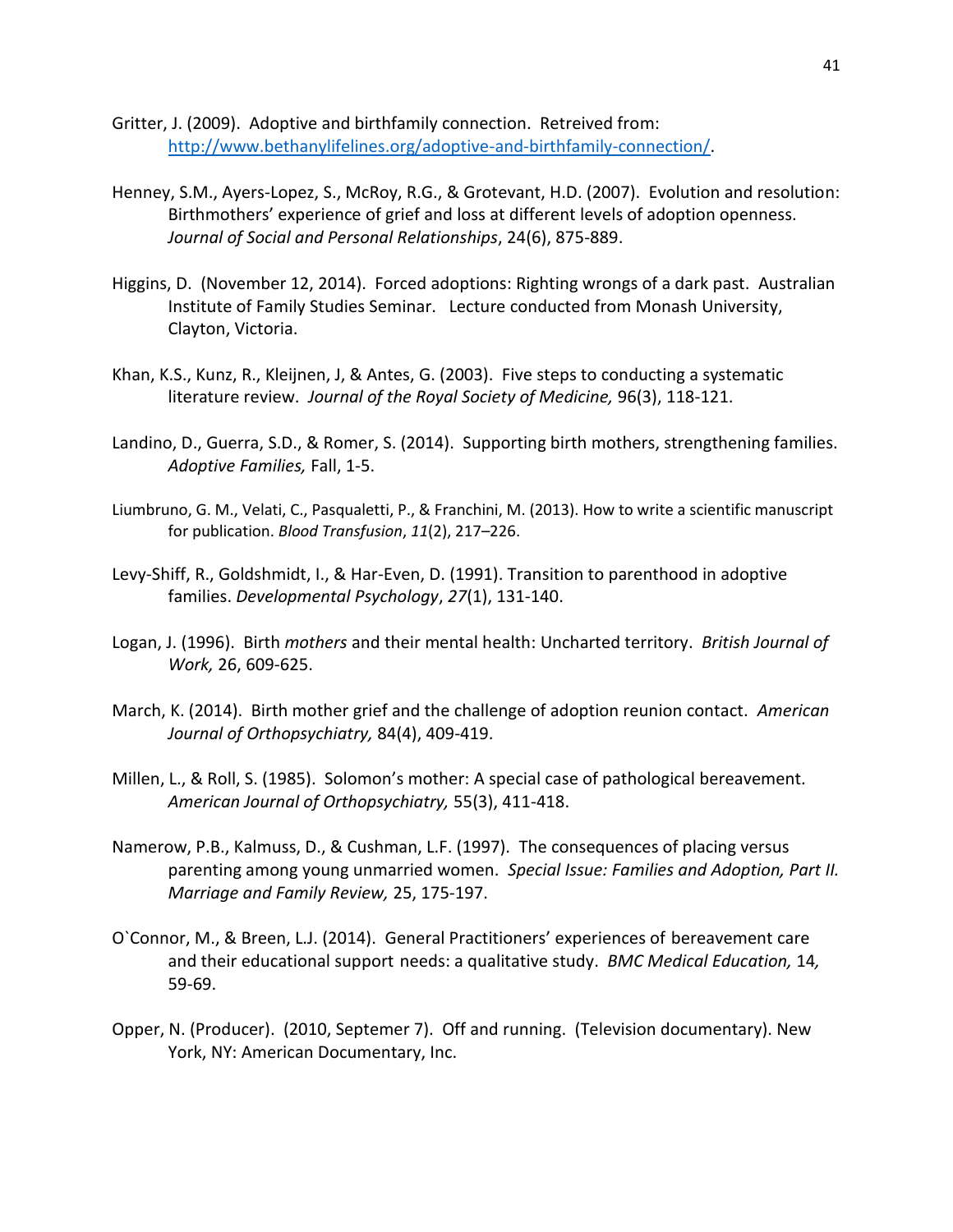- Patricelli, K. (2007). Long-term issues for birthmothers after adoption. Retrieved from: [http://www.mentalhealth.net/poc/view\\_doc.php?type=doc&id=11454.](http://www.mentalhealth.net/poc/view_doc.php?type=doc&id=11454)
- Portuesi, D. (2000). Silent voices heard impact of the birth mother experience. *American Adoption Congress, 1-2.*
- Romanchik, B. (2007). Open adoption: Grief and open adoption. *Families Rooted in Truth.* Royal Oak, MI: R-Squared Press, 1-3.
- Robinson, E.B. (2000). *Adoption and loss: The hidden grief.* Christies Beach, Australia: Clova Productions.
- Robinson, E. (2002). Post-adoption grief counselling. *Adoption and Fostering,* 26(2), 57-63.
- Silverstein, D.N., & Kaplan, S. (2014). Lifelong issues in adoption. *Pacer,* March, 1-5.
- Smith, D. (1995). The impact of adoption on birth parents. Retrieved from <http://www.adopting.org/impact.html>.
- Smith, D.W., & Brodzinsky, D.M. (2002). Coping with Birthparent Loss in Adopted Children. *Journal of Child Psychology and Psychiatry,* 43(2), 213-223.
- Sorosky, A., Baran, A., & Pannor, R. (1978). *The Adoption Triangle.* New York, NY: Doubleday.
- Sullender, R.S. (2012). Grief's Multi-dimensional Nature: A Review of Melissa M. Kelley's Grief: Contemporary Theory and the Practice of Ministry. *Pastoral Psychology,* 63, 113-115.
- Triseliotis, J., Feast, J., & Kyle, F. (2005). *The Adoption Triangle Revisited: A Study of Adoption, Search, and Reunion Experiences.* London: British Association for Adoption and Fostering.
- U.S. Department of Health and Human Services. (2013). National Survey of Adoptive Parents. *Adoption USA.* Retrieved from [http://www.statisticbrain.com/adoption-statistics/.](http://www.statisticbrain.com/adoption-statistics/)
- Watson, L.D., & Granvold, D.K. (2008). Whose baby is it? Post-modern influence in adoption practices in the United States. *Personal Construct Theory and Practice,* 5, 111-118.
- Wiley, M. & Baden, A.L. (2005). Birth parents in adoption: Research, practice, and counselling psychology. *The Counselling Psychologist,* 33(1), 13- 50.
- Wierzbicki, M. (1993). Psychological adjustment of adoptees: A meta-analysis. *Journal of Clinical Child Psychology*, 22, 447–454.
- Zhu, H. (2010, November 11). Adoption Rates Low in Canada, Survey Shows. *Epoch Times Global*, Retrieved from [http://www.theepochtimes.com/n2/canada/adoption-rates-low](http://www.theepochtimes.com/n2/canada/adoption-rates-low%09in-canada-survey-shows-45803.html) [in-canada-survey-shows-45803.html.](http://www.theepochtimes.com/n2/canada/adoption-rates-low%09in-canada-survey-shows-45803.html)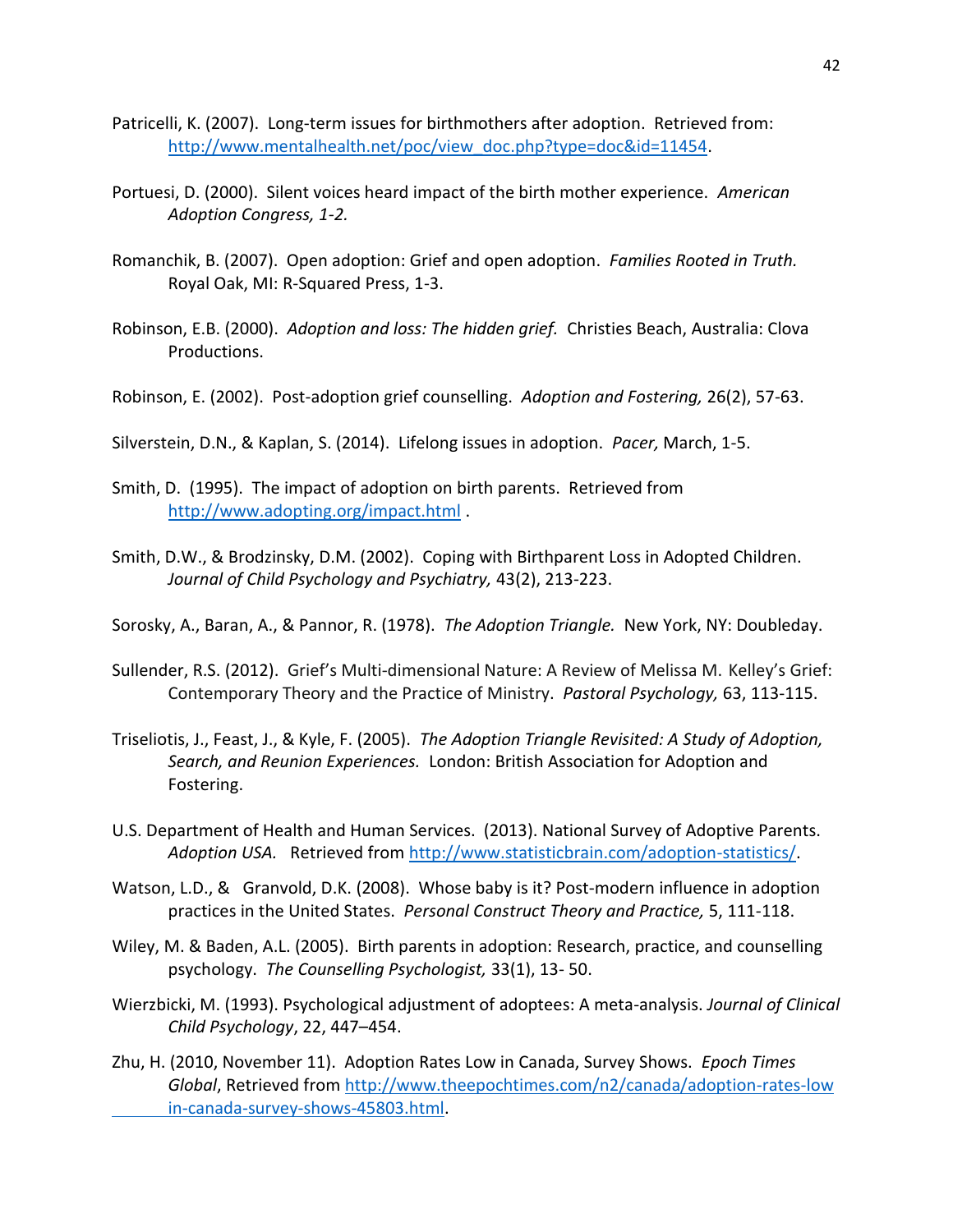



## **Institutional Review Board**

# **Ethical Review Protocol**

# **City University of Seattle Ethics Training completed on this date:** July 29/2014

- 1. Title of Project\_Birth Mothers Experiences with Grief after Placement of their Children in Adoptive Families
- 2. For Faculty Researcher(s) Name:

Department/Division

Telephone \_\_\_\_\_\_

E-mail

3. For Student Researcher Name Carlie Dinwoodie Faculty Supervisor Kel McDowell Department/DivisionArts & Sciences Degree sought Masters of Counselling Telephone 604-653-7714 E-mail carliedinwoodie@gmail.com

- 4. Project Coordinator: None
- 5. Sponsor (if any): None

*Fill in this protocol completely, including appropriate consent form(s) at the end. Incomplete protocols will be returned for resubmission.*

6. Does this thesis or research involve human participants, including informants?  $\Box$  Yes  $\boxtimes$  No

If the answer is "No", and after completion of #5 below, then this form is complete.

If the answer is "Yes", complete all the following questions.

7. Abstract/Lay Summary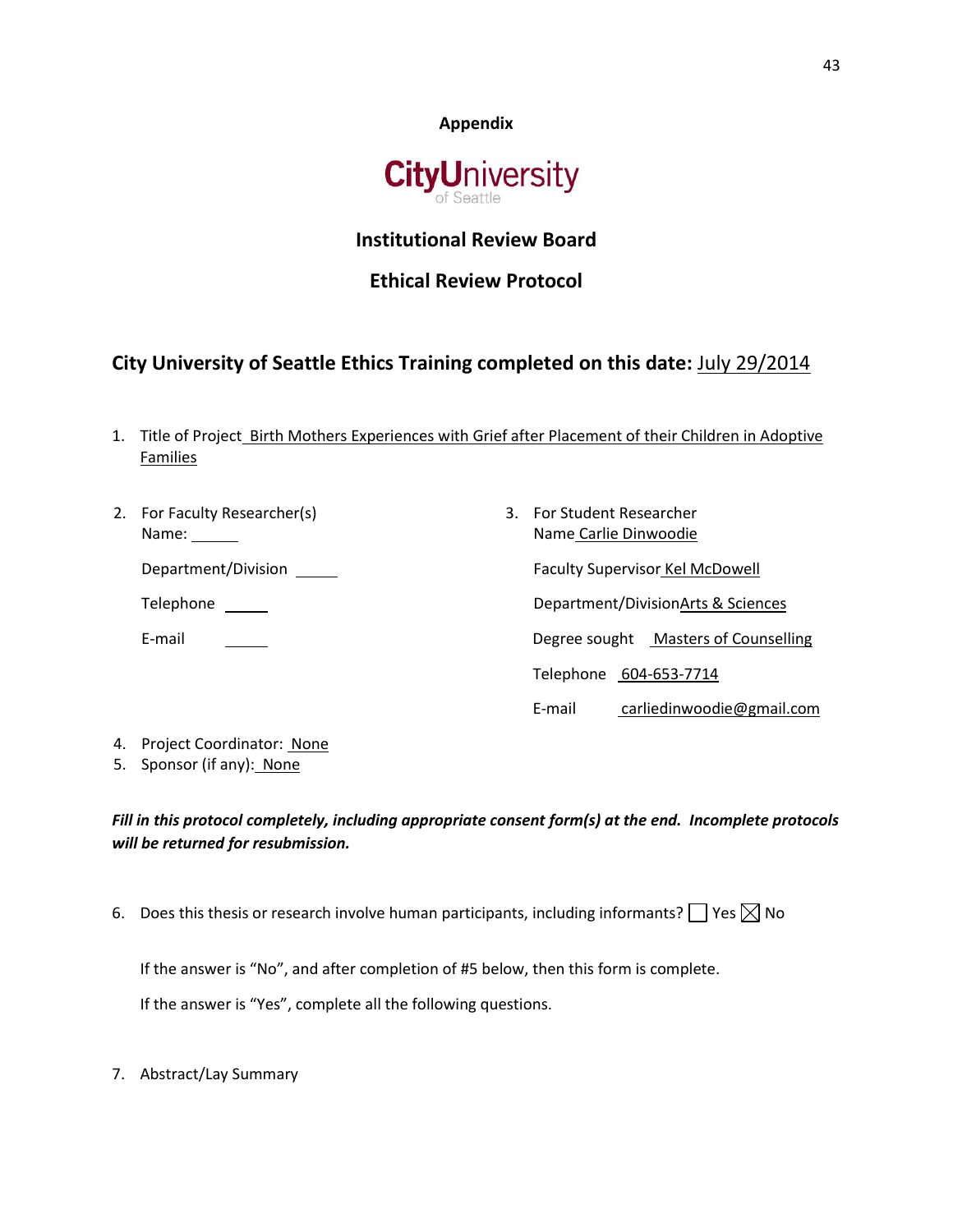- Research question How are some mothers who put their children up for adoption affected by grief?
- Basis for the question including supporting quote from research Even though adoption is more socially acceptable now than previously, a birth mother's grief is distinct from other types of grief, because it is not always socially acceptable to talk about the experience. According to Robinson (2002), "For many, the birth and subsequent adoption of their child has been a secret because of the shame and social stigma involved. Sometimes the secrecy had become a debilitating, entrenched factor in their lives" (p. 58). Since there is a stigma attached to expressing this disenfranchised grief for many birth mothers after they place their children for adoption, this research paper is exploring the type of grief and providing information about the social and emotional implications this grief poses.
- Purpose of the study This study will help provide information on what is known about the grief that birth mothers go through as well as provide a critique in the literature where possible weaknesses lie in the way information is presented within the literature.
- Methodology Systematic Literature Review

*Minimal Risk per governmental regulation is defined as research that "poses no more risk to the human participants than that encountered in ordinary daily life".* 

*Check this box*  $\boxtimes$  *if faculty supervisor or faculty researcher believes this research constitutes minimal risk according to the above definition. The IRB will make final determination regarding the level of risk.*

- 8. Description of participants (include number, ages or age range, location, and special characteristics to include gender and ethnicity).
	-
	-
- 9. If research is conducted through an agency or institution, complete the CityU Organizational Consent form to include the names, contact information, and contact persons for any institutions or agencies. If outside institution's consent form is used and attached, researcher is responsible to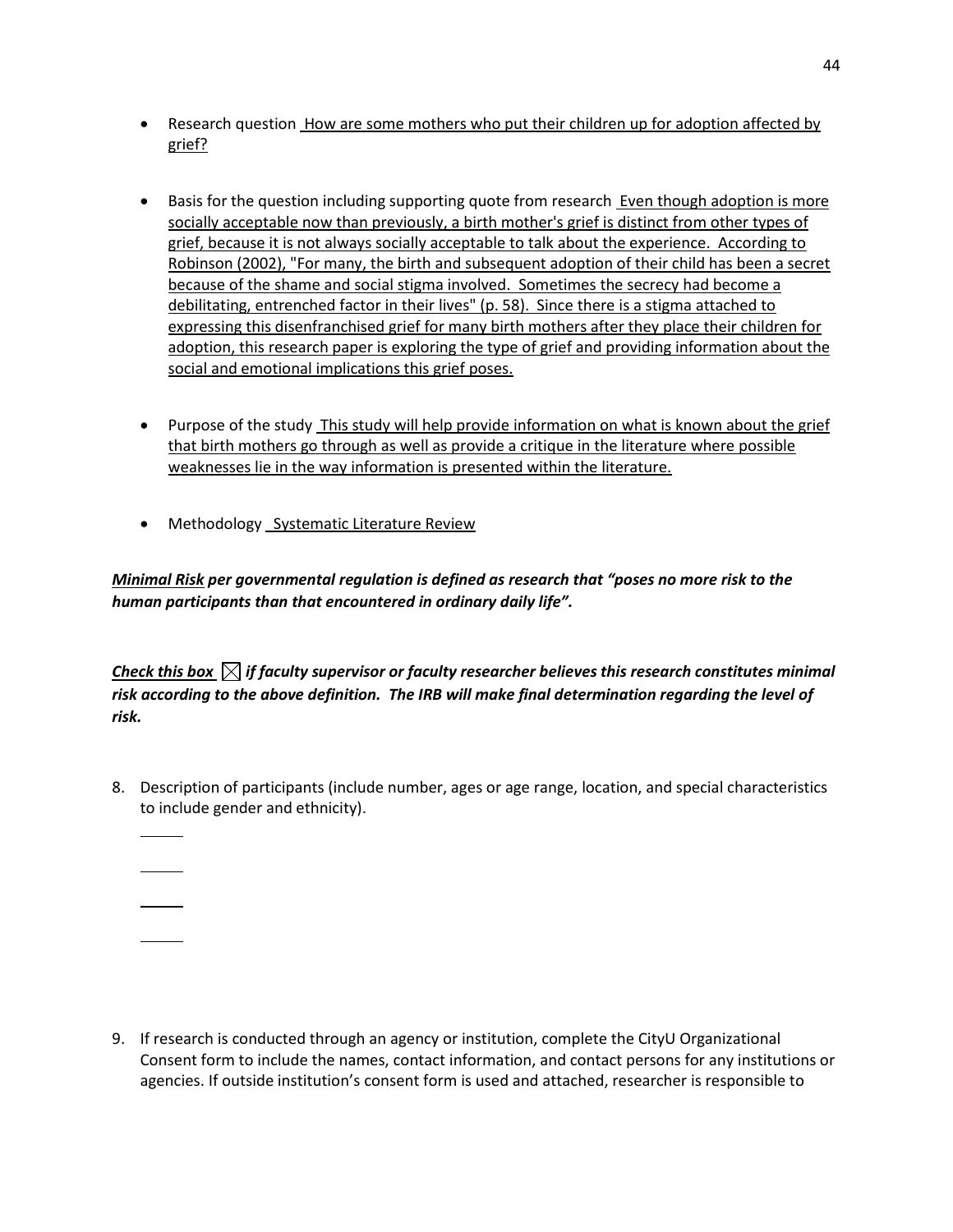assure that all provisions are in concert with CityU approved Research Participant Informed Consent form.

Submit completed organizational consent as " 'Student Name' Attachment A".

10. Describe how participants will be identified or recruited. Include in your answer the exact wording of all notices, advertisement and/or scripts used to recruit participants. If the human participants include minors or vulnerable adults, include the script used to advise them of the study.

- 11. Include in your answer the exact wording to be used in information letters, emails, telephone scripts to participants and parents/guardians, oral scripts and/or email scripts.
- 12. What data collection tools will be used and how will they be administered? Include in this answer exact replica of data collection tools, e.g.: written questionnaires, interview questions, observation schedules and confirm the source and/or copyright permission.
- 13. Will participants receive inducements or rewards? Give details.

14. How will the confidentiality of each participant be protected?

15. How and where will data be stored and for how long?